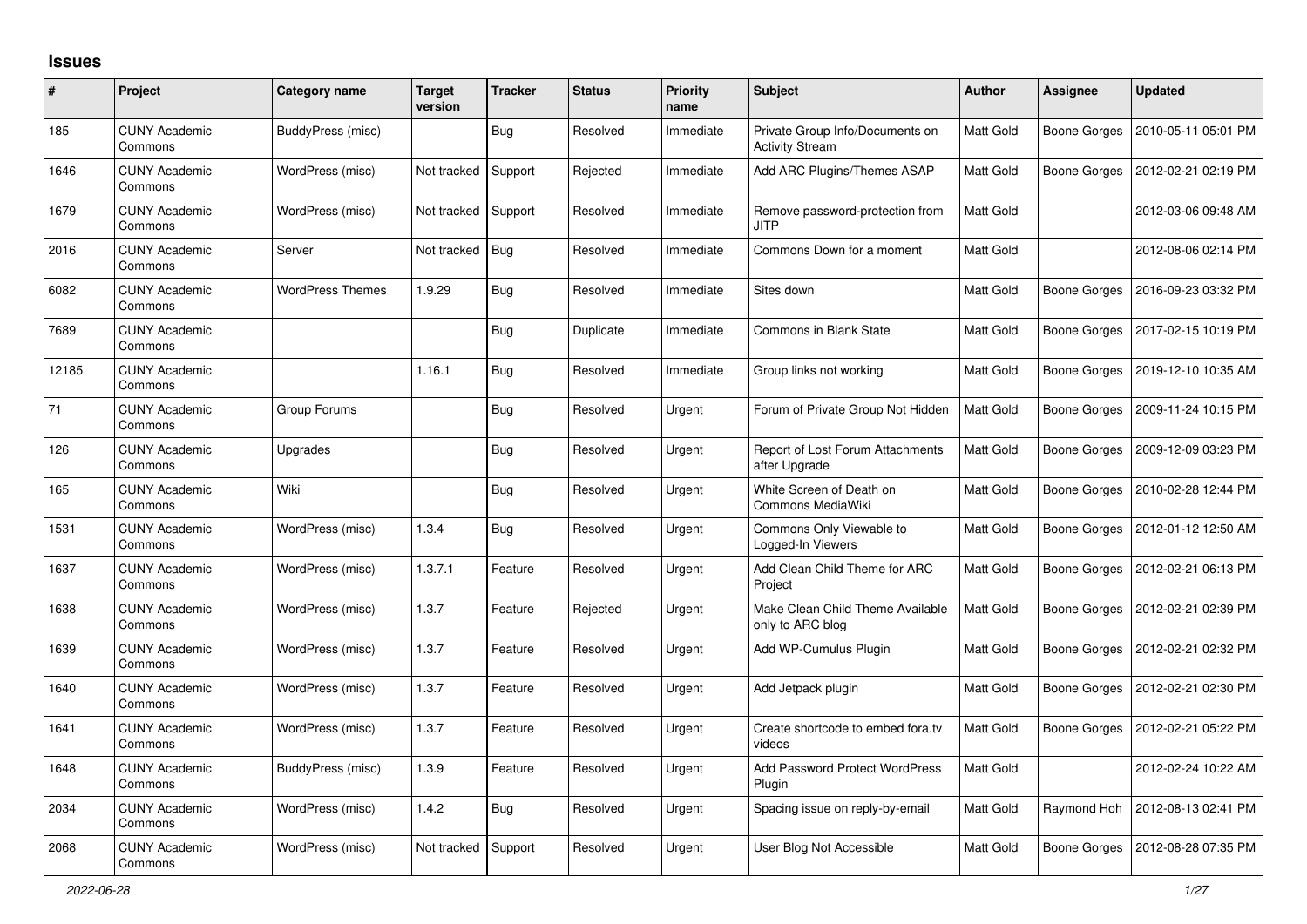| #     | Project                         | Category name              | <b>Target</b><br>version | <b>Tracker</b>    | <b>Status</b> | <b>Priority</b><br>name | <b>Subject</b>                                                   | Author           | <b>Assignee</b>     | <b>Updated</b>                     |
|-------|---------------------------------|----------------------------|--------------------------|-------------------|---------------|-------------------------|------------------------------------------------------------------|------------------|---------------------|------------------------------------|
| 2361  | <b>CUNY Academic</b><br>Commons | WordPress (misc)           | 1.4.15                   | Feature           | Resolved      | Urgent                  | Add KingSize Theme                                               | Matt Gold        | <b>Boone Gorges</b> | 2013-01-02 11:41 AM                |
| 2479  | <b>CUNY Academic</b><br>Commons | BuddyPress (misc)          | 1.4.21                   | Bug               | Resolved      | Urgent                  | Double posting, double notification<br>of message posted via RBE | Matt Gold        | Raymond Hoh         | 2013-04-09 02:04 AM                |
| 2629  | <b>CUNY Academic</b><br>Commons | WordPress (misc)           | 1.5                      | Bug               | Rejected      | Urgent                  | images not showing in slider on<br>homepage                      | Matt Gold        | Raymond Hoh         | 2013-07-10 11:10 AM                |
| 2729  | <b>CUNY Academic</b><br>Commons | BuddyPress (misc)          | 1.5.0.2                  | <b>Bug</b>        | Resolved      | Urgent                  | Update Positions to Include Missing<br>Colleges                  | Matt Gold        | <b>Boone Gorges</b> | 2013-08-26 09:54 AM                |
| 2737  | <b>CUNY Academic</b><br>Commons | BuddyPress (misc)          | 1.5.0.2                  | Bug               | Resolved      | Urgent                  | CAC Not allowing CUNY Addresses<br>to Register                   | Matt Gold        | <b>Boone Gorges</b> | 2013-08-26 05:43 PM                |
| 3046  | <b>CUNY Academic</b><br>Commons | cuny.is                    | Not tracked              | Bug               | Resolved      | Urgent                  | Create CUNY.IS                                                   | Matt Gold        | Boone Gorges        | 2014-02-18 06:55 PM                |
| 3057  | <b>CUNY Academic</b><br>Commons | Reply By Email             | Not tracked              | Bug               | Resolved      | Urgent                  | Double RBE Posts                                                 | Matt Gold        | <b>Boone Gorges</b> | 2014-02-20 10:14 PM                |
| 3058  | <b>CUNY Academic</b><br>Commons | <b>BuddyPress (misc)</b>   | 1.5.18.1                 | <b>Bug</b>        | Resolved      | Urgent                  | Main navigation bar not working                                  | Matt Gold        | <b>Boone Gorges</b> | 2014-02-21 09:28 AM                |
| 3079  | <b>CUNY Academic</b><br>Commons | cuny.is                    | Not tracked              | Bug               | Resolved      | Urgent                  | cuny.is request                                                  | Matt Gold        | <b>Boone Gorges</b> | 2014-02-26 07:47 PM                |
| 3393  | <b>CUNY Academic</b><br>Commons | <b>WordPress Themes</b>    | Not tracked              | Bug               | Resolved      | Urgent                  | Widgets reset on JITP                                            | <b>Matt Gold</b> | Matt Gold           | 2014-09-01 08:51 PM                |
| 3547  | <b>CUNY Academic</b><br>Commons | <b>Email Notifications</b> | Not tracked              | Bug               | Resolved      | Urgent                  | Email notifications not working                                  | Matt Gold        | Matt Gold           | 2016-01-26 05:11 PM                |
| 3557  | <b>CUNY Academic</b><br>Commons | My Commons                 | 1.7.1                    | Bug               | Resolved      | Urgent                  | Fix typo on My Commons overlay                                   | Matt Gold        | <b>Boone Gorges</b> | 2014-10-15 11:02 PM                |
| 3598  | <b>CUNY Academic</b><br>Commons | Reply By Email             |                          | Bug               | Resolved      | Urgent                  | RBE message not posted                                           | Matt Gold        | <b>Boone Gorges</b> | 2014-10-27 09:34 PM                |
| 3898  | <b>CUNY Academic</b><br>Commons | Server                     |                          | System<br>Upgrade | Resolved      | Urgent                  | commons down                                                     | <b>Matt Gold</b> | <b>Boone Gorges</b> | 2015-03-11 09:50 AM                |
| 4639  | <b>CUNY Academic</b><br>Commons | Home Page                  | Not tracked              | Bug               | Resolved      | Urgent                  | Front page slider stopped working                                | Matt Gold        | <b>Boone Gorges</b> | 2015-09-21 03:44 PM                |
| 6869  | <b>CUNY Academic</b><br>Commons | <b>Email Notifications</b> |                          | Bug               | Resolved      | Urgent                  | Report: Email notifications not going<br>out                     | <b>Matt Gold</b> | Raymond Hoh         | 2016-11-29 09:44 PM                |
| 9105  | <b>CUNY Academic</b><br>Commons | <b>BuddyPress Docs</b>     | 1.12.7                   | Bug               | Resolved      | Urgent                  | BP doc titles/dates messed up                                    | Matt Gold        |                     | Boone Gorges   2018-01-23 11:00 AM |
| 10563 | <b>CUNY Academic</b><br>Commons |                            | 1.13.12                  | <b>Bug</b>        | Resolved      | Urgent                  | cllicking on links from site menu<br>leads to 500 error          | Matt Gold        | <b>Boone Gorges</b> | 2018-10-23 10:48 AM                |
| 14896 | <b>CUNY Academic</b><br>Commons |                            |                          | <b>Bug</b>        | Resolved      | Urgent                  | site down for maintenance                                        | Matt Gold        | <b>Boone Gorges</b> | 2021-10-26 11:01 AM                |
| 2762  | NYCDH Community Site            |                            |                          | Bug               | Resolved      | Urgent                  | Unable to Delete Spam Groups                                     | Matt Gold        | Raymond Hoh         | 2013-09-04 11:23 PM                |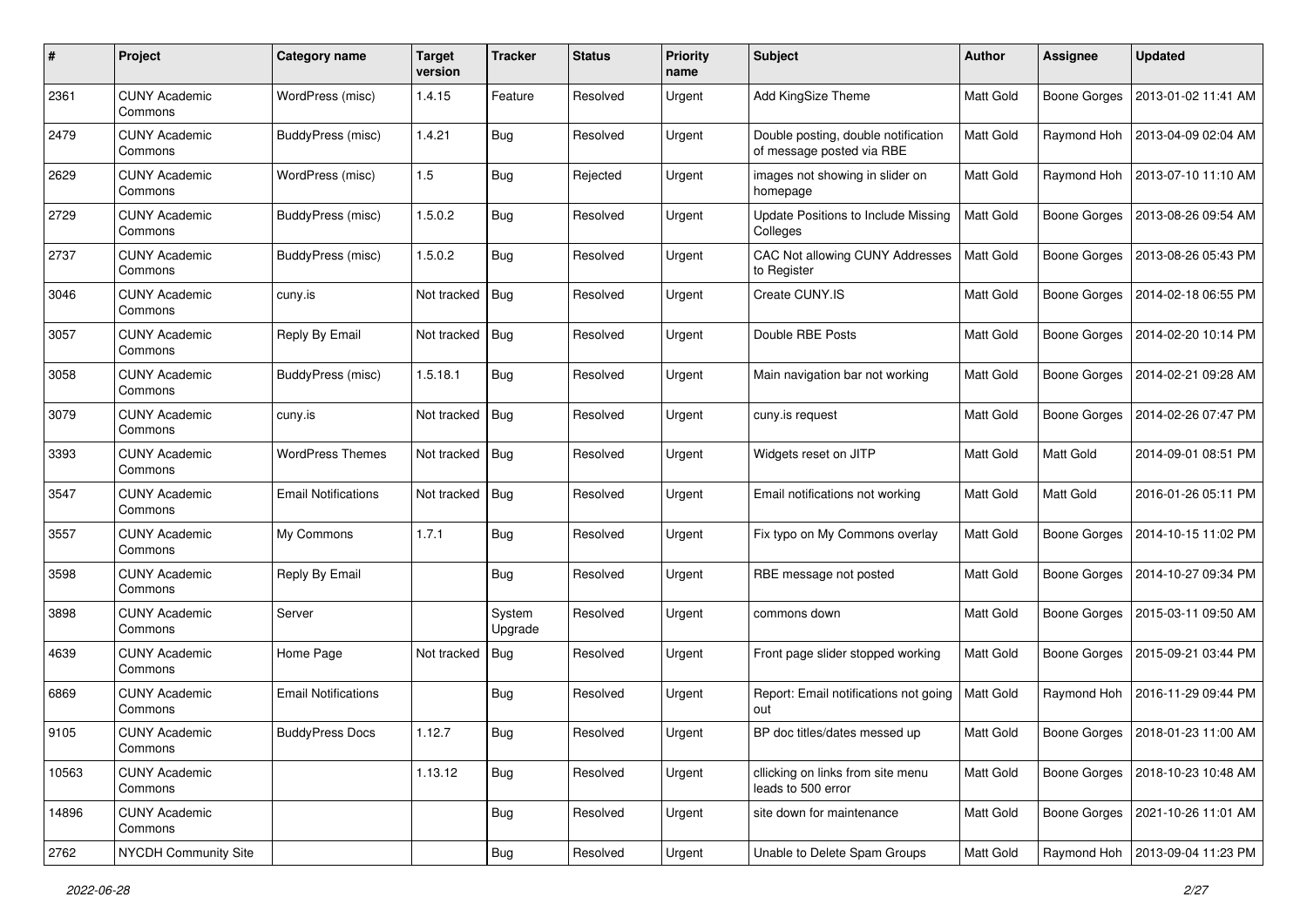| $\pmb{\#}$ | Project                         | Category name     | <b>Target</b><br>version | <b>Tracker</b> | <b>Status</b> | <b>Priority</b><br>name | <b>Subject</b>                                                           | <b>Author</b>    | Assignee          | <b>Updated</b>      |
|------------|---------------------------------|-------------------|--------------------------|----------------|---------------|-------------------------|--------------------------------------------------------------------------|------------------|-------------------|---------------------|
| 2773       | NYCDH Community Site            |                   |                          | Bug            | Resolved      | Urgent                  | Severe site weirdness                                                    | Matt Gold        | Raymond Hoh       | 2018-02-21 07:13 PM |
| 48         | <b>CUNY Academic</b><br>Commons | Group Forums      |                          | <b>Bug</b>     | Resolved      | High                    | <b>Unsubscribed Users Receiving</b><br>Commons Forum Posts via Email     | Matt Gold        | Boone Gorges      | 2009-10-17 07:01 PM |
| 49         | <b>CUNY Academic</b><br>Commons |                   |                          | Bug            | Resolved      | High                    | Development Site Showing Up in<br><b>Google Results</b>                  | Matt Gold        | <b>Zach Davis</b> | 2009-10-20 06:23 PM |
| 87         | <b>CUNY Academic</b><br>Commons | Upgrades          |                          | <b>Bug</b>     | Resolved      | High                    | Upgrade MediaWiki Skin                                                   | Matt Gold        | Boone Gorges      | 2009-12-03 08:24 AM |
| 98         | <b>CUNY Academic</b><br>Commons | Wiki              |                          | <b>Bug</b>     | Resolved      | High                    | CICDev Authentication request on<br>wiki                                 | Matt Gold        | Lucas<br>Thurston | 2009-12-03 11:45 AM |
| 100        | <b>CUNY Academic</b><br>Commons | Upgrades          |                          | Bug            | Resolved      | High                    | Unclickable title links on group<br>forum                                | <b>Matt Gold</b> | Boone Gorges      | 2009-12-03 09:19 AM |
| 106        | <b>CUNY Academic</b><br>Commons | Upgrades          |                          | <b>Bug</b>     | Resolved      | High                    | <b>ITPF09 Forum Issue</b>                                                | Matt Gold        | Boone Gorges      | 2009-12-03 04:49 PM |
| 107        | <b>CUNY Academic</b><br>Commons | Upgrades          |                          | Bug            | Resolved      | High                    | Log In Problem                                                           | Matt Gold        | Boone Gorges      | 2009-12-04 12:02 AM |
| 111        | <b>CUNY Academic</b><br>Commons | Upgrades          |                          | Bug            | Resolved      | High                    | More Privacy Options and BP Feed                                         | <b>Matt Gold</b> | Boone Gorges      | 2010-02-25 12:24 PM |
| 115        | <b>CUNY Academic</b><br>Commons | Upgrades          |                          | <b>Bug</b>     | Resolved      | High                    | Alliw spreadsheet attachments on<br>forum posts                          | Matt Gold        | Boone Gorges      | 2009-12-06 12:13 AM |
| 123        | <b>CUNY Academic</b><br>Commons | Upgrades          |                          | Feature        | Resolved      | High                    | Install Bug Report code onto<br>Homepage                                 | <b>Matt Gold</b> | CIC Michael       | 2010-05-20 05:42 PM |
| 137        | <b>CUNY Academic</b><br>Commons | Upgrades          |                          | <b>Bug</b>     | Resolved      | High                    | Reports of Inability to<br>Attach/Download Attachments to<br>Forum Posts | Matt Gold        | Boone Gorges      | 2009-12-10 11:41 AM |
| 158        | <b>CUNY Academic</b><br>Commons | WordPress (misc)  |                          | Feature        | Resolved      | High                    | Create Featured Group Widget for<br>Homepage                             | Matt Gold        | Boone Gorges      | 2010-06-22 06:53 PM |
| 163        | <b>CUNY Academic</b><br>Commons | WordPress (misc)  |                          | Bug            | Resolved      | High                    | Missing plugins                                                          | Matt Gold        | Boone Gorges      | 2010-05-11 08:38 PM |
| 205        | <b>CUNY Academic</b><br>Commons | BuddyPress (misc) |                          | <b>Bug</b>     | Resolved      | High                    | <b>Cannot Create Account</b>                                             | Matt Gold        | Boone Gorges      | 2010-05-20 03:18 PM |
| 209        | <b>CUNY Academic</b><br>Commons | BuddyPress (misc) |                          | <b>Bug</b>     | Resolved      | High                    | Members Report that Forum<br>Attachments not working                     | Matt Gold        | Boone Gorges      | 2010-05-14 12:13 PM |
| 212        | <b>CUNY Academic</b><br>Commons | BuddyPress (misc) |                          | Feature        | Resolved      | High                    | Create a way for group members to<br>send out email announcements        | <b>Matt Gold</b> | Boone Gorges      | 2010-05-12 10:11 AM |
| 220        | <b>CUNY Academic</b><br>Commons | BuddyPress (misc) |                          | <b>Bug</b>     | Resolved      | High                    | Hidden Groups showing up in<br>homepage group listing                    | Matt Gold        | Boone Gorges      | 2010-05-07 10:30 AM |
| 222        | <b>CUNY Academic</b><br>Commons | BuddyPress (misc) |                          | <b>Bug</b>     | Resolved      | High                    | No way for group admins to invite<br>new members                         | Matt Gold        | Boone Gorges      | 2010-05-11 09:02 PM |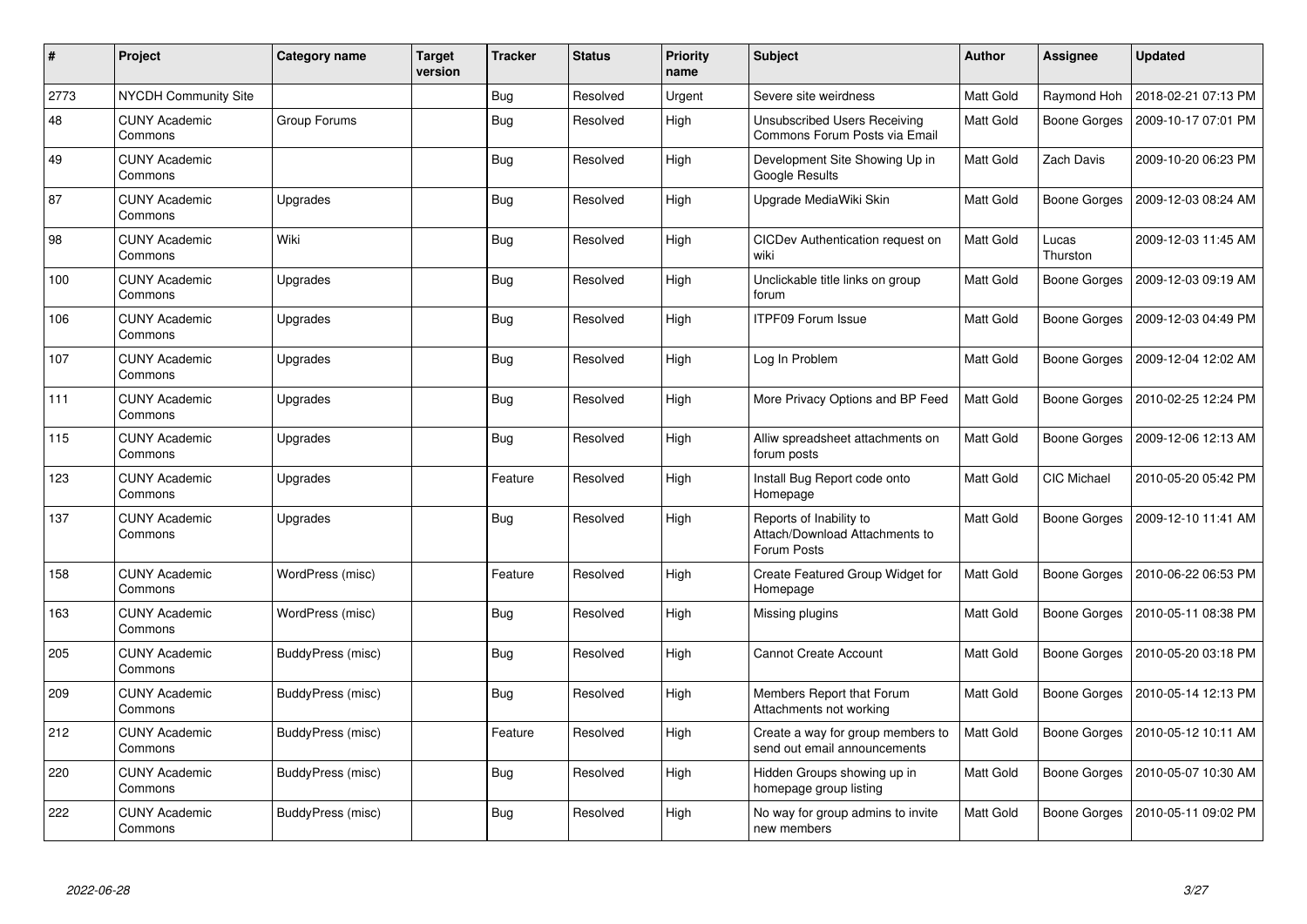| #    | Project                         | Category name           | Target<br>version | <b>Tracker</b> | <b>Status</b> | <b>Priority</b><br>name | <b>Subject</b>                                                       | <b>Author</b>    | Assignee            | <b>Updated</b>      |
|------|---------------------------------|-------------------------|-------------------|----------------|---------------|-------------------------|----------------------------------------------------------------------|------------------|---------------------|---------------------|
| 256  | <b>CUNY Academic</b><br>Commons | BuddyPress (misc)       | Not tracked       | Bug            | Resolved      | High                    | Security warnings on site                                            | Matt Gold        | <b>Boone Gorges</b> | 2014-05-01 09:23 AM |
| 301  | <b>CUNY Academic</b><br>Commons | BuddyPress (misc)       |                   | Bug            | Resolved      | High                    | User unable to upload documents                                      | <b>Matt Gold</b> | Boone Gorges        | 2010-08-25 12:06 PM |
| 322  | <b>CUNY Academic</b><br>Commons | BuddyPress (misc)       | 1.0.2             | Feature        | Resolved      | High                    | Raising Limitation on Emailed<br>Invites                             | Matt Gold        | <b>Boone Gorges</b> | 2010-09-03 07:07 AM |
| 340  | <b>CUNY Academic</b><br>Commons | BuddyPress (misc)       | 1.1               | <b>Bug</b>     | Resolved      | High                    | BP Admin Bar Menu Mouseover<br>Areas Too Sensitive                   | Matt Gold        | <b>Boone Gorges</b> | 2010-12-01 09:48 AM |
| 346  | <b>CUNY Academic</b><br>Commons | BuddyPress (misc)       | 1.0.3             | Bug            | Resolved      | High                    | News Nav Bar Link on Wiki Pages<br>Points to Wrong Page              | Matt Gold        | <b>Boone Gorges</b> | 2010-09-20 05:28 PM |
| 360  | <b>CUNY Academic</b><br>Commons | BuddyPress (misc)       | 1.0.3             | <b>Bug</b>     | Resolved      | High                    | <b>Activity Feed Problems</b>                                        | Matt Gold        | Boone Gorges        | 2010-09-28 11:45 AM |
| 370  | <b>CUNY Academic</b><br>Commons | Registration            | Future<br>release | Feature        | Assigned      | High                    | <b>Guest Accounts</b>                                                | Matt Gold        | Matt Gold           | 2015-04-09 09:33 PM |
| 444  | <b>CUNY Academic</b><br>Commons | WordPress (misc)        | 1.1.1             | <b>Bug</b>     | Resolved      | High                    | Hero Slides Not Showing Up in<br>Firefox                             | Matt Gold        | Boone Gorges        | 2010-12-08 08:41 AM |
| 451  | <b>CUNY Academic</b><br>Commons | BuddyPress (misc)       | Not tracked       | <b>Bug</b>     | Resolved      | High                    | Members Unable to Upload<br>Documents to Groups                      | Matt Gold        | <b>Boone Gorges</b> | 2010-12-09 12:32 PM |
| 455  | <b>CUNY Academic</b><br>Commons | WordPress (misc)        |                   | <b>Bug</b>     | Resolved      | High                    | Fix errors caused by More Privacy<br><b>Options Disabling</b>        | Matt Gold        | Boone Gorges        | 2010-12-08 10:47 PM |
| 457  | <b>CUNY Academic</b><br>Commons | BuddyPress (misc)       | 1.1.2             | Bug            | Resolved      | High                    | Unable to Upload Documents as<br>Forum Attachments                   | <b>Matt Gold</b> | Boone Gorges        | 2010-12-10 06:56 PM |
| 469  | <b>CUNY Academic</b><br>Commons | WordPress (misc)        | Not tracked       | Bug            | Resolved      | High                    | Help with a blog using a deleted<br>theme                            | Matt Gold        | <b>Boone Gorges</b> | 2010-12-13 05:09 PM |
| 476  | <b>CUNY Academic</b><br>Commons | WordPress (misc)        | 1.1.3             | <b>Bug</b>     | Resolved      | High                    | Limited Email Domains List Empty<br>After Site Upgrade               | Matt Gold        | Boone Gorges        | 2010-12-13 07:02 PM |
| 502  | <b>CUNY Academic</b><br>Commons | <b>WordPress Themes</b> | 1.14              | Feature        | Duplicate     | High                    | <b>Create Site Templates</b>                                         | Matt Gold        | Chris Stein         | 2018-10-24 12:34 PM |
| 507  | <b>CUNY Academic</b><br>Commons | BuddyPress (misc)       | 1.1.6             | <b>Bug</b>     | Resolved      | High                    | Invite Anyone Rejects CUNY Email<br>Addresses                        | Matt Gold        | Boone Gorges        | 2010-12-21 11:26 AM |
| 568  | <b>CUNY Academic</b><br>Commons | BuddyPress (misc)       | 1.1.10            | <b>Bug</b>     | Resolved      | High                    | Member reports trouble uploading<br>documents to groups              | Matt Gold        | Boone Gorges        | 2011-02-10 02:33 PM |
| 574  | <b>CUNY Academic</b><br>Commons | BuddyPress (misc)       | 1.1.10            | Bug            | Resolved      | High                    | Members unable to read documents<br>posted to groups                 | Matt Gold        | Boone Gorges        | 2011-02-10 03:01 PM |
| 1068 | <b>CUNY Academic</b><br>Commons | WordPress (misc)        | 1.2.5             | <b>Bug</b>     | Rejected      | High                    | Notification of Update in a Private<br>Group Shows up in Public Feed | Matt Gold        | Boone Gorges        | 2011-07-21 11:27 PM |
| 1116 | <b>CUNY Academic</b><br>Commons | WordPress (misc)        | Not tracked       | Bug            | Resolved      | High                    | Image Upload Error                                                   | Matt Gold        |                     | 2011-08-27 08:44 AM |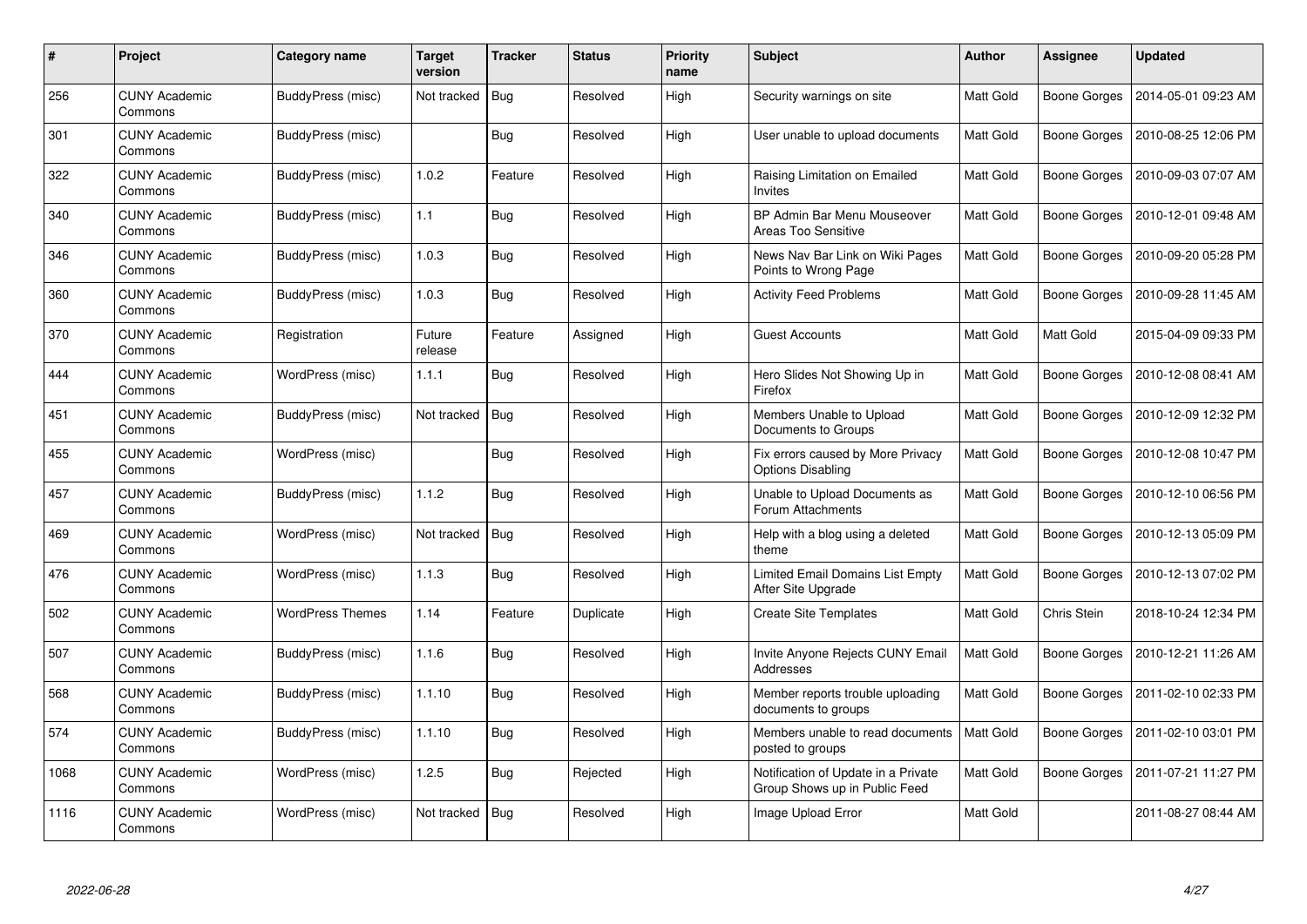| #    | Project                         | <b>Category name</b> | <b>Target</b><br>version | <b>Tracker</b> | <b>Status</b> | <b>Priority</b><br>name | <b>Subject</b>                                                   | <b>Author</b>    | Assignee       | <b>Updated</b>                     |
|------|---------------------------------|----------------------|--------------------------|----------------|---------------|-------------------------|------------------------------------------------------------------|------------------|----------------|------------------------------------|
| 1151 | <b>CUNY Academic</b><br>Commons | Wiki                 | Not tracked              | Feature        | Rejected      | High                    | Upgrade MediaWiki to latest                                      | <b>Matt Gold</b> | Dominic Giglio | 2016-12-12 10:46 AM                |
| 1231 | <b>CUNY Academic</b><br>Commons | WordPress (misc)     | Not tracked              | Bug            | Duplicate     | High                    | Inaccessible Site on the Commons                                 | Matt Gold        |                | 2011-10-13 08:56 AM                |
| 1362 | <b>CUNY Academic</b><br>Commons | WordPress (misc)     | Not tracked              | Bug            | Resolved      | High                    | Google Malware Warning                                           | Matt Gold        |                | 2011-11-23 12:15 PM                |
| 1418 | <b>CUNY Academic</b><br>Commons | Wiki                 | 1.3                      | <b>Bug</b>     | Resolved      | High                    | Don't see BP Admin Bar on cdev<br>Wiki page                      | Matt Gold        | Boone Gorges   | 2011-12-09 08:58 AM                |
| 1453 | <b>CUNY Academic</b><br>Commons | BuddyPress (misc)    |                          | <b>Bug</b>     | Rejected      | High                    | Multiple problems with featured<br>image widget for blog posts   | <b>Matt Gold</b> | Dominic Giglio | 2012-07-02 04:22 PM                |
| 1547 | <b>CUNY Academic</b><br>Commons | WordPress (misc)     | 1.3.5                    | <b>Bug</b>     | Resolved      | High                    | Spam Registrations                                               | Matt Gold        | Boone Gorges   | 2012-01-16 08:23 PM                |
| 1754 | <b>CUNY Academic</b><br>Commons | WordPress (misc)     | 1.3.10                   | Bug            | Resolved      | High                    | Members receiving dev site<br>comment spam                       | <b>Matt Gold</b> | Boone Gorges   | 2012-03-20 01:05 PM                |
| 1818 | <b>CUNY Academic</b><br>Commons | WordPress (misc)     | 1.3.12                   | Feature        | Resolved      | High                    | Add news announcement scroll<br>plugin                           | Matt Gold        | Boone Gorges   | 2012-04-09 03:15 PM                |
| 1829 | <b>CUNY Academic</b><br>Commons | WordPress (misc)     |                          | Bug            | Rejected      | High                    | 'No Image' checkbox on Featured<br>Content widget is not working | Matt Gold        | Dominic Giglio | 2012-07-04 06:02 PM                |
| 1916 | <b>CUNY Academic</b><br>Commons | WordPress (misc)     | 1.3.14                   | <b>Bug</b>     | Resolved      | High                    | Images Breaking on Help Blog and<br><b>Ground Control</b>        | Matt Gold        | Boone Gorges   | 2012-05-26 07:54 PM                |
| 1995 | <b>CUNY Academic</b><br>Commons | WordPress (misc)     | 1.3.17                   | Bug            | Rejected      | High                    | Featured Content Box Only<br>Rendering on Login                  | Matt Gold        | Boone Gorges   | 2012-07-15 10:21 AM                |
| 2018 | <b>CUNY Academic</b><br>Commons | WordPress (misc)     | 1.4                      | <b>Bug</b>     | Resolved      | High                    | WP Nav Bar Overflow                                              | <b>Matt Gold</b> | Boone Gorges   | 2012-08-06 12:58 PM                |
| 2019 | <b>CUNY Academic</b><br>Commons | WordPress (misc)     | 1.4                      | <b>Bug</b>     | Resolved      | High                    | Unable to Add New User to Blog                                   | Matt Gold        | Boone Gorges   | 2012-08-08 04:21 PM                |
| 2035 | <b>CUNY Academic</b><br>Commons | BuddyPress (misc)    | 1.4.3                    | Support        | Resolved      | High                    | Reply by Email - some possible<br>confusion                      | Matt Gold        | Raymond Hoh    | 2012-08-19 08:58 AM                |
| 2046 | <b>CUNY Academic</b><br>Commons | BuddyPress (misc)    | 1.4.3                    | Bug            | Resolved      | High                    | <b>RBE Delayed Post</b>                                          | Matt Gold        | Raymond Hoh    | 2012-08-27 11:55 AM                |
| 2055 | <b>CUNY Academic</b><br>Commons | WordPress (misc)     | 1.4.3                    | Bug            | Resolved      | High                    | Non-CUNY Sign-Ups not enabled                                    | Matt Gold        |                | Boone Gorges   2012-08-23 12:51 PM |
| 2082 | <b>CUNY Academic</b><br>Commons | BuddyPress (misc)    | 1.4.8                    | Support        | Resolved      | High                    | Default: No Email?                                               | Matt Gold        | Dominic Giglio | 2012-10-19 04:55 PM                |
| 2230 | <b>CUNY Academic</b><br>Commons | WordPress (misc)     | 1.4.10                   | <b>Bug</b>     | Resolved      | High                    | MESTC page scrambled                                             | Matt Gold        | Dominic Giglio | 2012-11-20 02:39 PM                |
| 2245 | <b>CUNY Academic</b><br>Commons | WordPress (misc)     | 1.4.15                   | Bug            | Resolved      | High                    | Domain mapping issues -- Site<br>warnings                        | Matt Gold        | Dominic Giglio | 2012-12-27 03:59 PM                |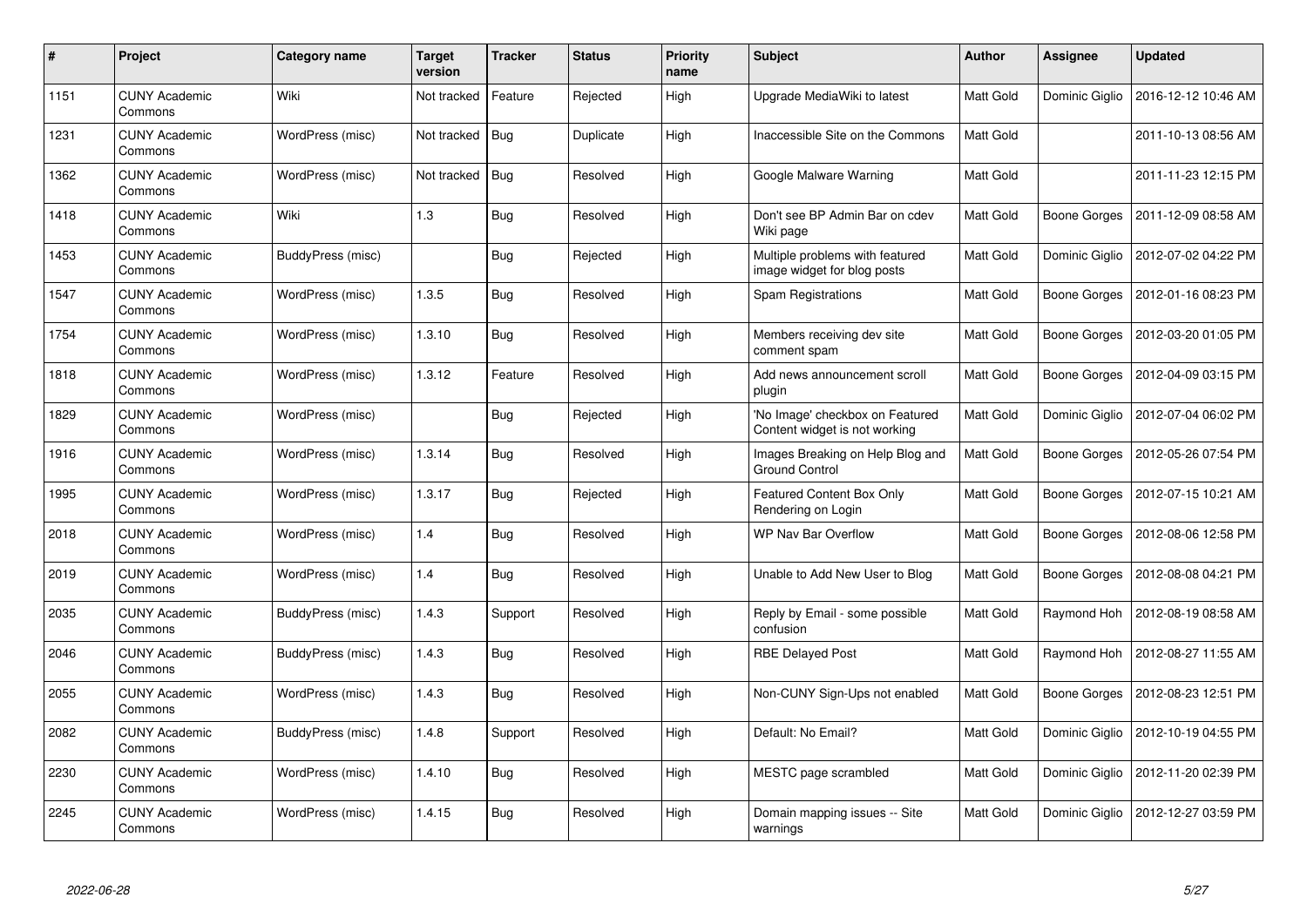| $\pmb{\#}$ | Project                         | Category name              | Target<br>version | <b>Tracker</b> | <b>Status</b> | <b>Priority</b><br>name | <b>Subject</b>                                                                  | <b>Author</b>    | Assignee            | <b>Updated</b>      |
|------------|---------------------------------|----------------------------|-------------------|----------------|---------------|-------------------------|---------------------------------------------------------------------------------|------------------|---------------------|---------------------|
| 2280       | <b>CUNY Academic</b><br>Commons | commonsinabox.org          | Not tracked       | Bug            | Resolved      | High                    | Forum links not working                                                         | <b>Matt Gold</b> | Boone Gorges        | 2012-11-20 12:33 PM |
| 2349       | <b>CUNY Academic</b><br>Commons | commonsinabox.org          |                   | <b>Bug</b>     | Resolved      | High                    | CBOX header image position off                                                  | <b>Matt Gold</b> | Boone Gorges        | 2012-12-15 10:21 PM |
| 2380       | <b>CUNY Academic</b><br>Commons | commonsinabox.org          |                   | Bug            | Resolved      | High                    | Add search to Commonsinabox.org                                                 | Matt Gold        | Boone Gorges        | 2013-03-20 11:41 AM |
| 2538       | <b>CUNY Academic</b><br>Commons | WordPress (misc)           | 1.4.25            | <b>Bug</b>     | Resolved      | High                    | Add security plugins                                                            | <b>Matt Gold</b> | Boone Gorges        | 2013-04-22 10:37 AM |
| 2564       | <b>CUNY Academic</b><br>Commons | WordPress (misc)           | 1.4.32            | Bug            | Resolved      | High                    | Editing blog posts connected to<br>groups creates activity<br>item/notification | Matt Gold        | Boone Gorges        | 2013-07-17 08:39 AM |
| 2635       | <b>CUNY Academic</b><br>Commons | WordPress (misc)           | Not tracked       | Support        | Resolved      | High                    | Recover content of deleted blog<br>from backup                                  | Matt Gold        | Matt Gold           | 2013-06-17 10:53 AM |
| 2702       | <b>CUNY Academic</b><br>Commons | WordPress (misc)           | Not tracked       | Publicity      | Resolved      | High                    | Revise GCDI text                                                                | Matt Gold        | scott voth          | 2014-02-08 02:37 PM |
| 2738       | <b>CUNY Academic</b><br>Commons | BuddyPress (misc)          | 1.5.0.2           | Bug            | Resolved      | High                    | Users Unable to Change Email<br><b>Address in Settings</b>                      | Matt Gold        | Boone Gorges        | 2013-08-28 09:05 PM |
| 2775       | <b>CUNY Academic</b><br>Commons | BuddyPress (misc)          | 1.5.1.1           | <b>Bug</b>     | Resolved      | High                    | Add Lehman College to List of<br>Colleges in Profiles                           | Matt Gold        | Boone Gorges        | 2013-09-06 04:40 PM |
| 2892       | <b>CUNY Academic</b><br>Commons | BuddyPress (misc)          |                   | Bug            | Rejected      | High                    | Commons homepage - blog column                                                  | Matt Gold        | <b>Boone Gorges</b> | 2013-11-14 01:00 PM |
| 3053       | <b>CUNY Academic</b><br>Commons | Groups (misc)              | Not tracked       | Publicity      | Resolved      | High                    | Find groups to help publicize the<br><b>CUE</b> conference                      | Matt Gold        | Sarah<br>Morgano    | 2014-02-21 03:22 PM |
| 3164       | <b>CUNY Academic</b><br>Commons | Reply By Email             | 1.6.7.1           | Bug            | Resolved      | High                    | Duplicate RBE messages                                                          | Matt Gold        | Raymond Hoh         | 2014-06-24 12:23 PM |
| 3205       | <b>CUNY Academic</b><br>Commons | <b>Commons Profile</b>     | 1.6.3             | <b>Bug</b>     | Resolved      | High                    | Email profile field not showing up                                              | Matt Gold        | Boone Gorges        | 2014-05-12 02:18 PM |
| 3428       | <b>CUNY Academic</b><br>Commons | Twitter page               | 1.6.14            | <b>Bug</b>     | Resolved      | High                    | Fix typo on Twitter page                                                        | Matt Gold        | Dominic Giglio      | 2014-09-01 08:53 PM |
| 3480       | <b>CUNY Academic</b><br>Commons | WordPress (misc)           | Not tracked       | Bug            | Resolved      | High                    | Games site shows up as<br>archived/suspended                                    | Matt Gold        | Boone Gorges        | 2014-09-21 09:34 PM |
| 3555       | <b>CUNY Academic</b><br>Commons | Publicity                  | Not tracked       | Bug            | Resolved      | High                    | Mailchimp email display issue                                                   | Matt Gold        | Matt Gold           | 2017-11-15 05:47 PM |
| 3563       | <b>CUNY Academic</b><br>Commons | Reply By Email             | Not tracked       | <b>Bug</b>     | Resolved      | High                    | RBE posting lags                                                                | <b>Matt Gold</b> | Boone Gorges        | 2014-10-21 11:33 AM |
| 3601       | <b>CUNY Academic</b><br>Commons | <b>Email Notifications</b> | 1.7.3             | <b>Bug</b>     | Resolved      | High                    | Forum replies do not show up on the   Matt Gold<br>group homepage               |                  | Raymond Hoh         | 2014-11-10 01:24 PM |
| 3608       | <b>CUNY Academic</b><br>Commons | <b>Email Notifications</b> | 1.7.3             | Bug            | Resolved      | High                    | Group email plain-text formatting<br>problem                                    | Matt Gold        | Raymond Hoh         | 2014-11-11 12:19 PM |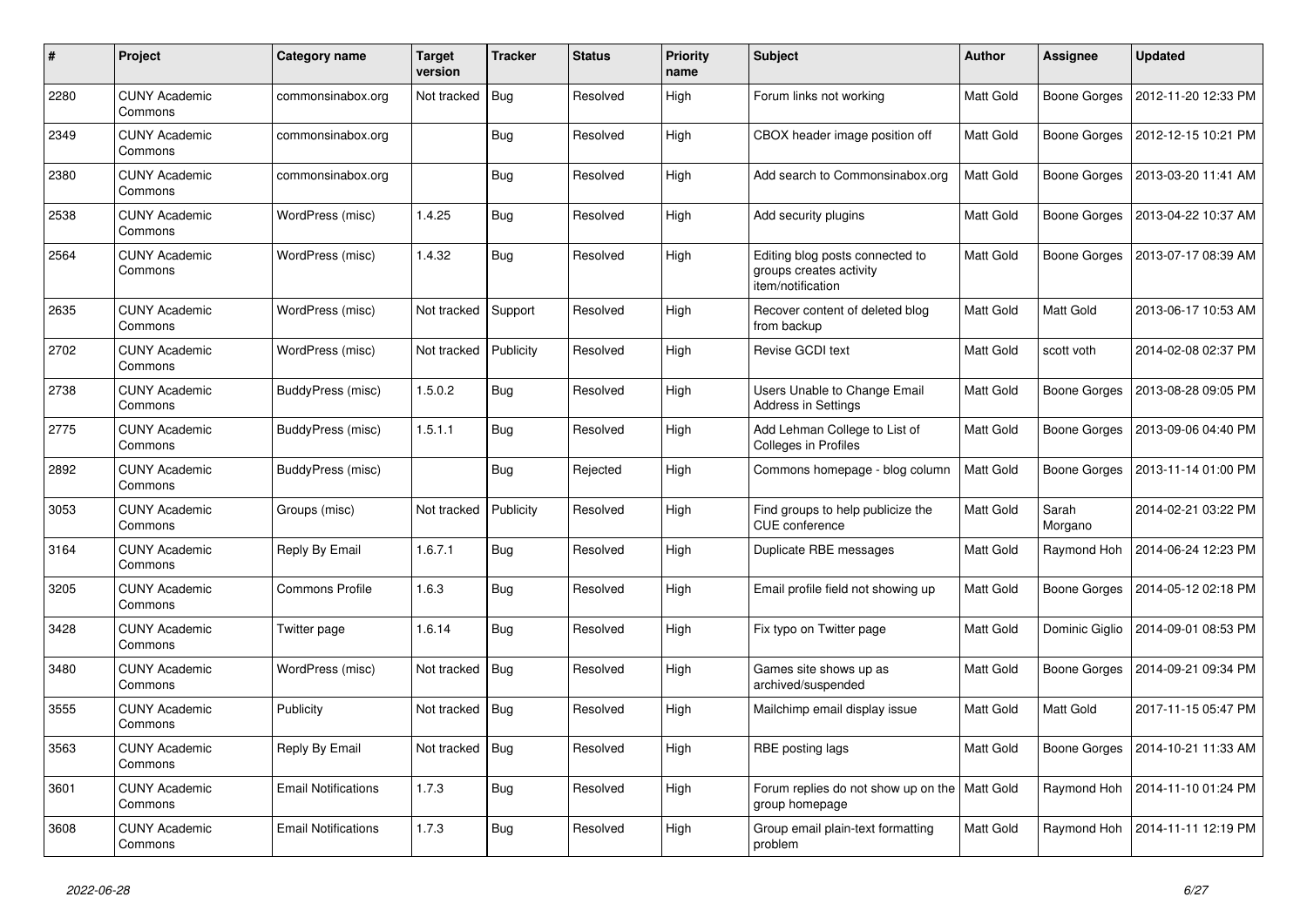| #    | Project                         | Category name            | <b>Target</b><br>version | <b>Tracker</b> | <b>Status</b> | <b>Priority</b><br>name | <b>Subject</b>                                                                  | Author           | Assignee            | <b>Updated</b>                     |
|------|---------------------------------|--------------------------|--------------------------|----------------|---------------|-------------------------|---------------------------------------------------------------------------------|------------------|---------------------|------------------------------------|
| 3648 | <b>CUNY Academic</b><br>Commons | cuny.is                  | Not tracked              | Bug            | Resolved      | High                    | cuny.is request                                                                 | Matt Gold        | <b>Boone Gorges</b> | 2014-11-11 06:54 PM                |
| 3655 | <b>CUNY Academic</b><br>Commons | Group Forums             | Not tracked              | Bug            | Resolved      | High                    | xlsx attachments not allowed in<br>forums                                       | Matt Gold        | <b>Boone Gorges</b> | 2014-11-21 10:41 AM                |
| 3676 | <b>CUNY Academic</b><br>Commons | WordPress (misc)         | 1.7.4                    | Feature        | Resolved      | High                    | Update WP to 4.0.1                                                              | <b>Matt Gold</b> | <b>Boone Gorges</b> | 2014-11-21 10:49 AM                |
| 3853 | <b>CUNY Academic</b><br>Commons | BuddyPress (misc)        | 1.7.16                   | <b>Bug</b>     | Resolved      | High                    | Post erroneously ascribed to wrong<br>author in activity feed                   | <b>Matt Gold</b> | Raymond Hoh         | 2015-03-21 01:13 PM                |
| 3910 | <b>CUNY Academic</b><br>Commons | Home Page                | 1.7.15.2                 | Bug            | Resolved      | High                    | Home Page Display Errors                                                        | Matt Gold        | <b>Boone Gorges</b> | 2015-03-17 10:21 AM                |
| 3914 | <b>CUNY Academic</b><br>Commons | <b>WordPress Plugins</b> | 1.7.15.1                 | Feature        | Resolved      | High                    | Upgrade Yoast's SEO plugin                                                      | Matt Gold        | Boone Gorges        | 2015-03-13 05:30 PM                |
| 4004 | <b>CUNY Academic</b><br>Commons | Group Forums             | Not tracked              | Support        | Resolved      | High                    | "Duplicate topic detected" error<br>message when posting to group<br>forum      | Matt Gold        | <b>Boone Gorges</b> | 2015-04-20 10:21 AM                |
| 4010 | <b>CUNY Academic</b><br>Commons | <b>WordPress Plugins</b> | 1.7.20                   | Bug            | Resolved      | High                    | GC Digital Fellows site down                                                    | <b>Matt Gold</b> |                     | 2015-04-22 10:30 AM                |
| 4180 | <b>CUNY Academic</b><br>Commons | WordPress (misc)         | Not tracked              | <b>Bug</b>     | Resolved      | High                    | Cache issues: site deletion process                                             | Matt Gold        | <b>Boone Gorges</b> | 2016-02-07 10:05 PM                |
| 4196 | <b>CUNY Academic</b><br>Commons |                          |                          | Bug            | Rejected      | High                    | News feed weirdness                                                             | Matt Gold        | <b>Boone Gorges</b> | 2015-06-25 03:41 PM                |
| 4660 | <b>CUNY Academic</b><br>Commons | Events                   | Not tracked              | Bug            | Resolved      | High                    | Creating new event leads to<br>whitescreen                                      | Matt Gold        | Boone Gorges        | 2015-09-22 05:56 PM                |
| 4816 | <b>CUNY Academic</b><br>Commons | Group Invitations        | 1.8.15                   | Bug            | Resolved      | High                    | Group invite email notifications not<br>received                                | Matt Gold        | <b>Boone Gorges</b> | 2015-10-26 11:56 AM                |
| 5022 | <b>CUNY Academic</b><br>Commons | Wiki                     | 1.9.1                    | <b>Bug</b>     | Resolved      | High                    | Main nav bar different on wiki page                                             | <b>Matt Gold</b> | Boone Gorges        | 2015-12-11 09:31 PM                |
| 5179 | <b>CUNY Academic</b><br>Commons | Homepage Slides          | 1.9.6                    | <b>Bug</b>     | Resolved      | High                    | homepage slider image broken                                                    | Matt Gold        | Raymond Hoh         | 2016-02-01 11:26 PM                |
| 5691 | <b>CUNY Academic</b><br>Commons | Blogs (BuddyPress)       | Future<br>release        | <b>Bug</b>     | Assigned      | High                    | Differing numbers on Sites display                                              | Matt Gold        | Raymond Hoh         | 2016-06-13 01:37 PM                |
| 5925 | <b>CUNY Academic</b><br>Commons | <b>WordPress Plugins</b> | 1.9.26                   | Feature        | Resolved      | High                    | Add Github Embed plugin                                                         | <b>Matt Gold</b> | <b>Boone Gorges</b> | 2016-08-24 12:56 PM                |
| 6992 | <b>CUNY Academic</b><br>Commons | Registration             | Not tracked Support      |                | Resolved      | High                    | User cannot activate account                                                    | Matt Gold        |                     | Boone Gorges   2016-12-08 11:13 AM |
| 7823 | <b>CUNY Academic</b><br>Commons | Home Page                |                          | Feature        | Resolved      | High                    | animated gif on frontpage                                                       | Matt Gold        | Boone Gorges        | 2017-03-22 04:36 PM                |
| 7907 | <b>CUNY Academic</b><br>Commons | WordPress (misc)         |                          | <b>Bug</b>     | Resolved      | High                    | Site header image shows up for<br>logged in user but not for logged out<br>user | Matt Gold        | Boone Gorges        | 2017-04-04 03:16 PM                |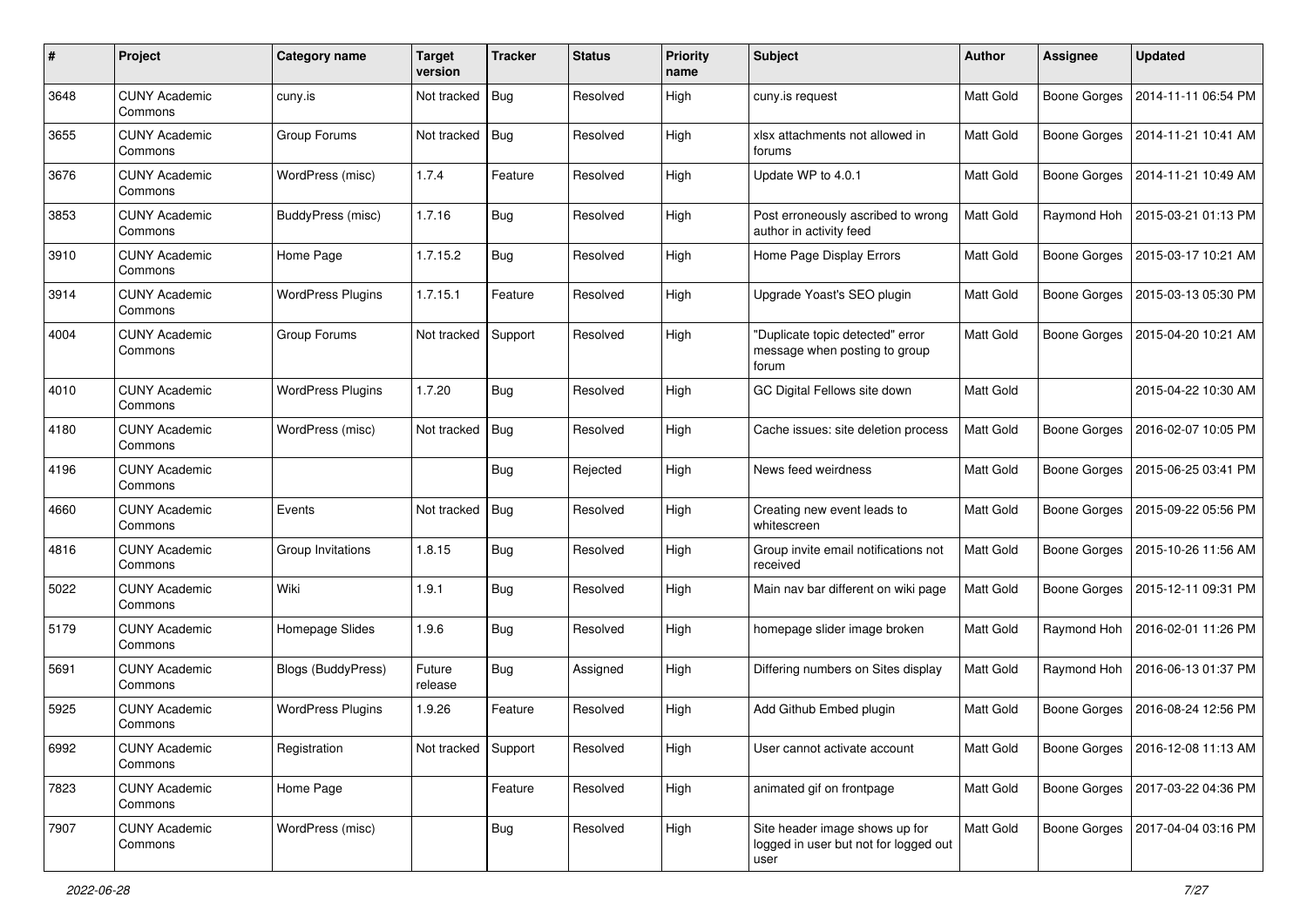| #              | Project                         | Category name              | Target<br>version | <b>Tracker</b> | <b>Status</b> | <b>Priority</b><br>name | <b>Subject</b>                                         | <b>Author</b>    | Assignee            | <b>Updated</b>      |
|----------------|---------------------------------|----------------------------|-------------------|----------------|---------------|-------------------------|--------------------------------------------------------|------------------|---------------------|---------------------|
| 8023           | <b>CUNY Academic</b><br>Commons | Reply By Email             | 1.10.18           | <b>Bug</b>     | Resolved      | High                    | Reply to CAC Message gets posted<br>to forum           | <b>Matt Gold</b> | Raymond Hoh         | 2017-04-25 02:35 PM |
| 9112           | <b>CUNY Academic</b><br>Commons |                            | Not tracked       | Bug            | Resolved      | High                    | GCDI site down                                         | Matt Gold        | Boone Gorges        | 2018-01-23 10:18 PM |
| 9977           | <b>CUNY Academic</b><br>Commons | <b>WordPress Plugins</b>   | 1.13.5            | <b>Bug</b>     | Rejected      | High                    | ACERT website down                                     | Matt Gold        | Boone Gorges        | 2018-07-03 02:09 PM |
| 10789          | <b>CUNY Academic</b><br>Commons | <b>Email Notifications</b> | 1.14.2            | <b>Bug</b>     | Resolved      | High                    | Forum Posts not generating email<br>notifications      | Matt Gold        | Boone Gorges        | 2018-12-10 07:19 PM |
| 10950          | <b>CUNY Academic</b><br>Commons |                            |                   | Support        | Resolved      | High                    | Create slide for system maintenance   Matt Gold        |                  | scott voth          | 2019-01-12 10:23 AM |
| 10970          | <b>CUNY Academic</b><br>Commons | Reply By Email             | Not tracked       | Bug            | Resolved      | High                    | Post by email failure                                  | Matt Gold        | Raymond Hoh         | 2019-01-22 12:05 PM |
| 11174          | <b>CUNY Academic</b><br>Commons | Email Notifications        | 1.14.8            | Bug            | Resolved      | High                    | Email notifications of spammed<br>comment on groupblog | <b>Matt Gold</b> | Raymond Hoh         | 2019-03-11 11:42 PM |
| 12341          | <b>CUNY Academic</b><br>Commons |                            |                   | <b>Bug</b>     | Abandoned     | High                    | Commons down                                           | Matt Gold        |                     | 2020-02-11 10:45 AM |
| 12581          | <b>CUNY Academic</b><br>Commons | cuny.is                    | Not tracked       | Bug            | Rejected      | High                    | YOURLS shortlinks not working                          | Matt Gold        | Boone Gorges        | 2020-03-27 10:25 AM |
| 13500          | <b>CUNY Academic</b><br>Commons | Email Notifications        |                   | <b>Bug</b>     | Rejected      | High                    | Received multiple notifications for a<br>single post   | Matt Gold        | Raymond Hoh         | 2022-04-27 04:29 PM |
| 15135          | <b>CUNY Academic</b><br>Commons | Toolbar                    | 1.19.1            | Bug            | Resolved      | High                    | Header design spacing                                  | Matt Gold        | Boone Gorges        | 2022-01-11 04:41 PM |
| 15239          | <b>CUNY Academic</b><br>Commons | Group Forums               | 1.19.3            | <b>Bug</b>     | Resolved      | High                    | multiple notifications of forum post                   | Matt Gold        | Raymond Hoh         | 2022-02-01 10:10 PM |
| 2582           | <b>NYCDH Community Site</b>     |                            |                   | <b>Bug</b>     | Rejected      | High                    | Forum posting/notification problem                     | Matt Gold        | Raymond Hoh         | 2013-05-20 09:16 PM |
| 8582           | <b>NYCDH Community Site</b>     |                            |                   | <b>Bug</b>     | Resolved      | High                    | Forum post doesn't work                                | Matt Gold        | Raymond Hoh         | 2018-02-21 07:13 PM |
| $\overline{4}$ | <b>CUNY Academic</b><br>Commons | WordPress (misc)           |                   | <b>Bug</b>     | Resolved      | Normal                  | Site Loading Slowly at MEC                             | <b>Matt Gold</b> | Matt Gold           | 2009-10-18 12:00 AM |
| $\overline{7}$ | <b>CUNY Academic</b><br>Commons | BuddyPress (misc)          |                   | Bug            | Resolved      | Normal                  | BuddyPress theme error on iPhone                       | Matt Gold        | <b>Boone Gorges</b> | 2009-09-15 07:39 PM |
| 16             | <b>CUNY Academic</b><br>Commons | Redmine                    |                   | <b>Bug</b>     | Resolved      | Normal                  | Members unable to comment on<br><b>Tickets</b>         | Matt Gold        | Matt Gold           | 2009-09-12 04:29 PM |
| 26             | <b>CUNY Academic</b><br>Commons |                            |                   | Bug            | Resolved      | Normal                  | <b>Install Akismet Sitewide</b>                        | Matt Gold        | Matt Gold           | 2009-09-22 11:43 PM |
| 30             | <b>CUNY Academic</b><br>Commons | BuddyPress (misc)          |                   | Bug            | Resolved      | Normal                  | Hidden Forum Activity Showing up<br>in News Feed       | Matt Gold        | Boone Gorges        | 2009-09-30 02:51 PM |
| 35             | <b>CUNY Academic</b><br>Commons | Group Forums               |                   | <b>Bug</b>     | Resolved      | Normal                  | 404 Email Notification Settings Links                  | <b>Matt Gold</b> | <b>Boone Gorges</b> | 2009-12-10 09:24 PM |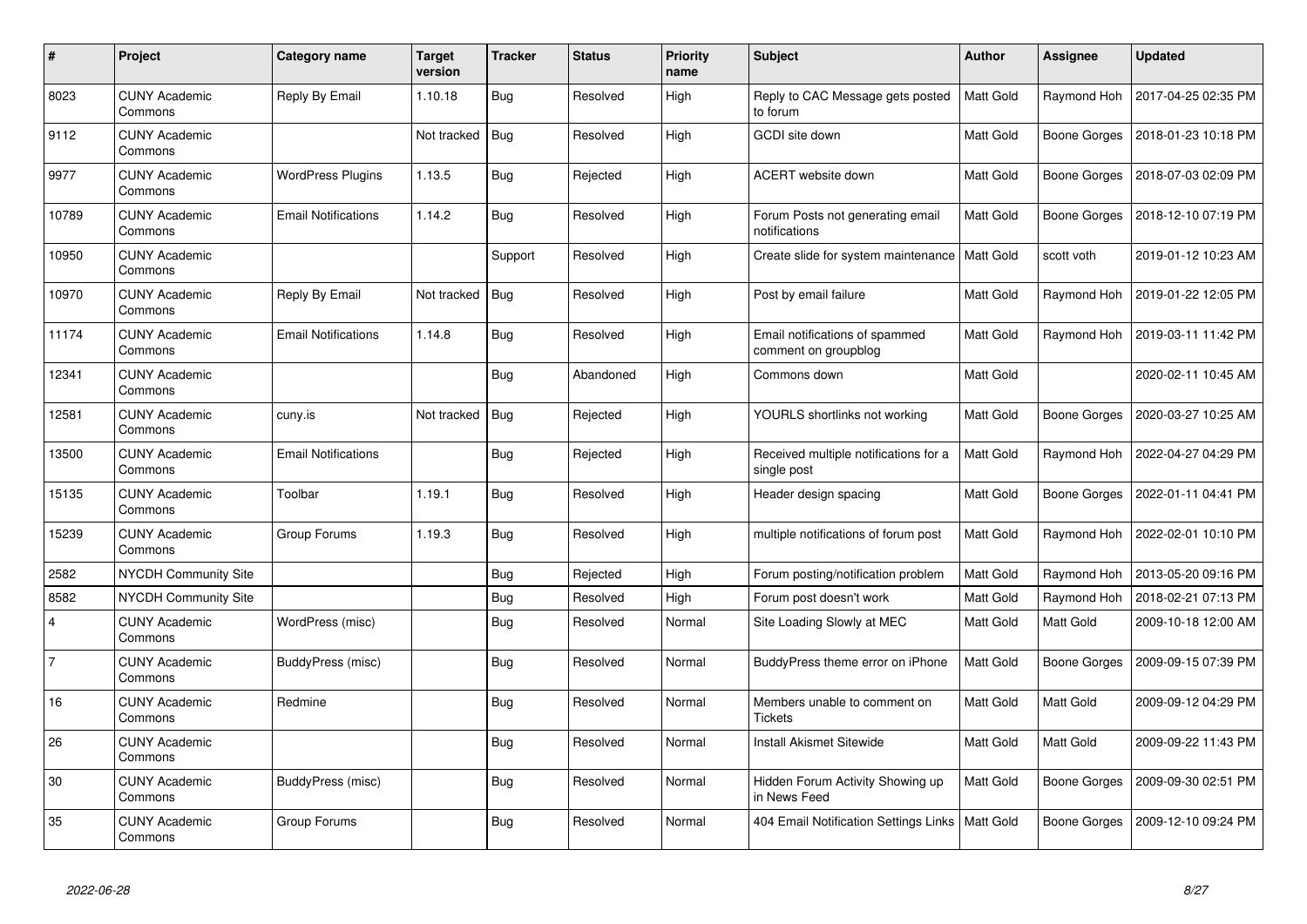| $\#$ | Project                         | Category name            | <b>Target</b><br>version | <b>Tracker</b> | <b>Status</b> | <b>Priority</b><br>name | <b>Subject</b>                                                             | <b>Author</b>    | Assignee           | <b>Updated</b>      |
|------|---------------------------------|--------------------------|--------------------------|----------------|---------------|-------------------------|----------------------------------------------------------------------------|------------------|--------------------|---------------------|
| 36   | <b>CUNY Academic</b><br>Commons | BuddyPress (misc)        | 1.1                      | Feature        | Resolved      | Normal                  | Digest Version of Group Forums<br><b>Notification Plugin</b>               | Matt Gold        | Boone Gorges       | 2010-09-26 11:10 AM |
| 38   | <b>CUNY Academic</b><br>Commons | <b>WordPress Plugins</b> | Future<br>release        | Feature        | Deferred      | Normal                  | Possible Upgrade to Sitewide Tags<br>Plugin                                | Matt Gold        |                    | 2015-04-01 09:18 PM |
| 41   | <b>CUNY Academic</b><br>Commons | BuddyPress (misc)        |                          | <b>Bug</b>     | Resolved      | Normal                  | User listed twice in group                                                 | Matt Gold        | Matt Gold          | 2009-12-08 07:35 PM |
| 43   | <b>CUNY Academic</b><br>Commons | Group Forums             |                          | Feature        | Resolved      | Normal                  | "Topic not found" Message for<br>non-logged in users                       | Matt Gold        | Boone Gorges       | 2009-10-20 10:33 AM |
| 44   | <b>CUNY Academic</b><br>Commons | Group Forums             |                          | Bug            | Resolved      | Normal                  | WPMu avatars don't show up on<br><b>BbPress</b>                            | <b>Matt Gold</b> | Lucas<br>Thurston  | 2009-12-13 10:45 AM |
| 47   | <b>CUNY Academic</b><br>Commons | BuddyPress (misc)        |                          | Bug            | Resolved      | Normal                  | Request to Join Group Lost                                                 | Matt Gold        |                    | 2009-10-19 04:08 PM |
| 53   | <b>CUNY Academic</b><br>Commons | BuddyPress (misc)        |                          | <b>Bug</b>     | Resolved      | Normal                  | Search on Group Page Not<br>Working, Leads to Home Page                    | Matt Gold        | Boone Gorges       | 2009-10-22 10:51 AM |
| 54   | <b>CUNY Academic</b><br>Commons | Wiki                     |                          | Feature        | Rejected      | Normal                  | Install MediaWiki Stat Extension                                           | Matt Gold        |                    | 2015-04-01 09:19 PM |
| 56   | <b>CUNY Academic</b><br>Commons | BuddyPress (misc)        |                          | Bug            | Resolved      | Normal                  | Addition of a Profile Field Option<br><b>Removes Existing One</b>          | Matt Gold        | Zach Davis         | 2009-10-27 05:14 PM |
| 57   | <b>CUNY Academic</b><br>Commons | WordPress (misc)         |                          | <b>Bug</b>     | Resolved      | Normal                  | User reports being blocked by spam<br>filter                               | Matt Gold        | Lucas<br>Thurston  | 2009-11-30 01:05 PM |
| 64   | <b>CUNY Academic</b><br>Commons | BuddyPress (misc)        |                          | Feature        | Resolved      | Normal                  | Create links to file attachments in<br><b>BP Forum Subscription Plugin</b> | Matt Gold        | Boone Gorges       | 2009-12-10 01:29 PM |
| 65   | <b>CUNY Academic</b><br>Commons | WordPress (misc)         |                          | Bug            | Resolved      | Normal                  | Blogs not accepting doc and docx<br>files as extensions                    | Matt Gold        | Matt Gold          | 2009-11-17 10:04 PM |
| 66   | <b>CUNY Academic</b><br>Commons | BuddyPress (misc)        |                          | Feature        | Resolved      | Normal                  | Remove "Popular" listing from<br><b>Members Widget</b>                     | Matt Gold        | Boone Gorges       | 2009-11-18 09:20 AM |
| 68   | <b>CUNY Academic</b><br>Commons |                          |                          | Feature        | Resolved      | Normal                  | Email Addresses for the Commons                                            | Matt Gold        |                    | 2010-03-01 12:18 PM |
| 69   | <b>CUNY Academic</b><br>Commons | BuddyPress (misc)        |                          | Bug            | Resolved      | Normal                  | UserName doesn't appear in News<br><b>Feed Wiki Edit</b>                   | Matt Gold        | Boone Gorges       | 2009-12-03 09:33 AM |
| 73   | <b>CUNY Academic</b><br>Commons | Upgrades                 |                          | Bug            | Resolved      | Normal                  | Take the Tour link                                                         | Matt Gold        | CIC Michael        | 2009-12-02 06:41 PM |
| 75   | <b>CUNY Academic</b><br>Commons | Upgrades                 |                          | Feature        | Resolved      | Normal                  | Create buttons for join/login/tour                                         | Matt Gold        | <b>CIC Michael</b> | 2009-12-03 04:29 PM |
| 77   | <b>CUNY Academic</b><br>Commons | Upgrades                 |                          | Feature        | Resolved      | Normal                  | Add Help link to BP admin bar under<br><b>CUNY Academic Commons</b>        | Matt Gold        | CIC Michael        | 2009-12-02 06:46 PM |
| 78   | <b>CUNY Academic</b><br>Commons | Upgrades                 |                          | <b>Bug</b>     | Resolved      | Normal                  | Slideshow links                                                            | <b>Matt Gold</b> | <b>CIC Michael</b> | 2009-12-03 03:08 AM |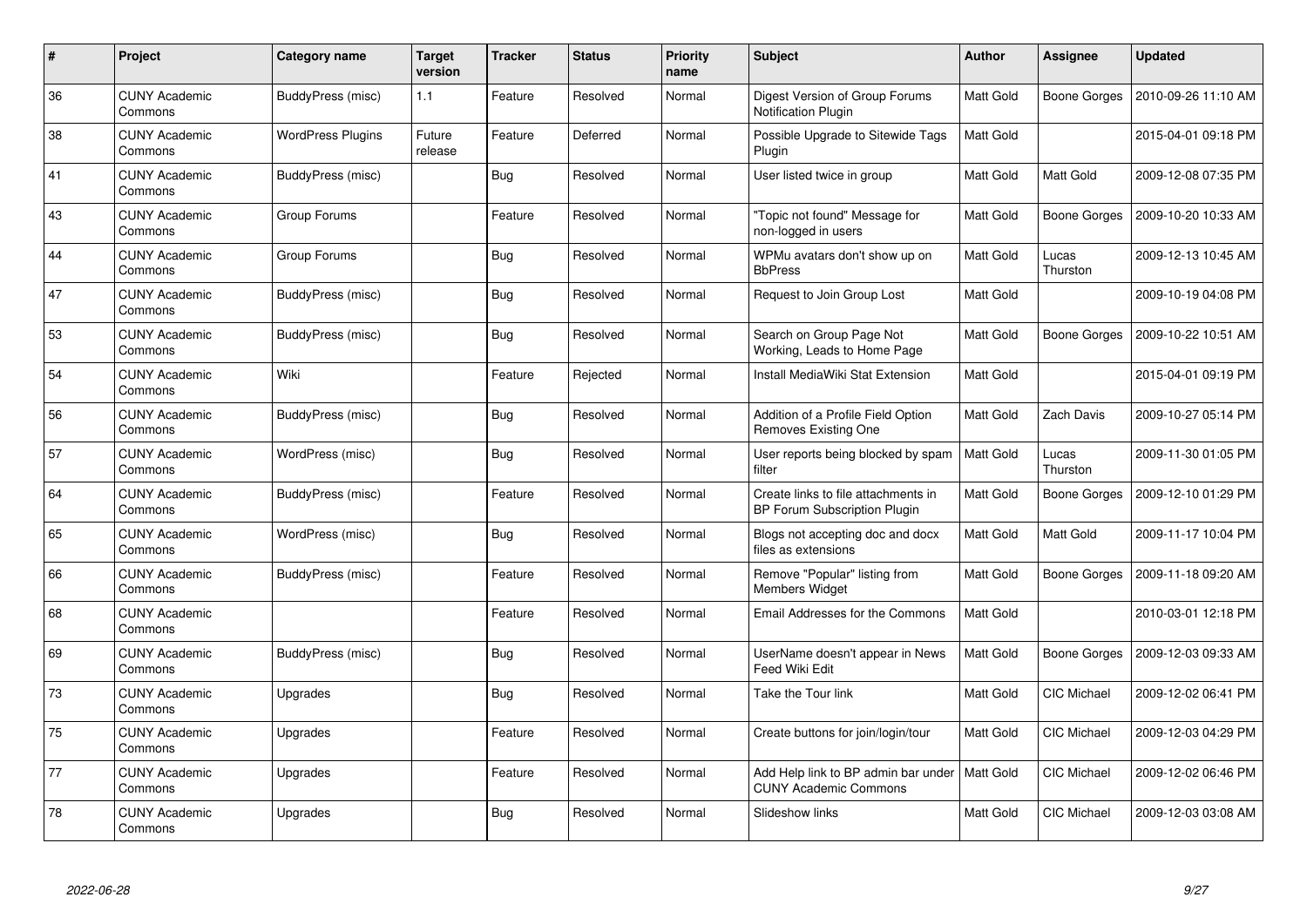| $\pmb{\#}$ | Project                         | Category name | <b>Target</b><br>version | <b>Tracker</b> | <b>Status</b> | <b>Priority</b><br>name | Subject                                               | <b>Author</b>    | Assignee           | <b>Updated</b>      |
|------------|---------------------------------|---------------|--------------------------|----------------|---------------|-------------------------|-------------------------------------------------------|------------------|--------------------|---------------------|
| 80         | <b>CUNY Academic</b><br>Commons | Upgrades      |                          | <b>Bug</b>     | Resolved      | Normal                  | Extra Wrap Element on Home Page<br>Groups Loader      | <b>Matt Gold</b> | CIC Michael        | 2009-12-03 04:23 PM |
| 81         | <b>CUNY Academic</b><br>Commons | Upgrades      |                          | <b>Bug</b>     | Resolved      | Normal                  | Create a blog template                                | <b>Matt Gold</b> | <b>CIC Michael</b> | 2009-12-02 08:17 PM |
| 82         | <b>CUNY Academic</b><br>Commons | Upgrades      |                          | <b>Bug</b>     | Resolved      | Normal                  | BP Admin Styles/Subdomain blogs                       | <b>Matt Gold</b> | CIC Michael        | 2010-05-20 03:10 PM |
| 83         | <b>CUNY Academic</b><br>Commons | Upgrades      |                          | <b>Bug</b>     | Resolved      | Normal                  | Static Pages under About (and Help<br>page)           | <b>Matt Gold</b> | <b>CIC Michael</b> | 2009-12-02 09:31 PM |
| 84         | <b>CUNY Academic</b><br>Commons | Upgrades      |                          | <b>Bug</b>     | Resolved      | Normal                  | Additional QA round                                   | <b>Matt Gold</b> | Zach Davis         | 2010-05-11 04:54 PM |
| 86         | <b>CUNY Academic</b><br>Commons | Upgrades      |                          | <b>Bug</b>     | Resolved      | Normal                  | Fix width of feed column on news<br>page              | Matt Gold        | Boone Gorges       | 2009-12-09 12:26 PM |
| 88         | <b>CUNY Academic</b><br>Commons | Upgrades      |                          | <b>Bug</b>     | Resolved      | Normal                  | <b>Group Admin Screens</b>                            | <b>Matt Gold</b> | <b>CIC Michael</b> | 2009-12-03 08:20 PM |
| 89         | <b>CUNY Academic</b><br>Commons | Upgrades      |                          | Bug            | Resolved      | Normal                  | Document Core Changes                                 | Matt Gold        | Boone Gorges       | 2010-05-11 04:41 PM |
| 90         | <b>CUNY Academic</b><br>Commons | Upgrades      |                          | <b>Bug</b>     | Resolved      | Normal                  | Reminder about div.content-header                     | <b>Matt Gold</b> | CIC Michael        | 2009-12-03 08:21 PM |
| 91         | <b>CUNY Academic</b><br>Commons | Upgrades      |                          | <b>Bug</b>     | Resolved      | Normal                  | <b>Check Plugin Styling</b>                           | <b>Matt Gold</b> | <b>Chris Stein</b> | 2010-05-11 05:02 PM |
| 93         | <b>CUNY Academic</b><br>Commons | Upgrades      |                          | Feature        | Resolved      | Normal                  | Incorporate UserVoice into Site                       | Matt Gold        | Zach Davis         | 2010-05-11 07:02 PM |
| 94         | <b>CUNY Academic</b><br>Commons | Upgrades      |                          | Feature        | Deferred      | Normal                  | Create new favicon                                    | Matt Gold        | Matt Gold          | 2015-04-01 09:20 PM |
| 95         | <b>CUNY Academic</b><br>Commons | Upgrades      |                          | <b>Bug</b>     | Resolved      | Normal                  | Add News/Dev Blog feeds to News<br>Page               | <b>Matt Gold</b> | Boone Gorges       | 2009-12-09 12:23 PM |
| 97         | <b>CUNY Academic</b><br>Commons | Upgrades      |                          | Feature        | Resolved      | Normal                  | Edit<br>bp get create blog link custom                | Matt Gold        | CIC Michael        | 2009-12-03 02:32 PM |
| 99         | <b>CUNY Academic</b><br>Commons | Upgrades      |                          | <b>Bug</b>     | Resolved      | Normal                  | Wiki Fixes                                            | Matt Gold        | Boone Gorges       | 2009-12-03 09:31 AM |
| 101        | <b>CUNY Academic</b><br>Commons | Upgrades      |                          | <b>Bug</b>     | Resolved      | Normal                  | <b>Help Pages</b>                                     | Matt Gold        | Matt Gold          | 2009-12-08 07:34 PM |
| 103        | <b>CUNY Academic</b><br>Commons | Upgrades      |                          | Bug            | Resolved      | Normal                  | Repeat Forum Pagination at bottom                     | <b>Matt Gold</b> | Boone Gorges       | 2010-03-02 08:08 PM |
| 108        | <b>CUNY Academic</b><br>Commons | Upgrades      |                          | Feature        | Resolved      | Normal                  | Note CUNY email address<br>requirement on signup page | Matt Gold        | Boone Gorges       | 2009-12-08 11:25 AM |
| 109        | CUNY Academic<br>Commons        | Upgrades      |                          | <b>Bug</b>     | Resolved      | Normal                  | BP Admin Bar doesn't appear on<br>login screen        | Matt Gold        | Boone Gorges       | 2010-05-11 05:21 PM |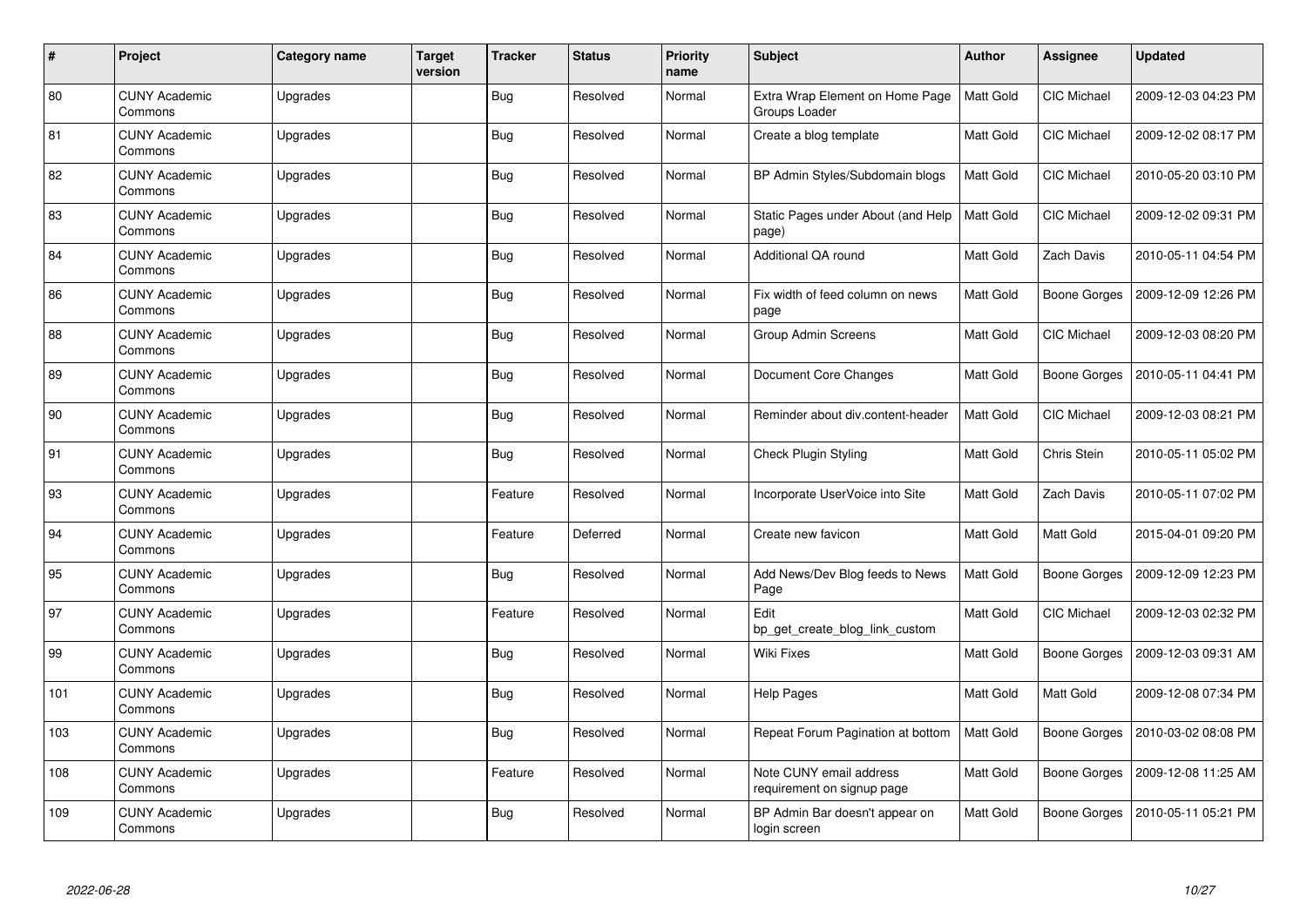| $\#$ | Project                         | Category name            | <b>Target</b><br>version | <b>Tracker</b> | <b>Status</b> | <b>Priority</b><br>name | <b>Subject</b>                                                         | <b>Author</b>    | Assignee            | <b>Updated</b>      |
|------|---------------------------------|--------------------------|--------------------------|----------------|---------------|-------------------------|------------------------------------------------------------------------|------------------|---------------------|---------------------|
| 110  | <b>CUNY Academic</b><br>Commons | Upgrades                 |                          | <b>Bug</b>     | Resolved      | Normal                  | New Password through BP Settings<br>Not Taking                         | Matt Gold        | <b>Boone Gorges</b> | 2010-03-02 08:12 PM |
| 119  | <b>CUNY Academic</b><br>Commons | Upgrades                 |                          | Bug            | Resolved      | Normal                  | Add "Create a Group" to BP Admin<br>bar at bottom of My Groups listing | Matt Gold        | <b>CIC Michael</b>  | 2010-05-11 04:40 PM |
| 120  | <b>CUNY Academic</b><br>Commons | BuddyPress (misc)        | 1.4                      | Feature        | Resolved      | Normal                  | <b>Consider Adding Privacy Options</b><br>Plugin for Profiles          | Matt Gold        | Boone Gorges        | 2015-11-12 01:02 AM |
| 121  | <b>CUNY Academic</b><br>Commons | Upgrades                 |                          | Feature        | Resolved      | Normal                  | Create Domain Aliasing for<br><b>UserVoice Account</b>                 | Matt Gold        |                     | 2010-03-01 12:34 PM |
| 122  | <b>CUNY Academic</b><br>Commons | Upgrades                 | Not tracked              | Feature        | Rejected      | Normal                  | Create Single Sign on for UserVoice                                    | <b>Matt Gold</b> | Zach Davis          | 2016-01-26 10:50 AM |
| 125  | <b>CUNY Academic</b><br>Commons | Redmine                  | Not tracked              | Bug            | Rejected      | Normal                  | Prevent Issues Site from Showing<br>up in Google Searches              | Matt Gold        |                     | 2010-12-28 05:45 PM |
| 127  | <b>CUNY Academic</b><br>Commons | Upgrades                 |                          | <b>Bug</b>     | Resolved      | Normal                  | My-Groups Page Link on BP Admin<br><b>Bar Deadends</b>                 | Matt Gold        | <b>CIC Michael</b>  | 2010-05-11 04:41 PM |
| 128  | <b>CUNY Academic</b><br>Commons | Upgrades                 |                          | <b>Bug</b>     | Resolved      | Normal                  | SPS Profile Field Description                                          | <b>Matt Gold</b> | Matt Gold           | 2009-12-07 08:55 AM |
| 129  | <b>CUNY Academic</b><br>Commons | Wiki                     |                          | Feature        | Resolved      | Normal                  | Change wiki admin                                                      | Matt Gold        | Lucas<br>Thurston   | 2010-05-11 09:57 PM |
| 130  | <b>CUNY Academic</b><br>Commons | BuddyPress (misc)        |                          | <b>Bug</b>     | Resolved      | Normal                  | Link to Blog on Group Pages leads<br>back to Group                     | <b>Matt Gold</b> | Boone Gorges        | 2009-12-10 01:28 PM |
| 138  | <b>CUNY Academic</b><br>Commons | BuddyPress (misc)        |                          | <b>Bug</b>     | Resolved      | Normal                  | Broken Links in Forum Notification<br>Emails                           | Matt Gold        | Boone Gorges        | 2010-03-02 07:59 PM |
| 139  | <b>CUNY Academic</b><br>Commons | Group Forums             |                          | Feature        | Resolved      | Normal                  | Increase size limits for forum<br>attachments                          | Matt Gold        | Boone Gorges        | 2009-12-10 01:01 PM |
| 143  | <b>CUNY Academic</b><br>Commons | BuddyPress (misc)        |                          | Bug            | Resolved      | Normal                  | Friendship Acceptance Error<br>Message                                 | Matt Gold        | Boone Gorges        | 2010-05-11 04:44 PM |
| 145  | <b>CUNY Academic</b><br>Commons | BuddyPress (misc)        |                          | <b>Bug</b>     | Resolved      | Normal                  | Trackbacks are being attributed to<br>'ungooglable'                    | Matt Gold        | Boone Gorges        | 2010-05-20 03:07 PM |
| 146  | <b>CUNY Academic</b><br>Commons | Wiki                     |                          | Feature        | Resolved      | Normal                  | Upgrade WYSIWYG Editor on<br>MediaWiki                                 | Matt Gold        | Boone Gorges        | 2010-05-11 06:53 PM |
| 147  | <b>CUNY Academic</b><br>Commons | Group Forums             |                          | Bug            | Resolved      | Normal                  | <b>Character Limit on Forum Post</b><br><b>Titles</b>                  | Matt Gold        | <b>Boone Gorges</b> | 2009-12-22 10:38 PM |
| 148  | <b>CUNY Academic</b><br>Commons | BuddyPress (misc)        |                          | Bug            | Resolved      | Normal                  | TinyMCE Problem with URLs in<br>Posts                                  | Matt Gold        | Boone Gorges        | 2010-02-25 12:22 PM |
| 149  | <b>CUNY Academic</b><br>Commons | <b>BuddyPress (misc)</b> |                          | <b>Bug</b>     | Resolved      | Normal                  | Email Notifications and TinyMCE                                        | Matt Gold        | Boone Gorges        | 2010-01-08 09:33 PM |
| 152  | <b>CUNY Academic</b><br>Commons | BuddyPress (misc)        |                          | <b>Bug</b>     | Resolved      | Normal                  | HTML Tags Added to Email<br>Notifications                              | Matt Gold        | <b>Boone Gorges</b> | 2010-05-11 04:52 PM |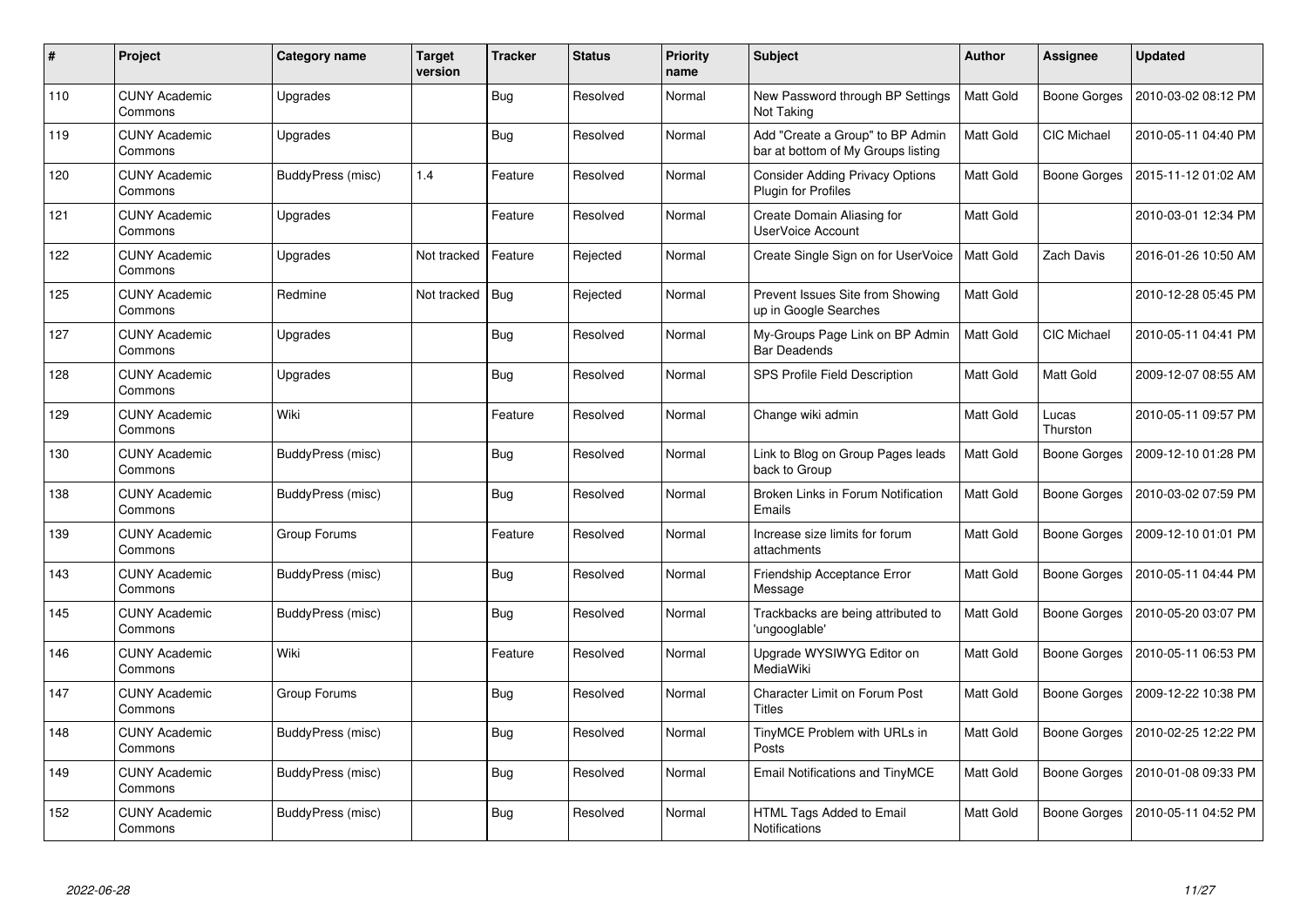| $\#$ | Project                         | Category name            | <b>Target</b><br>version | <b>Tracker</b> | <b>Status</b> | Priority<br>name | <b>Subject</b>                                                                  | <b>Author</b>    | Assignee     | <b>Updated</b>      |
|------|---------------------------------|--------------------------|--------------------------|----------------|---------------|------------------|---------------------------------------------------------------------------------|------------------|--------------|---------------------|
| 153  | <b>CUNY Academic</b><br>Commons | <b>BuddyPress (misc)</b> |                          | <b>Bug</b>     | Resolved      | Normal           | User Asked to login again while<br>trying to submit wire post                   | <b>Matt Gold</b> | Boone Gorges | 2010-05-11 04:48 PM |
| 155  | <b>CUNY Academic</b><br>Commons | <b>BuddyPress (misc)</b> |                          | <b>Bug</b>     | Resolved      | Normal           | Problem with Group Blog<br><b>BuddyPress Plugin</b>                             | Matt Gold        | Boone Gorges | 2010-01-23 07:19 AM |
| 157  | <b>CUNY Academic</b><br>Commons | BuddyPress (misc)        | Not tracked              | Feature        | Rejected      | Normal           | Conduct a review of BuddyPress<br>plugins                                       | Matt Gold        | Boone Gorges | 2016-01-26 12:16 AM |
| 159  | <b>CUNY Academic</b><br>Commons | BuddyPress (misc)        |                          | <b>Bug</b>     | Resolved      | Normal           | Member reports trouble with<br><b>Notification Settings</b>                     | Matt Gold        | Boone Gorges | 2010-05-11 04:50 PM |
| 162  | <b>CUNY Academic</b><br>Commons | WordPress (misc)         |                          | Bug            | Resolved      | Normal           | File Size Error on Upload                                                       | Matt Gold        |              | 2010-03-22 03:49 PM |
| 166  | <b>CUNY Academic</b><br>Commons | WordPress (misc)         |                          | <b>Bug</b>     | Resolved      | Normal           | <b>Twitter Tools Posts Links to Tags</b><br>Blog                                | Matt Gold        | Boone Gorges | 2010-05-11 05:25 PM |
| 169  | <b>CUNY Academic</b><br>Commons | WordPress (misc)         |                          | Feature        | Duplicate     | Normal           | Enable Plugins to Be Activated on a<br><b>Selective Basis</b>                   | Matt Gold        | Boone Gorges | 2010-08-26 02:47 PM |
| 170  | <b>CUNY Academic</b><br>Commons | WordPress (misc)         |                          | <b>Bug</b>     | Resolved      | Normal           | Security Certificate Out of Date                                                | Matt Gold        |              | 2010-05-11 05:28 PM |
| 171  | <b>CUNY Academic</b><br>Commons | Redmine                  |                          | Bug            | Resolved      | Normal           | Redmine emails point to<br>issues.gc.cuny.edu instead of<br>redmine.gc.cuny.edu | Matt Gold        | Matt Gold    | 2010-05-11 08:16 PM |
| 172  | <b>CUNY Academic</b><br>Commons | BuddyPress (misc)        |                          | <b>Bug</b>     | Resolved      | Normal           | Forum Notifications not working                                                 | Matt Gold        |              | 2010-03-04 07:28 AM |
| 173  | <b>CUNY Academic</b><br>Commons | BuddyPress (misc)        |                          | <b>Bug</b>     | Resolved      | Normal           | Blockquote display cut off in mac<br>browsers                                   | Matt Gold        | Boone Gorges | 2010-05-11 04:58 PM |
| 174  | <b>CUNY Academic</b><br>Commons | <b>BuddyPress (misc)</b> |                          | <b>Bug</b>     | Resolved      | Normal           | College names no longer active<br>links on profiles                             | Matt Gold        | Boone Gorges | 2010-05-11 05:00 PM |
| 175  | <b>CUNY Academic</b><br>Commons | WordPress (misc)         |                          | <b>Bug</b>     | Resolved      | Normal           | Registration issues                                                             | Matt Gold        | Boone Gorges | 2010-05-20 12:38 PM |
| 176  | <b>CUNY Academic</b><br>Commons | Documentation            | Not tracked              | Feature        | Rejected      | Normal           | Consider adding submenu to Help<br>section                                      | Matt Gold        | Matt Gold    | 2016-01-26 05:12 PM |
| 177  | <b>CUNY Academic</b><br>Commons | <b>BuddyPress (misc)</b> |                          | Feature        | Resolved      | Normal           | Allow members to edit forum posts                                               | Matt Gold        | Boone Gorges | 2010-05-11 10:01 PM |
| 180  | <b>CUNY Academic</b><br>Commons | BuddyPress (misc)        |                          | <b>Bug</b>     | Resolved      | Normal           | Incorrect Link on Friendship<br><b>Request Notification Issues</b>              | Matt Gold        | Boone Gorges | 2010-03-13 08:47 AM |
| 184  | <b>CUNY Academic</b><br>Commons | BuddyPress (misc)        |                          | Support        | Resolved      | Normal           | Allowing Users to Delete Accounts                                               | <b>Matt Gold</b> | Boone Gorges | 2010-05-11 09:54 PM |
| 187  | <b>CUNY Academic</b><br>Commons | <b>BuddyPress (misc)</b> |                          | <b>Bug</b>     | Resolved      | Normal           | Group Member unable to be<br>promoted to admin status                           | Matt Gold        | Boone Gorges | 2010-04-02 09:26 PM |
| 189  | <b>CUNY Academic</b><br>Commons | BuddyPress (misc)        |                          | <b>Bug</b>     | Resolved      | Normal           | <b>Trouble Uploading Document</b>                                               | Matt Gold        | Boone Gorges | 2010-05-11 04:31 PM |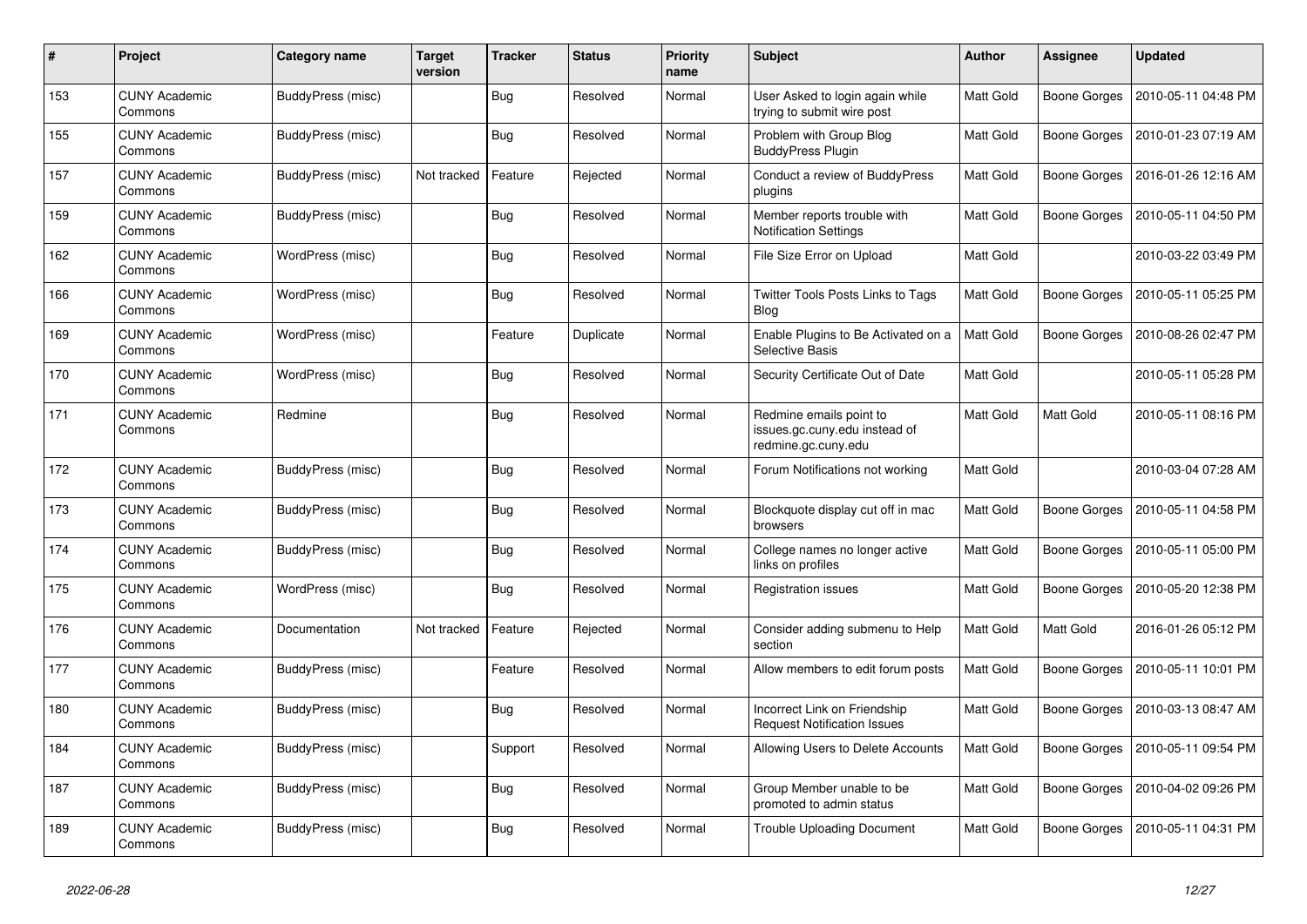| #   | Project                         | Category name     | <b>Target</b><br>version | <b>Tracker</b> | <b>Status</b> | <b>Priority</b><br>name | <b>Subject</b>                                                        | <b>Author</b> | Assignee            | <b>Updated</b>      |
|-----|---------------------------------|-------------------|--------------------------|----------------|---------------|-------------------------|-----------------------------------------------------------------------|---------------|---------------------|---------------------|
| 192 | <b>CUNY Academic</b><br>Commons | WordPress (misc)  |                          | Bug            | Rejected      | Normal                  | Google Custom Search on Blogs                                         | Matt Gold     | Chris Stein         | 2014-05-01 09:18 AM |
| 204 | <b>CUNY Academic</b><br>Commons | BuddyPress (misc) |                          | <b>Bug</b>     | Resolved      | Normal                  | Embiggen list of my groups                                            | Matt Gold     | Boone Gorges        | 2010-05-11 05:13 PM |
| 208 | <b>CUNY Academic</b><br>Commons | WordPress (misc)  |                          | Feature        | Resolved      | Normal                  | Add slide to homepage                                                 | Matt Gold     | Boone Gorges        | 2010-05-05 07:07 PM |
| 211 | <b>CUNY Academic</b><br>Commons |                   |                          | Bug            | Resolved      | Normal                  | Weird Display of Text on Homepage<br>Load                             | Matt Gold     |                     | 2010-05-06 11:45 AM |
| 213 | <b>CUNY Academic</b><br>Commons |                   | 1.1                      | <b>Bug</b>     | Rejected      | Normal                  | Wiki Style                                                            | Matt Gold     | Chris Stein         | 2010-11-30 04:17 PM |
| 218 | <b>CUNY Academic</b><br>Commons | BuddyPress (misc) |                          | Feature        | Resolved      | Normal                  | Who's Online listing on homepage                                      | Matt Gold     | <b>Boone Gorges</b> | 2010-05-20 05:49 PM |
| 221 | <b>CUNY Academic</b><br>Commons | WordPress (misc)  |                          | <b>Bug</b>     | Resolved      | Normal                  | Report a Bug link missing from<br>UserVoice feedback tab              | Matt Gold     | Matt Gold           | 2010-05-09 07:43 AM |
| 223 | <b>CUNY Academic</b><br>Commons | BuddyPress (misc) |                          | <b>Bug</b>     | Resolved      | Normal                  | <b>Uploaded Group Document Failed</b><br>to Create Email Notification | Matt Gold     | Boone Gorges        | 2010-05-11 10:12 PM |
| 231 | CUNY Academic<br>Commons        | BuddyPress (misc) |                          | Feature        | Resolved      | Normal                  | Select from all groups on email<br>invites                            | Matt Gold     | Boone Gorges        | 2010-05-12 10:08 AM |
| 232 | <b>CUNY Academic</b><br>Commons | WordPress (misc)  | 1.0.1                    | Feature        | Resolved      | Normal                  | Replace Photos on Homepage and<br><b>Add Credits to Text Overlay</b>  | Matt Gold     | Matt Gold           | 2010-08-29 01:06 PM |
| 235 | <b>CUNY Academic</b><br>Commons | BuddyPress (misc) |                          | Bug            | Resolved      | Normal                  | BP Admin Bar Not Appearing on<br>Help Blog                            | Matt Gold     | <b>Boone Gorges</b> | 2010-05-20 06:15 PM |
| 236 | <b>CUNY Academic</b><br>Commons | WordPress (misc)  | 1.1                      | Feature        | Resolved      | Normal                  | Add WooThemes to Site                                                 | Matt Gold     | Matt Gold           | 2010-12-03 08:00 AM |
| 239 | <b>CUNY Academic</b><br>Commons | BuddyPress (misc) |                          | <b>Bug</b>     | Resolved      | Normal                  | Forum Post Error                                                      | Matt Gold     | Boone Gorges        | 2010-05-12 11:48 AM |
| 240 | <b>CUNY Academic</b><br>Commons | BuddyPress (misc) |                          | <b>Bug</b>     | Resolved      | Normal                  | Invite Anyone - CUNY email domain<br>produces error                   | Matt Gold     | <b>Boone Gorges</b> | 2010-05-14 12:39 PM |
| 241 | <b>CUNY Academic</b><br>Commons | BuddyPress (misc) |                          | <b>Bug</b>     | Resolved      | Normal                  | <b>Emailed Group Activity Updates</b><br>Contain Escape Characters    | Matt Gold     | <b>Boone Gorges</b> | 2010-08-25 01:30 PM |
| 247 | <b>CUNY Academic</b><br>Commons | BuddyPress (misc) |                          | <b>Bug</b>     | Resolved      | Normal                  | Email problem on signup                                               | Matt Gold     | Boone Gorges        | 2010-05-18 03:09 PM |
| 249 | <b>CUNY Academic</b><br>Commons | BuddyPress (misc) |                          | <b>Bug</b>     | Resolved      | Normal                  | New group contains activity stream<br>post from older group           | Matt Gold     | Boone Gorges        | 2010-05-20 03:00 PM |
| 252 | <b>CUNY Academic</b><br>Commons | WordPress (misc)  |                          | Feature        | Resolved      | Normal                  | Recent blog post listing                                              | Matt Gold     | <b>CIC Michael</b>  | 2010-05-21 07:51 AM |
| 254 | <b>CUNY Academic</b><br>Commons | BuddyPress (misc) |                          | Feature        | Resolved      | Normal                  | Move "Upload a New Document"<br>link                                  | Matt Gold     | <b>Boone Gorges</b> | 2010-06-22 06:53 PM |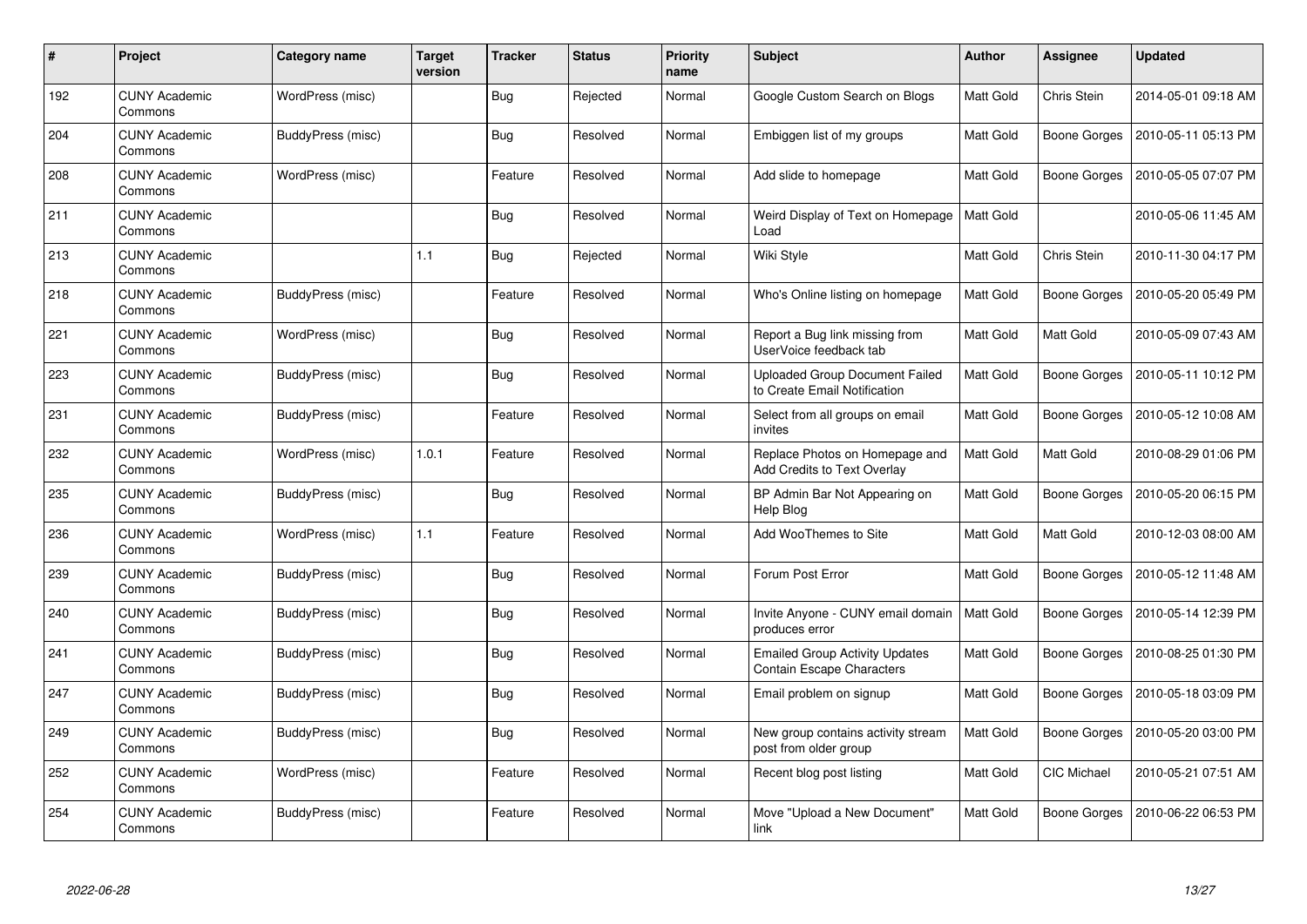| $\#$ | Project                         | Category name            | <b>Target</b><br>version | <b>Tracker</b> | <b>Status</b> | <b>Priority</b><br>name | <b>Subject</b>                                                                                                               | Author           | <b>Assignee</b>     | <b>Updated</b>      |
|------|---------------------------------|--------------------------|--------------------------|----------------|---------------|-------------------------|------------------------------------------------------------------------------------------------------------------------------|------------------|---------------------|---------------------|
| 257  | <b>CUNY Academic</b><br>Commons | <b>BuddyPress (misc)</b> | 1.1                      | Feature        | Resolved      | Normal                  | Add avatar dimensions to the<br>Change Avatar page.                                                                          | Matt Gold        | Chris Stein         | 2010-11-16 03:58 PM |
| 258  | <b>CUNY Academic</b><br>Commons | <b>BuddyPress (misc)</b> | 1.0                      | Feature        | Resolved      | Normal                  | Remove posting text box on group<br>homepages                                                                                | Matt Gold        | <b>Boone Gorges</b> | 2010-08-23 04:09 PM |
| 259  | <b>CUNY Academic</b><br>Commons | <b>BuddyPress (misc)</b> |                          | Feature        | Resolved      | Normal                  | Send group document description<br>with email notification                                                                   | Matt Gold        | <b>Boone Gorges</b> | 2010-06-24 03:46 PM |
| 260  | <b>CUNY Academic</b><br>Commons | <b>Group Files</b>       | Future<br>release        | Feature        | Rejected      | Normal                  | Possible synergy between Group<br>Docs plugin and Forum<br>Attachments?                                                      | Matt Gold        |                     | 2015-11-12 01:00 AM |
| 261  | <b>CUNY Academic</b><br>Commons | BuddyPress (misc)        |                          | Feature        | Resolved      | Normal                  | Add "more groups" and "more blogs"<br>and "more members" links to<br>homepage under lists of recently<br>active groups/blogs | <b>Matt Gold</b> | <b>Boone Gorges</b> | 2010-06-24 03:44 PM |
| 262  | <b>CUNY Academic</b><br>Commons | Group Files              |                          | Feature        | Deferred      | Normal                  | Ideas for Improvements to Group<br>Docs                                                                                      | <b>Matt Gold</b> |                     | 2015-04-03 09:29 AM |
| 263  | <b>CUNY Academic</b><br>Commons | WordPress (misc)         |                          | Bug            | Resolved      | Normal                  | site is slooooooow                                                                                                           | Matt Gold        |                     | 2010-06-21 03:01 PM |
| 264  | <b>CUNY Academic</b><br>Commons | <b>BuddyPress (misc)</b> |                          | <b>Bug</b>     | Resolved      | Normal                  | user reports receiving two<br>notifications for each new group<br>forum post                                                 | Matt Gold        | <b>Boone Gorges</b> | 2010-08-26 02:57 PM |
| 265  | <b>CUNY Academic</b><br>Commons | WordPress (misc)         |                          | Bug            | Resolved      | Normal                  | Site hanging                                                                                                                 | Matt Gold        | <b>Boone Gorges</b> | 2010-07-15 05:26 PM |
| 266  | <b>CUNY Academic</b><br>Commons | BuddyPress (misc)        | 1.0.1                    | Bug            | Resolved      | Normal                  | <b>Account Deletion Process</b>                                                                                              | <b>Matt Gold</b> | <b>Boone Gorges</b> | 2010-07-19 11:07 AM |
| 275  | <b>CUNY Academic</b><br>Commons | <b>WordPress Plugins</b> |                          | Feature        | Deferred      | Normal                  | Develop Document Repository<br><b>Plugin for Wordpress</b>                                                                   | Matt Gold        | <b>Boone Gorges</b> | 2015-04-01 09:27 PM |
| 276  | <b>CUNY Academic</b><br>Commons | Wiki                     | 1.1.5                    | Feature        | Resolved      | Normal                  | Install PDF_Book extension for<br>MediaWiki                                                                                  | Matt Gold        | <b>Boone Gorges</b> | 2010-12-20 10:59 AM |
| 278  | <b>CUNY Academic</b><br>Commons | BuddyPress (misc)        | 1.0.1                    | <b>Bug</b>     | Resolved      | Normal                  | Group Blog plugin creates<br>subdirectory, not subdomain blogs                                                               | Matt Gold        | <b>Boone Gorges</b> | 2010-08-29 01:52 PM |
| 279  | <b>CUNY Academic</b><br>Commons | <b>BuddyPress (misc)</b> | 1.1                      | Bug            | Rejected      | Normal                  | Members Report Problems with<br>Notifications                                                                                | Matt Gold        | <b>Boone Gorges</b> | 2010-11-16 04:37 PM |
| 280  | CUNY Academic<br>Commons        | BuddyPress (misc)        |                          | Support        | Resolved      | Normal                  | Prospective Member has trouble<br>signing up                                                                                 | Matt Gold        | Boone Gorges        | 2010-07-27 09:41 AM |
| 282  | <b>CUNY Academic</b><br>Commons | <b>BuddyPress (misc)</b> | 1.1                      | Feature        | Resolved      | Normal                  | Alter "Kick and Ban" Group<br>Functionality                                                                                  | Matt Gold        | Boone Gorges        | 2010-09-08 06:14 PM |
| 285  | <b>CUNY Academic</b><br>Commons | WordPress (misc)         | Not tracked              | <b>Bug</b>     | Rejected      | Normal                  | Check Commons mailserver<br>configuration                                                                                    | Matt Gold        |                     | 2010-12-21 11:58 AM |
| 286  | <b>CUNY Academic</b><br>Commons | <b>WordPress (misc)</b>  | $1.1$                    | Feature        | Resolved      | Normal                  | Edit content of account activation<br>email                                                                                  | Matt Gold        | <b>Boone Gorges</b> | 2010-12-06 02:03 PM |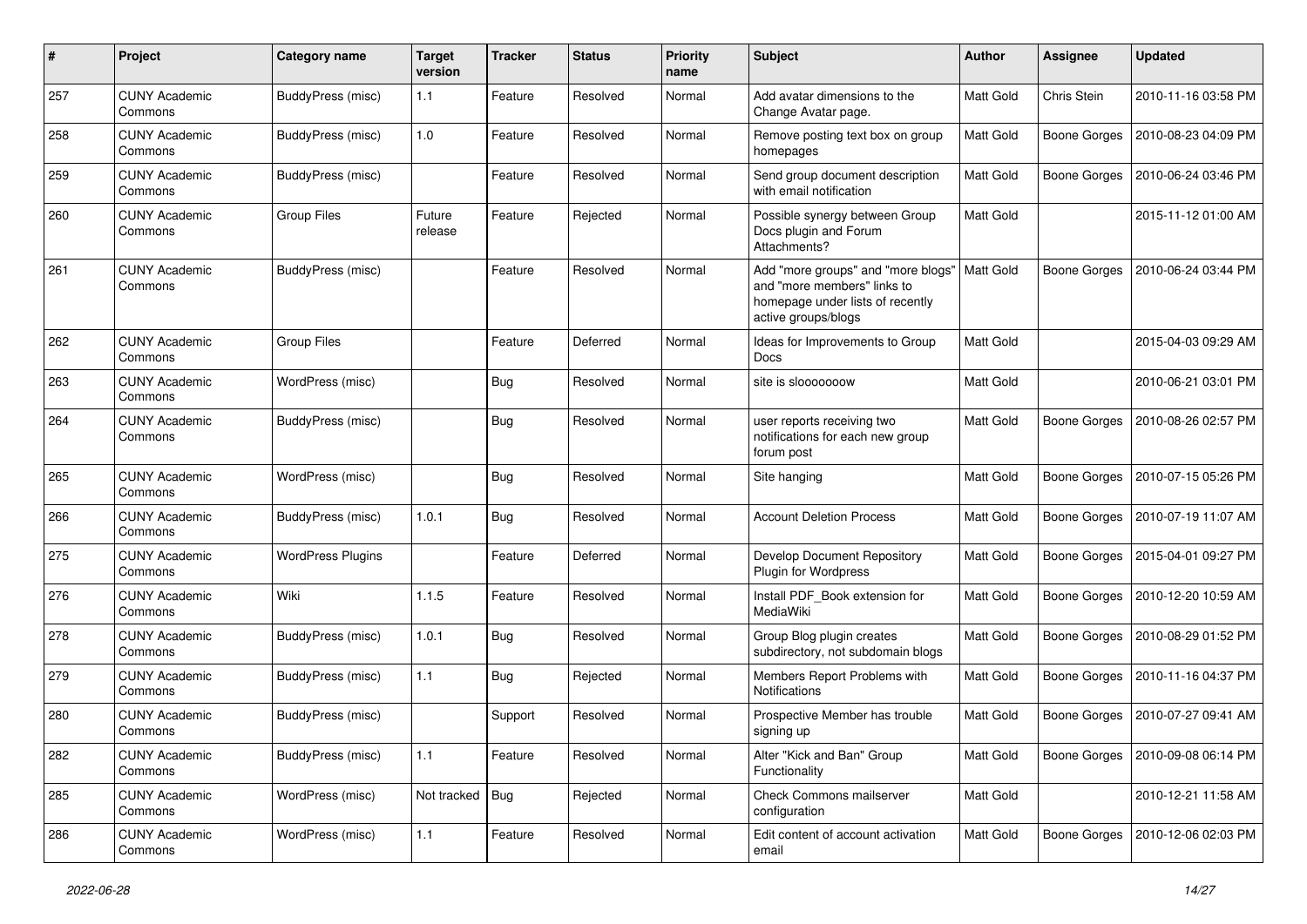| #   | Project                         | Category name     | <b>Target</b><br>version | <b>Tracker</b> | <b>Status</b> | <b>Priority</b><br>name | <b>Subject</b>                                                      | <b>Author</b>    | Assignee            | <b>Updated</b>      |
|-----|---------------------------------|-------------------|--------------------------|----------------|---------------|-------------------------|---------------------------------------------------------------------|------------------|---------------------|---------------------|
| 287 | <b>CUNY Academic</b><br>Commons | WordPress (misc)  | Future<br>release        | Feature        | Assigned      | Normal                  | Create troubleshooting tool for<br>account sign-up                  | Matt Gold        | Boone Gorges        | 2015-11-09 06:17 PM |
| 288 | <b>CUNY Academic</b><br>Commons | Redmine           |                          | Feature        | Rejected      | Normal                  | Create related ticket feature for<br>Redmine                        | Matt Gold        | <b>Boone Gorges</b> | 2010-07-27 09:59 AM |
| 289 | <b>CUNY Academic</b><br>Commons | WordPress (misc)  |                          | Bug            | Resolved      | Normal                  | User encounters Blank Screen after<br>changing theme                | Matt Gold        | Boone Gorges        | 2010-07-28 07:24 AM |
| 291 | <b>CUNY Academic</b><br>Commons | BuddyPress (misc) | Future<br>release        | Feature        | Rejected      | Normal                  | Add Chat/IM functionality                                           | Matt Gold        | <b>Boone Gorges</b> | 2015-11-12 01:36 AM |
| 295 | <b>CUNY Academic</b><br>Commons | WordPress (misc)  | 1.0                      | <b>Bug</b>     | Resolved      | Normal                  | Unable to change Featured Post                                      | Matt Gold        | <b>Boone Gorges</b> | 2010-08-18 05:37 PM |
| 296 | <b>CUNY Academic</b><br>Commons | WordPress (misc)  | 1.1                      | Feature        | Resolved      | Normal                  | Selective plugin activation                                         | Matt Gold        | <b>Boone Gorges</b> | 2010-12-02 04:17 PM |
| 297 | <b>CUNY Academic</b><br>Commons | Wiki              |                          | <b>Bug</b>     | Resolved      | Normal                  | Lost write privileges to wiki images<br>directory                   | Matt Gold        |                     | 2010-08-25 05:47 PM |
| 298 | <b>CUNY Academic</b><br>Commons | WordPress (misc)  |                          | Bug            | Resolved      | Normal                  | User Reports Problem Uploading<br>Images to Blog                    | Matt Gold        |                     | 2010-08-25 12:10 PM |
| 300 | <b>CUNY Academic</b><br>Commons | WordPress (misc)  | Not tracked              | Feature        | Resolved      | Normal                  | <b>Release Featured Content Widget</b><br>as a Plugin               | Matt Gold        | <b>Zach Davis</b>   | 2010-11-16 04:39 PM |
| 303 | <b>CUNY Academic</b><br>Commons | WordPress (misc)  | 1.0.1                    | Feature        | Resolved      | Normal                  | Special Request: Change links on<br>Maintenance slide               | Matt Gold        | Boone Gorges        | 2010-08-29 01:03 PM |
| 304 | <b>CUNY Academic</b><br>Commons |                   | Not tracked              | Feature        | Rejected      | Normal                  | Feature Roadmap                                                     | Matt Gold        | Boone Gorges        | 2010-08-30 04:38 PM |
| 305 | <b>CUNY Academic</b><br>Commons | WordPress (misc)  | Not tracked              | <b>Bug</b>     | Resolved      | Normal                  | Confirmation emails not received                                    | Matt Gold        | <b>Boone Gorges</b> | 2010-09-08 11:00 AM |
| 312 | <b>CUNY Academic</b><br>Commons | WordPress (misc)  | 1.0.3                    | Feature        | Resolved      | Normal                  | Upgrade Plugins                                                     | <b>Matt Gold</b> | Boone Gorges        | 2010-09-08 02:47 PM |
| 313 | CUNY Academic<br>Commons        | WordPress (misc)  | 1.1                      | Feature        | Resolved      | Normal                  | Create Plugin/Widget for Hero<br>Image Space on Commons<br>Homepage | Matt Gold        | Ron Rennick         | 2010-10-06 12:41 PM |
| 314 | <b>CUNY Academic</b><br>Commons | BuddyPress (misc) | 1.0.2                    | Bug            | Resolved      | Normal                  | Changing Blog Title in BuddyPress<br>Menus                          | Matt Gold        | Boone Gorges        | 2010-09-02 10:59 AM |
| 315 | <b>CUNY Academic</b><br>Commons | WordPress (misc)  | 1.0.3                    | <b>Bug</b>     | Resolved      | Normal                  | Can't upload images to gallery                                      | Matt Gold        | <b>Boone Gorges</b> | 2010-09-08 02:24 PM |
| 318 | <b>CUNY Academic</b><br>Commons | Upgrades          | 1.0.1                    | Feature        | Resolved      | Normal                  | Blog post on 1.01?                                                  | Matt Gold        | Boone Gorges        | 2010-08-31 09:40 AM |
| 319 | <b>CUNY Academic</b><br>Commons | WordPress (misc)  | 1.1                      | Feature        | Resolved      | Normal                  | Remove "Forums" from Nav Bar                                        | Matt Gold        | Boone Gorges        | 2010-09-15 10:44 AM |
| 320 | <b>CUNY Academic</b><br>Commons | BuddyPress (misc) | Not tracked              | Bug            | Resolved      | Normal                  | Multiple listings of account in BP<br>group                         | <b>Matt Gold</b> | Boone Gorges        | 2010-09-01 07:37 AM |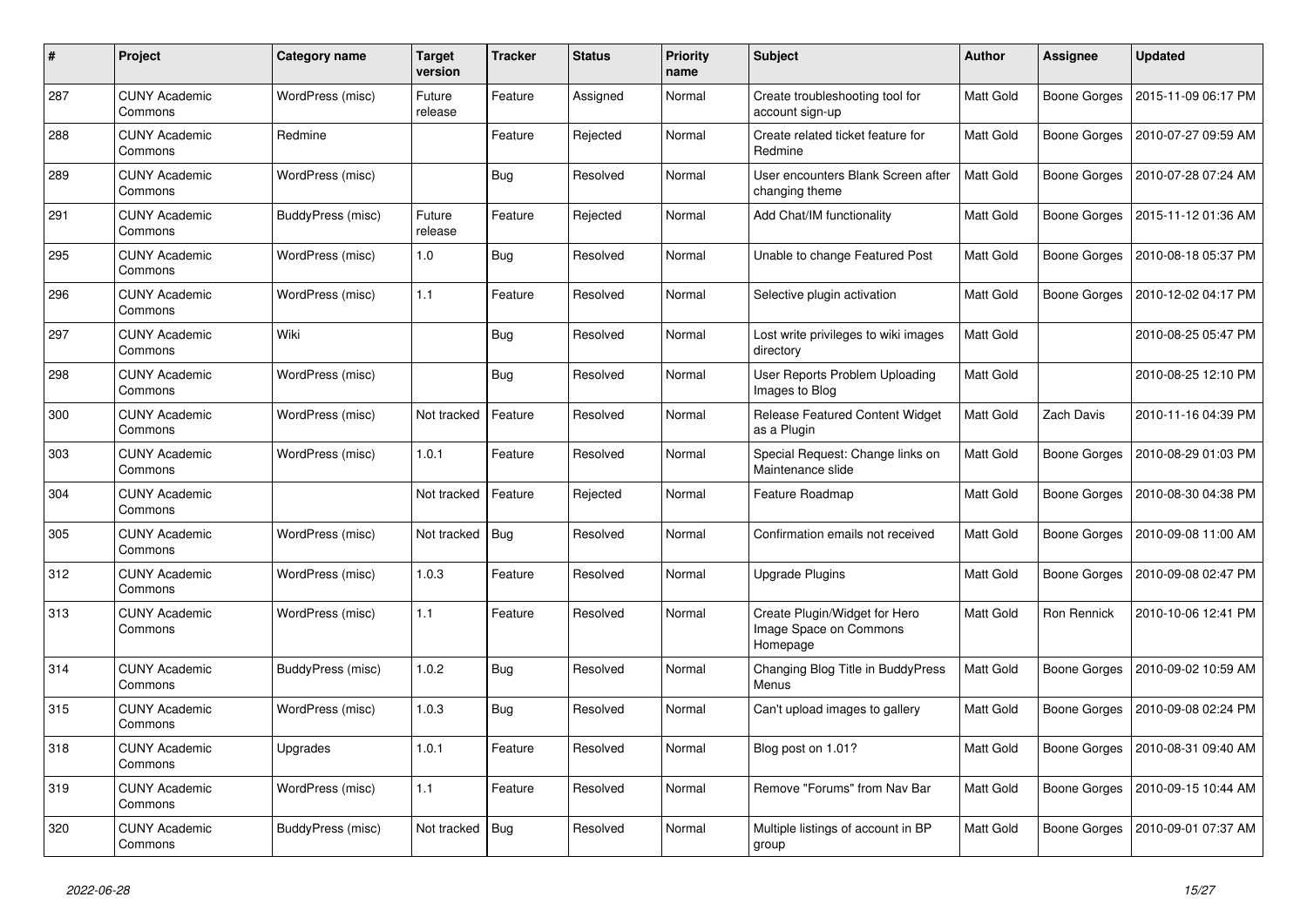| #   | Project                         | Category name            | <b>Target</b><br>version | <b>Tracker</b> | <b>Status</b> | <b>Priority</b><br>name | <b>Subject</b>                                                                                     | <b>Author</b>    | <b>Assignee</b>     | <b>Updated</b>      |
|-----|---------------------------------|--------------------------|--------------------------|----------------|---------------|-------------------------|----------------------------------------------------------------------------------------------------|------------------|---------------------|---------------------|
| 323 | <b>CUNY Academic</b><br>Commons | BuddyPress (misc)        | 1.0.3                    | <b>Bug</b>     | Resolved      | Normal                  | Multiple listings of member account<br>in BP group                                                 | <b>Matt Gold</b> | Boone Gorges        | 2010-09-08 02:40 PM |
| 325 | <b>CUNY Academic</b><br>Commons | BuddyPress (misc)        | 1.3                      | Feature        | Resolved      | Normal                  | Add folder hierarchies to Group<br>Documents plugin                                                | Matt Gold        | <b>Boone Gorges</b> | 2011-05-23 01:33 AM |
| 328 | <b>CUNY Academic</b><br>Commons | BuddyPress (misc)        | Future<br>release        | Feature        | Duplicate     | Normal                  | Make Group Invitation Status<br>Clearer                                                            | Matt Gold        | Boone Gorges        | 2010-12-20 11:08 AM |
| 329 | <b>CUNY Academic</b><br>Commons |                          | Not tracked              | Support        | Resolved      | Normal                  | 10 Things to Do After You Sign Up                                                                  | Matt Gold        | <b>Brian Foote</b>  | 2016-01-26 10:51 AM |
| 331 | <b>CUNY Academic</b><br>Commons | WordPress (misc)         | 1.1                      | Feature        | Resolved      | Normal                  | Edit confirmation page after user<br>sign up.                                                      | Matt Gold        | Chris Stein         | 2010-11-03 11:50 AM |
| 335 | <b>CUNY Academic</b><br>Commons | Wiki                     |                          | <b>Bug</b>     | Rejected      | Normal                  | Link attribute on images is stripped<br>when MW pages are edited                                   | Matt Gold        | <b>Boone Gorges</b> | 2016-05-31 12:17 PM |
| 348 | <b>CUNY Academic</b><br>Commons | BuddyPress (misc)        | 1.2                      | Feature        | Resolved      | Normal                  | Create status marker to show which<br>invited group members have already<br>received group invites | Matt Gold        | Boone Gorges        | 2011-03-08 09:08 PM |
| 349 | <b>CUNY Academic</b><br>Commons | BuddyPress (misc)        | 1.2                      | Feature        | Resolved      | Normal                  | Add explanatory note to Group Send<br><b>Invites Page</b>                                          | <b>Matt Gold</b> | <b>Boone Gorges</b> | 2011-03-08 08:44 PM |
| 350 | <b>CUNY Academic</b><br>Commons | BuddyPress (misc)        | 1.2                      | Feature        | Resolved      | Normal                  | Move "Send Invites" Button                                                                         | Matt Gold        | Boone Gorges        | 2010-12-20 11:29 AM |
| 351 | <b>CUNY Academic</b><br>Commons | BuddyPress (misc)        | Not tracked              | Bug            | Rejected      | Normal                  | Invited Group Members Aren't<br>Automatically Added to Groups                                      | Matt Gold        | <b>Boone Gorges</b> | 2011-08-22 06:54 PM |
| 352 | <b>CUNY Academic</b><br>Commons | BuddyPress (misc)        | 1.1                      | Bug            | Resolved      | Normal                  | Member reports problems with<br>avatar cropping                                                    | Matt Gold        | Boone Gorges        | 2010-11-16 05:07 PM |
| 361 | <b>CUNY Academic</b><br>Commons | BuddyPress (misc)        | 1.1                      | Feature        | Resolved      | Normal                  | Change Wording of Options on<br><b>Friend Request Responses</b>                                    | Matt Gold        | Chris Stein         | 2010-11-24 01:42 PM |
| 363 | <b>CUNY Academic</b><br>Commons | BuddyPress (misc)        | Not tracked              | Bug            | Resolved      | Normal                  | Member listed twice in group                                                                       | Matt Gold        | Boone Gorges        | 2010-10-06 10:35 AM |
| 364 | <b>CUNY Academic</b><br>Commons | <b>WordPress Plugins</b> | Future<br>release        | Feature        | <b>New</b>    | Normal                  | <b>Bulletin Board</b>                                                                              | Matt Gold        |                     | 2015-01-05 08:50 PM |
| 365 | <b>CUNY Academic</b><br>Commons | WordPress (misc)         | Future<br>release        | Feature        | Assigned      | Normal                  | <b>Create Mouseover Tooltips</b><br>throughout Site                                                | Matt Gold        | Chris Stein         | 2015-11-09 06:18 PM |
| 374 | <b>CUNY Academic</b><br>Commons | WordPress (misc)         | Not tracked              | Support        | Resolved      | Normal                  | Ask CUNY Campuses to Whitelist<br>Commons Domain                                                   | Matt Gold        | Sarah<br>Morgano    | 2013-09-08 10:12 PM |
| 376 | <b>CUNY Academic</b><br>Commons | WordPress (misc)         | 1.1                      | <b>Bug</b>     | Resolved      | Normal                  | Errant Subscribe2 Global Posts<br>Notification                                                     | Matt Gold        | <b>Boone Gorges</b> | 2010-11-16 04:59 PM |
| 377 | <b>CUNY Academic</b><br>Commons | BuddyPress (misc)        | Future<br>release        | Feature        | Assigned      | Normal                  | Like buttons                                                                                       | Matt Gold        | Boone Gorges        | 2010-11-16 05:13 PM |
| 378 | <b>CUNY Academic</b><br>Commons | WordPress (misc)         | 1.2                      | Bug            | Duplicate     | Normal                  | New blog post notification by email<br>for private blogs                                           | Matt Gold        | Boone Gorges        | 2011-02-18 01:46 PM |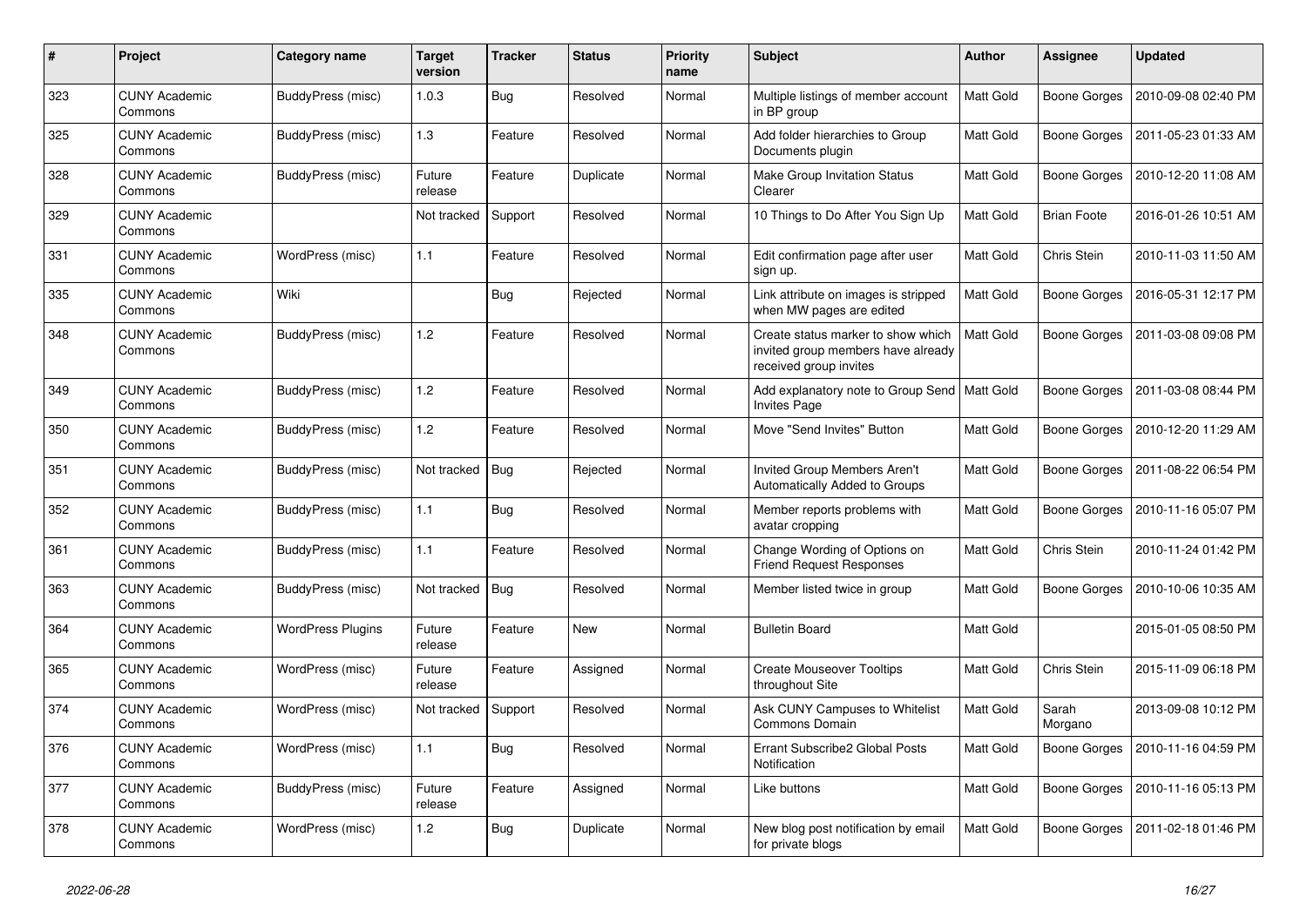| #   | Project                         | Category name           | <b>Target</b><br>version | <b>Tracker</b> | <b>Status</b> | <b>Priority</b><br>name | <b>Subject</b>                                          | <b>Author</b>    | Assignee            | <b>Updated</b>      |
|-----|---------------------------------|-------------------------|--------------------------|----------------|---------------|-------------------------|---------------------------------------------------------|------------------|---------------------|---------------------|
| 379 | <b>CUNY Academic</b><br>Commons | WordPress (misc)        | 1.0.4                    | Feature        | Resolved      | Normal                  | <b>Install Featured Content Plugin</b>                  | Matt Gold        | Boone Gorges        | 2010-11-10 09:37 AM |
| 380 | <b>CUNY Academic</b><br>Commons | WordPress (misc)        | 1.1                      | Feature        | Resolved      | Normal                  | Add New Themes to Site                                  | Matt Gold        | Matt Gold           | 2010-12-03 02:13 AM |
| 381 | <b>CUNY Academic</b><br>Commons | WordPress (misc)        | 1.1                      | <b>Bug</b>     | Resolved      | Normal                  | Cull old themes from site                               | Matt Gold        | Matt Gold           | 2010-12-03 02:06 AM |
| 382 | <b>CUNY Academic</b><br>Commons | WordPress (misc)        | 1.1                      | Feature        | Resolved      | Normal                  | Install Category Page plugin on site                    | Matt Gold        | Matt Gold           | 2010-12-02 02:21 PM |
| 383 | <b>CUNY Academic</b><br>Commons | Documentation           | Not tracked              | Feature        | Rejected      | Normal                  | Purchase WP101 Videos                                   | Matt Gold        | Matt Gold           | 2016-01-26 05:12 PM |
| 387 | <b>CUNY Academic</b><br>Commons | BuddyPress (misc)       | 1.1                      | <b>Bug</b>     | Resolved      | Normal                  | Disable activity replies for group<br>announcements     | Matt Gold        | <b>Boone Gorges</b> | 2010-11-16 04:20 PM |
| 391 | <b>CUNY Academic</b><br>Commons | BuddyPress (misc)       | Not tracked              | Feature        | Resolved      | Normal                  | Announce changes to Group<br>Interface                  | Matt Gold        | <b>Brian Foote</b>  | 2010-12-09 05:18 PM |
| 393 | <b>CUNY Academic</b><br>Commons | WordPress (misc)        | 1.1                      | Feature        | Resolved      | Normal                  | Install Category Exlude plugin                          | <b>Matt Gold</b> | Chris Stein         | 2010-11-16 04:52 PM |
| 399 | <b>CUNY Academic</b><br>Commons | WordPress (misc)        | 1.1                      | Feature        | Resolved      | Normal                  | Add Widgetize Google Plugin                             | Matt Gold        | Boone Gorges        | 2010-11-23 05:40 PM |
| 402 | <b>CUNY Academic</b><br>Commons | BuddyPress (misc)       | Not tracked              | Support        | Resolved      | Normal                  | Name Change Request                                     | Matt Gold        | Boone Gorges        | 2016-01-26 12:15 AM |
| 409 | <b>CUNY Academic</b><br>Commons | WordPress (misc)        | Future<br>release        | Feature        | Duplicate     | Normal                  | Simplify Process of adding members<br>to blogs          | Matt Gold        | <b>Boone Gorges</b> | 2011-03-25 11:25 AM |
| 410 | <b>CUNY Academic</b><br>Commons | WordPress (misc)        | 1.1                      | Support        | Resolved      | Normal                  | Problems embedding audio file                           | Matt Gold        | Boone Gorges        | 2010-11-23 02:01 PM |
| 412 | <b>CUNY Academic</b><br>Commons | <b>WordPress Themes</b> | Future<br>release        | Feature        | Assigned      | Normal                  | <b>Featured Themes</b>                                  | Matt Gold        | Dominic Giglio      | 2015-01-05 08:44 PM |
| 415 | <b>CUNY Academic</b><br>Commons | WordPress (misc)        | 1.1                      | Feature        | Resolved      | Normal                  | Add text sizer plugin to Commons                        | Matt Gold        | Boone Gorges        | 2010-12-02 03:58 PM |
| 419 | <b>CUNY Academic</b><br>Commons | WordPress (misc)        | 1.1.1                    | <b>Bug</b>     | Resolved      | Normal                  | Blog/Blog Post Featured Content<br><b>Widget Errors</b> | Matt Gold        | CIC Michael         | 2010-12-07 08:14 AM |
| 420 | <b>CUNY Academic</b><br>Commons | WordPress (misc)        | 1.1                      | Feature        | Resolved      | Normal                  | WP 3.0.2 Update                                         | Matt Gold        | Boone Gorges        | 2010-12-02 02:04 PM |
| 423 | <b>CUNY Academic</b><br>Commons | WordPress (misc)        | 1.1                      | Feature        | Resolved      | Normal                  | Remove Unfiltered-MU from<br><b>Commons Plugins</b>     | Matt Gold        | Boone Gorges        | 2010-12-02 04:24 PM |
| 424 | <b>CUNY Academic</b><br>Commons | WordPress (misc)        | 1.1                      | Feature        | Resolved      | Normal                  | Merge Newthemes branch with<br>Master branch on Git     | Matt Gold        | Boone Gorges        | 2010-12-03 07:27 AM |
| 425 | CUNY Academic<br>Commons        | WordPress (misc)        | 1.2                      | Feature        | Resolved      | Normal                  | Edit "Not Found" text on new blogs                      | Matt Gold        | Raymond Hoh         | 2011-04-26 08:16 AM |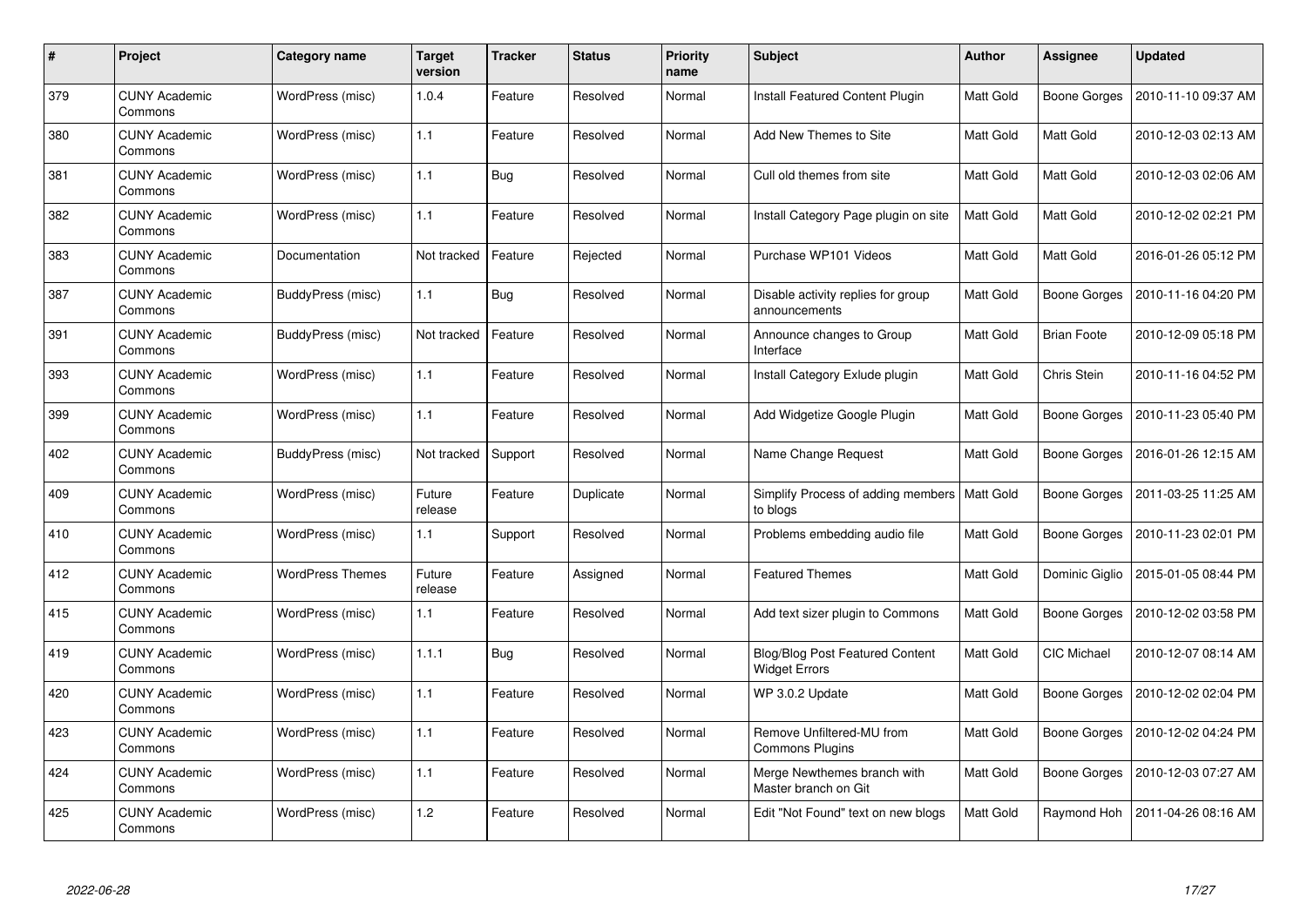| $\#$ | <b>Project</b>                  | Category name            | Target<br>version | <b>Tracker</b> | <b>Status</b> | <b>Priority</b><br>name | <b>Subject</b>                                                     | <b>Author</b>    | Assignee            | <b>Updated</b>      |
|------|---------------------------------|--------------------------|-------------------|----------------|---------------|-------------------------|--------------------------------------------------------------------|------------------|---------------------|---------------------|
| 426  | <b>CUNY Academic</b><br>Commons | WordPress (misc)         | Not tracked       | Feature        | Resolved      | Normal                  | Change default blog theme once<br>WooThemes are installed          | <b>Matt Gold</b> | Matt Gold           | 2010-12-21 12:42 PM |
| 427  | <b>CUNY Academic</b><br>Commons | WordPress (misc)         | 1.2               | Feature        | Resolved      | Normal                  | Remove Ability to Post Status<br>Updates from Edit Profile Page    | <b>Matt Gold</b> | Boone Gorges        | 2010-12-22 12:16 PM |
| 428  | <b>CUNY Academic</b><br>Commons | BuddyPress (misc)        | 1.2               | Feature        | Resolved      | Normal                  | Consider adding Log Out button to<br><b>BP Admin Bar</b>           | <b>Matt Gold</b> | Boone Gorges        | 2010-12-22 12:12 PM |
| 435  | <b>CUNY Academic</b><br>Commons | BuddyPress (misc)        | Future<br>release | Feature        | Assigned      | Normal                  | Include Avatar Images in Forum<br><b>Post Notification Emails</b>  | Matt Gold        | Boone Gorges        | 2010-12-08 12:40 PM |
| 436  | <b>CUNY Academic</b><br>Commons | <b>BuddyPress (misc)</b> | 1.1.1             | <b>Bug</b>     | Resolved      | Normal                  | Who's Online Widget                                                | <b>Matt Gold</b> | Boone Gorges        | 2010-12-07 08:14 AM |
| 440  | <b>CUNY Academic</b><br>Commons | WordPress (misc)         | 1.1.1             | <b>Bug</b>     | Resolved      | Normal                  | Conflict between Image Uploader<br>and CAC Featured Content Plugin | Matt Gold        | <b>CIC Michael</b>  | 2010-12-08 02:25 PM |
| 446  | <b>CUNY Academic</b><br>Commons | WordPress (misc)         | 1.8               | Feature        | Resolved      | Normal                  | Create better account activation<br>error messages                 | Matt Gold        | Daniel Jones        | 2015-03-05 11:23 AM |
| 449  | <b>CUNY Academic</b><br>Commons | WordPress (misc)         | 1.1.4             | <b>Bug</b>     | Rejected      | Normal                  | WooThemes displaying category list<br>in nav                       | <b>Matt Gold</b> | <b>Chris Stein</b>  | 2010-12-16 02:03 PM |
| 450  | <b>CUNY Academic</b><br>Commons | <b>BuddyPress (misc)</b> |                   | Bug            | Duplicate     | Normal                  | Email Notifications Summary vs. Full   Matt Gold<br>Posts          |                  | Boone Gorges        | 2010-12-08 07:30 AM |
| 453  | <b>CUNY Academic</b><br>Commons | WordPress (misc)         | 1.1.4             | <b>Bug</b>     | Rejected      | Normal                  | Error with Sidebar Manager of "The<br>Station" WooTheme            | Matt Gold        | Boone Gorges        | 2010-12-18 04:51 PM |
| 456  | <b>CUNY Academic</b><br>Commons | BuddyPress (misc)        | Not tracked       | Bug            | Resolved      | Normal                  | <b>Check Sitewide Plugins</b>                                      | Matt Gold        | Boone Gorges        | 2010-12-21 12:31 PM |
| 458  | <b>CUNY Academic</b><br>Commons | <b>BuddyPress (misc)</b> | 1.1.3             | <b>Bug</b>     | Resolved      | Normal                  | Notifications Not Received for Own<br>Messages                     | Matt Gold        | Boone Gorges        | 2010-12-13 08:28 PM |
| 466  | <b>CUNY Academic</b><br>Commons | BuddyPress (misc)        | Not tracked       | Bug            | Rejected      | Normal                  | Friendship Requests coming out of<br>nowhere                       | Matt Gold        | Boone Gorges        | 2011-08-22 06:52 PM |
| 470  | <b>CUNY Academic</b><br>Commons | WordPress (misc)         | 1.0.3             | <b>Bug</b>     | Duplicate     | Normal                  | Atahualpa Theme problems<br>following site upgrade                 | Matt Gold        | Boone Gorges        | 2010-12-13 10:59 AM |
| 472  | <b>CUNY Academic</b><br>Commons | WordPress (misc)         | Not tracked       | Bug            | Resolved      | Normal                  | Spelling Error in Email Notification                               | Matt Gold        | Boone Gorges        | 2010-12-13 02:56 PM |
| 475  | <b>CUNY Academic</b><br>Commons | WordPress (misc)         | 1.1.4             | Feature        | Rejected      | Normal                  | Move Critical Plugins to mu-plugins                                | Matt Gold        | Boone Gorges        | 2010-12-18 08:56 PM |
| 482  | <b>CUNY Academic</b><br>Commons | WordPress (misc)         | 1.1.4             | <b>Bug</b>     | Resolved      | Normal                  | BP Admin Bar Display Error                                         | Matt Gold        | Boone Gorges        | 2010-12-16 08:45 AM |
| 486  | <b>CUNY Academic</b><br>Commons | BuddyPress (misc)        | 1.1.4             | Feature        | Resolved      | Normal                  | Add "Post Topic" to Group Forum<br>pages                           | Matt Gold        | Boone Gorges        | 2010-12-16 11:13 AM |
| 487  | <b>CUNY Academic</b><br>Commons | WordPress (misc)         | 1.3               | Bug            | Resolved      | Normal                  | Replace Backtype Connect with<br>something that works              | <b>Matt Gold</b> | <b>Boone Gorges</b> | 2011-05-26 08:47 AM |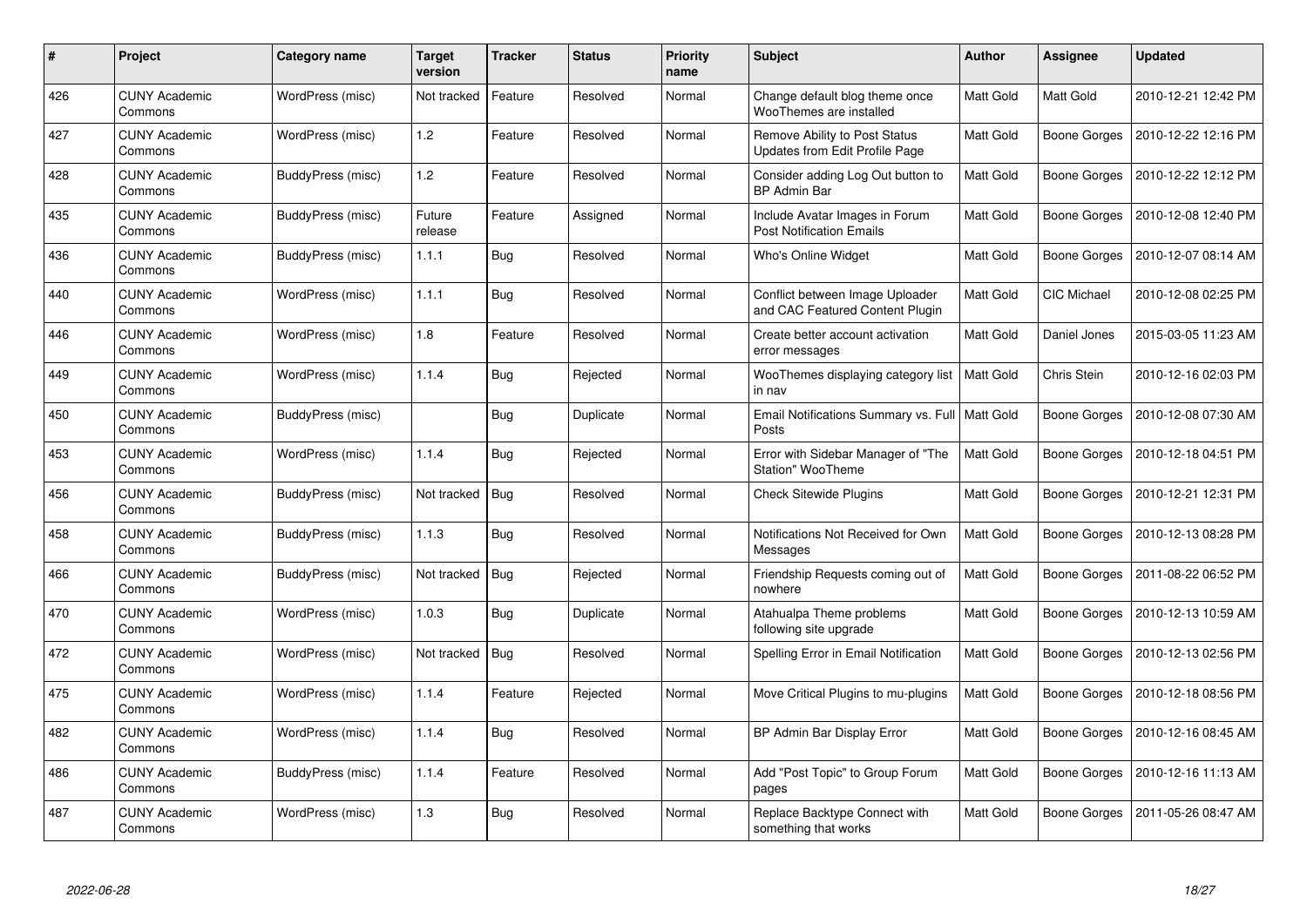| #   | Project                         | <b>Category name</b>     | <b>Target</b><br>version | <b>Tracker</b> | <b>Status</b> | <b>Priority</b><br>name | <b>Subject</b>                                                                              | <b>Author</b>    | Assignee            | <b>Updated</b>                     |
|-----|---------------------------------|--------------------------|--------------------------|----------------|---------------|-------------------------|---------------------------------------------------------------------------------------------|------------------|---------------------|------------------------------------|
| 489 | <b>CUNY Academic</b><br>Commons | WordPress (misc)         | 1.1.4                    | Feature        | Resolved      | Normal                  | Drag and Drop Ordering on Gallery<br>Post Plugin                                            | Matt Gold        | Ron Rennick         | 2010-12-18 08:13 PM                |
| 491 | <b>CUNY Academic</b><br>Commons | WordPress (misc)         | Not tracked              | Support        | Resolved      | Normal                  | Create better/more visible<br>documentation for WooThemes                                   | Matt Gold        | scott voth          | 2011-03-12 12:27 PM                |
| 492 | CUNY Academic<br>Commons        | WordPress (misc)         | 1.2                      | Feature        | Resolved      | Normal                  | Upgrade CommentPress to latest<br>edition                                                   | Matt Gold        | Boone Gorges        | 2011-03-08 09:23 PM                |
| 496 | <b>CUNY Academic</b><br>Commons | WordPress (misc)         | 1.1.5                    | Feature        | Resolved      | Normal                  | Add wp-resume Plugin to Site                                                                | <b>Matt Gold</b> | <b>Boone Gorges</b> | 2010-12-20 10:09 AM                |
| 497 | <b>CUNY Academic</b><br>Commons | <b>WordPress Plugins</b> | Future<br>release        | Feature        | Assigned      | Normal                  | Drag and Drop Ordering on Gallery<br>Post Plugin                                            | <b>Matt Gold</b> | Ron Rennick         | 2015-11-09 06:18 PM                |
| 498 | <b>CUNY Academic</b><br>Commons | BuddyPress (misc)        |                          | Feature        | Duplicate     | Normal                  | Create ability to respond to forum<br>posts by email                                        | Matt Gold        | Boone Gorges        | 2010-12-20 11:34 AM                |
| 499 | <b>CUNY Academic</b><br>Commons | WordPress (misc)         | 1.1.6                    | Bug            | Resolved      | Normal                  | Help with Atahualpa Issues                                                                  | Matt Gold        | scott voth          | 2010-12-21 07:30 PM                |
| 500 | <b>CUNY Academic</b><br>Commons | BuddyPress (misc)        | Future<br>release        | Feature        | Assigned      | Normal                  | <b>Export Group Data</b>                                                                    | Matt Gold        | <b>Boone Gorges</b> | 2010-12-19 12:09 PM                |
| 501 | <b>CUNY Academic</b><br>Commons | WordPress (misc)         | 1.2                      | Feature        | Resolved      | Normal                  | Install WP Site Template Plugin                                                             | Matt Gold        | Boone Gorges        | 2011-03-16 03:31 PM                |
| 503 | CUNY Academic<br>Commons        | WordPress (misc)         | 1.1.6                    | Bug            | Resolved      | Normal                  | <b>Explore and Possibly Remove</b><br><b>WP-Cron Reminder</b>                               | Matt Gold        | Boone Gorges        | 2010-12-21 11:55 AM                |
| 504 | <b>CUNY Academic</b><br>Commons | WordPress (misc)         | Not tracked              | Feature        | Resolved      | Normal                  | Create a page on the news blog to<br>highlight stories about the Commons                    | Matt Gold        | scott voth          | 2011-03-14 10:07 PM                |
| 506 | <b>CUNY Academic</b><br>Commons | BuddyPress (misc)        |                          | Feature        | Rejected      | Normal                  | <b>Attachments for Group</b><br><b>Announcement Posts</b>                                   | <b>Matt Gold</b> |                     | Boone Gorges   2016-10-24 11:20 AM |
| 510 | <b>CUNY Academic</b><br>Commons | BuddyPress (misc)        | 1.2                      | Feature        | Resolved      | Normal                  | Change group slug placement on<br>group admin menu                                          | Matt Gold        | Boone Gorges        | 2011-02-21 04:51 PM                |
| 532 | <b>CUNY Academic</b><br>Commons | BuddyPress (misc)        | 1.3                      | Feature        | Resolved      | Normal                  | Allow members to paste in a group<br>of email addresses when sending<br>invites             | Matt Gold        | Boone Gorges        | 2011-09-13 01:12 PM                |
| 533 | <b>CUNY Academic</b><br>Commons | BuddyPress (misc)        | 1.1.8                    | Bug            | Resolved      | Normal                  | Minor CSS issue on group page                                                               | Matt Gold        | Boone Gorges        | 2011-02-02 09:44 AM                |
| 534 | <b>CUNY Academic</b><br>Commons | WordPress (misc)         | 1.1.10                   | Feature        | Resolved      | Normal                  | Add an apple-touch-icon.pgn of the<br>CUNY Favicon. ico to the root<br>directory at 114x114 | Matt Gold        | <b>Matt Gold</b>    | 2011-03-08 07:34 AM                |
| 538 | <b>CUNY Academic</b><br>Commons | BuddyPress (misc)        | 1.1.8                    | <b>Bug</b>     | Resolved      | Normal                  | News feed assigns incorrect<br>trackback origins                                            | Matt Gold        | Boone Gorges        | 2011-02-02 11:22 AM                |
| 539 | <b>CUNY Academic</b><br>Commons | BuddyPress (misc)        | 1.2                      | Feature        | Rejected      | Normal                  | Allow document category names to<br>be edited                                               | Matt Gold        |                     | Boone Gorges   2011-01-24 12:52 PM |
| 540 | <b>CUNY Academic</b><br>Commons | BuddyPress (misc)        | 1.1.8                    | <b>Bug</b>     | Resolved      | Normal                  | Long BP Group Doc Names Hide<br>Edit/Delete Options                                         | Matt Gold        |                     | Boone Gorges   2011-02-02 10:58 AM |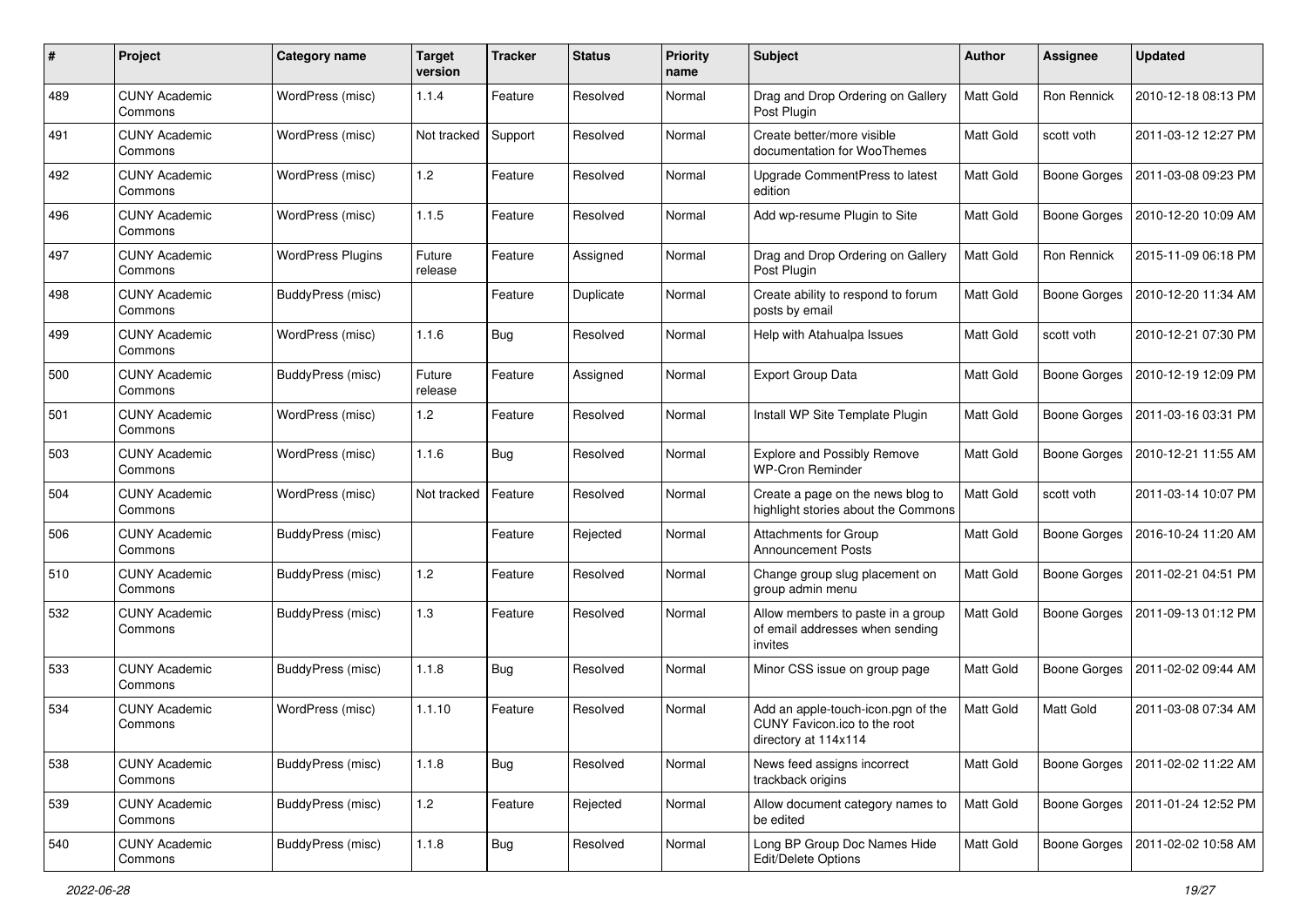| #   | Project                         | Category name     | <b>Target</b><br>version | <b>Tracker</b> | <b>Status</b> | <b>Priority</b><br>name | <b>Subject</b>                                                                           | <b>Author</b>    | <b>Assignee</b>     | <b>Updated</b>      |
|-----|---------------------------------|-------------------|--------------------------|----------------|---------------|-------------------------|------------------------------------------------------------------------------------------|------------------|---------------------|---------------------|
| 544 | <b>CUNY Academic</b><br>Commons | WordPress (misc)  | 1.1.8                    | Feature        | Resolved      | Normal                  | Add Elegant Themes themepack to<br>site                                                  | Matt Gold        | Matt Gold           | 2011-01-25 01:40 AM |
| 545 | <b>CUNY Academic</b><br>Commons | WordPress (misc)  | 1.1.8                    | <b>Bug</b>     | Resolved      | Normal                  | <b>Test Elegant Themes</b>                                                               | Matt Gold        | Matt Gold           | 2011-01-25 01:41 AM |
| 546 | <b>CUNY Academic</b><br>Commons | BuddyPress (misc) | 1.1.8                    | <b>Bug</b>     | Resolved      | Normal                  | Add Group/Group Blog Author<br>Syncing on an Automated Basis to<br>the Group Blog Plugin | Matt Gold        | <b>Boone Gorges</b> | 2011-02-03 08:44 AM |
| 547 | <b>CUNY Academic</b><br>Commons | WordPress (misc)  | 1.1.8                    | Feature        | Resolved      | Normal                  | Add new themes                                                                           | Matt Gold        | Matt Gold           | 2011-01-27 01:52 PM |
| 553 | <b>CUNY Academic</b><br>Commons | WordPress (misc)  | 1.1.10                   | <b>Bug</b>     | Rejected      | Normal                  | Wonky Hero Slide Overlays                                                                | Matt Gold        | Boone Gorges        | 2011-02-28 05:44 PM |
| 554 | <b>CUNY Academic</b><br>Commons | BuddyPress (misc) | Future<br>release        | Feature        | Assigned      | Normal                  | Add Trackback notifications to<br>site-wide activity feed                                | Matt Gold        | Boone Gorges        | 2015-11-09 06:19 PM |
| 556 | <b>CUNY Academic</b><br>Commons | WordPress (misc)  |                          | Bug            | Resolved      | Normal                  | Default Theme Broken after<br>Upgrade                                                    | Matt Gold        | Matt Gold           | 2011-02-05 09:44 AM |
| 557 | <b>CUNY Academic</b><br>Commons | BuddyPress (misc) | 1.3                      | Feature        | Rejected      | Normal                  | Denied Size and Extension Alerts on<br>Forum posts                                       | Matt Gold        | Boone Gorges        | 2011-06-17 02:58 PM |
| 561 | <b>CUNY Academic</b><br>Commons | BuddyPress (misc) |                          | Bug            | Resolved      | Normal                  | Copyright Violation                                                                      | Matt Gold        | Matt Gold           | 2011-02-05 03:10 PM |
| 564 | <b>CUNY Academic</b><br>Commons | WordPress (misc)  | 1.1.10                   | Feature        | Rejected      | Normal                  | Email Subscription Plugin for<br><b>WordPress blogs</b>                                  | Matt Gold        | <b>Boone Gorges</b> | 2011-02-18 12:04 AM |
| 566 | <b>CUNY Academic</b><br>Commons | WordPress (misc)  | 1.1.10                   | Feature        | Resolved      | Normal                  | Add The Morning After Theme                                                              | Matt Gold        | Matt Gold           | 2011-02-06 11:40 PM |
| 567 | <b>CUNY Academic</b><br>Commons | WordPress (misc)  | 1.1.10                   | Feature        | Resolved      | Normal                  | Add WPFolio and Bibliotype<br><b>Themes</b>                                              | Matt Gold        | Matt Gold           | 2011-02-21 04:16 PM |
| 589 | <b>CUNY Academic</b><br>Commons | Group Forums      | 1.6                      | Feature        | Resolved      | Normal                  | Preview of Forum Posts                                                                   | Matt Gold        | Boone Gorges        | 2014-03-27 03:11 PM |
| 590 | <b>CUNY Academic</b><br>Commons | BuddyPress (misc) | Not tracked              | Bug            | Resolved      | Normal                  | Roadmap Discussion                                                                       | Matt Gold        | <b>Boone Gorges</b> | 2011-08-22 06:51 PM |
| 593 | <b>CUNY Academic</b><br>Commons | WordPress (misc)  | Future<br>release        | Feature        | Duplicate     | Normal                  | Create intuitive interface for adding<br>site members to subdomain blogs                 | Matt Gold        | <b>Boone Gorges</b> | 2011-11-21 07:55 AM |
| 595 | <b>CUNY Academic</b><br>Commons | Upgrades          | 1.2                      | Feature        | Resolved      | Normal                  | Formalize Browser/OS Testing<br>procedures                                               | Matt Gold        | Boone Gorges        | 2011-04-20 06:40 PM |
| 596 | <b>CUNY Academic</b><br>Commons | WordPress (misc)  | Not tracked              | Support        | Resolved      | Normal                  | Document Subscribe2<br>Plugin/Update Help Group Post                                     | Matt Gold        | scott voth          | 2011-04-17 11:34 AM |
| 597 | <b>CUNY Academic</b><br>Commons | WordPress (misc)  | Not tracked              | Support        | Resolved      | Normal                  | Assist Lehman Project with Account<br>Registrations                                      | <b>Matt Gold</b> | <b>Matt Gold</b>    | 2011-11-03 10:20 PM |
| 598 | <b>CUNY Academic</b><br>Commons | Wiki              | Not tracked              | Feature        | Rejected      | Normal                  | Get wiki redesign info to CIC                                                            | Matt Gold        | Matt Gold           | 2016-01-26 10:54 AM |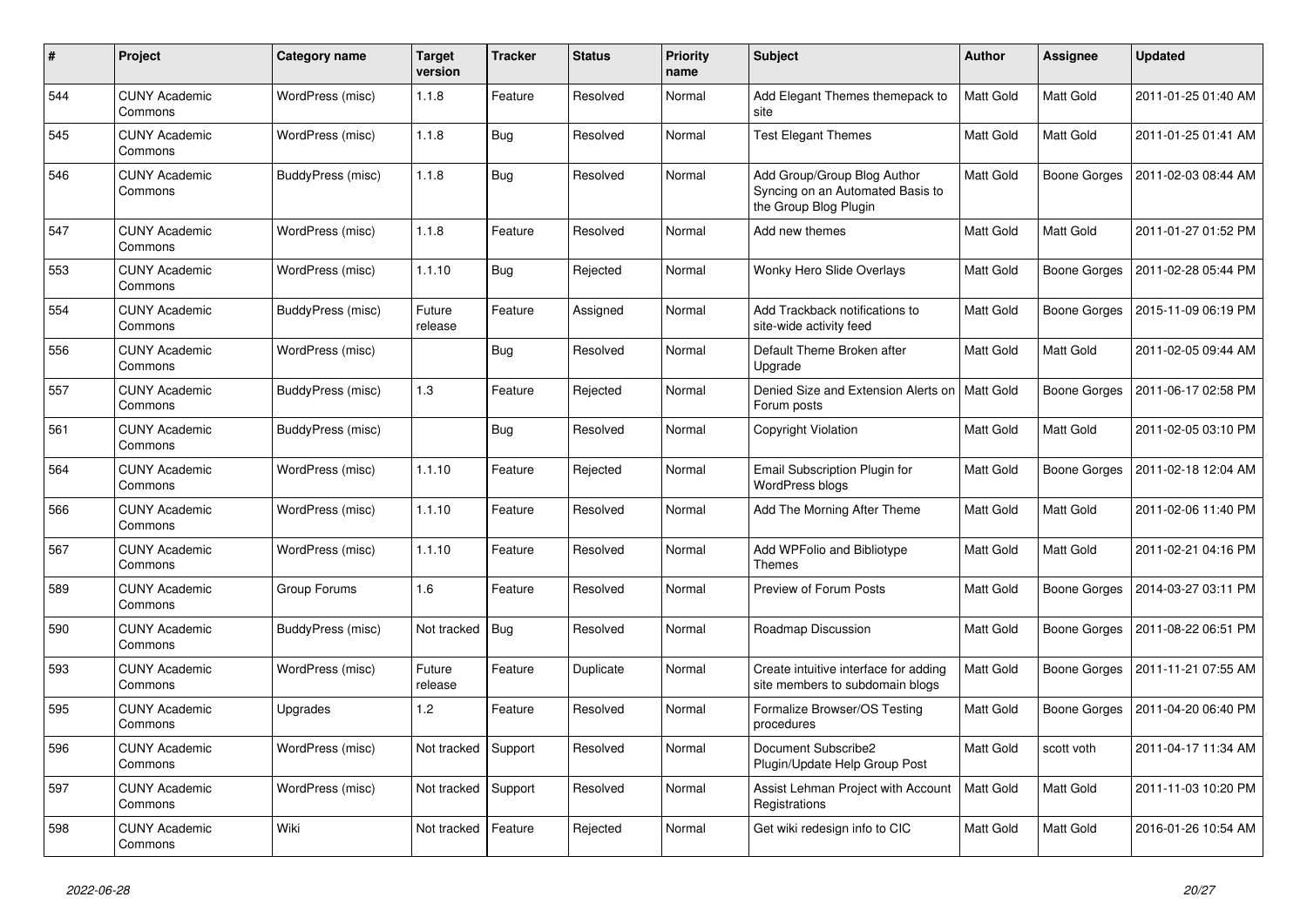| $\#$ | Project                         | Category name            | <b>Target</b><br>version | <b>Tracker</b> | <b>Status</b> | <b>Priority</b><br>name | Subject                                                                                   | <b>Author</b>    | Assignee            | <b>Updated</b>      |
|------|---------------------------------|--------------------------|--------------------------|----------------|---------------|-------------------------|-------------------------------------------------------------------------------------------|------------------|---------------------|---------------------|
| 599  | <b>CUNY Academic</b><br>Commons | BuddyPress (misc)        | Future<br>release        | Feature        | Assigned      | Normal                  | Consider adding rating plugins for<br>BuddyPress/BBPress                                  | <b>Matt Gold</b> | Boone Gorges        | 2011-08-22 06:50 PM |
| 605  | <b>CUNY Academic</b><br>Commons | BuddyPress (misc)        | 1.1.10                   | Bug            | Rejected      | Normal                  | Member search on Group Invite<br>Page Not Working                                         | Matt Gold        | Boone Gorges        | 2011-02-24 11:41 PM |
| 612  | <b>CUNY Academic</b><br>Commons | BuddyPress (misc)        | 1.1.10                   | Bug            | Resolved      | Normal                  | Member reports trouble uploading<br>documents to groups                                   | Matt Gold        | Boone Gorges        | 2011-03-07 10:12 PM |
| 613  | <b>CUNY Academic</b><br>Commons | <b>BuddyPress (misc)</b> | 1.1.10                   | <b>Bug</b>     | Resolved      | Normal                  | Member reports group blog / group<br>member syncing                                       | Matt Gold        | Boone Gorges        | 2011-03-03 09:26 AM |
| 623  | <b>CUNY Academic</b><br>Commons | BuddyPress (misc)        | 1.2                      | Feature        | Resolved      | Normal                  | <b>BuddyPress Docs: Move</b><br>Paste-from-Word Icon Into Top Row<br>of Tiny-MCE icons    | Matt Gold        | <b>Boone Gorges</b> | 2011-02-28 06:33 PM |
| 626  | <b>CUNY Academic</b><br>Commons | BuddyPress (misc)        | Not tracked              | Bug            | Resolved      | Normal                  | Edit Help Blog Post on Syncing<br>Group/Blog Authorship                                   | Matt Gold        | Sarah<br>Morgano    | 2011-10-13 11:29 AM |
| 627  | <b>CUNY Academic</b><br>Commons | BuddyPress (misc)        | 1.2                      | Feature        | Resolved      | Normal                  | Add LaTeX support for BP Group<br>Forums                                                  | Matt Gold        | Boone Gorges        | 2011-05-09 05:21 PM |
| 628  | <b>CUNY Academic</b><br>Commons | Wiki                     | 1.2.1                    | Bug            | Resolved      | Normal                  | LaTeX support for MediaWiki                                                               | Matt Gold        | <b>Boone Gorges</b> | 2011-05-11 09:50 PM |
| 629  | <b>CUNY Academic</b><br>Commons | BuddyPress (misc)        | 1.2                      | Feature        | Resolved      | Normal                  | Create Required Profile Field to<br>Define User Status                                    | Matt Gold        | Matt Gold           | 2011-03-17 06:34 PM |
| 635  | <b>CUNY Academic</b><br>Commons | BuddyPress (misc)        | Future<br>release        | Feature        | Assigned      | Normal                  | Big Blue Button - Videoconferencing<br>in Groups and Blogs                                | Matt Gold        | <b>Boone Gorges</b> | 2011-03-14 03:24 PM |
| 636  | <b>CUNY Academic</b><br>Commons | WordPress (misc)         | Not tracked              | Support        | Assigned      | Normal                  | Create Lynda.com-like Table of<br><b>Contents for Prospective Tutorial</b><br>Screencasts | Matt Gold        | scott voth          | 2016-02-23 03:12 PM |
| 637  | <b>CUNY Academic</b><br>Commons | WordPress (misc)         | Not tracked              | Outreach       | Resolved      | Normal                  | Create Table of Contents for<br>Hour-Long Commons presentation                            | Matt Gold        | Michael Smith       | 2016-01-26 10:55 AM |
| 638  | <b>CUNY Academic</b><br>Commons | BuddyPress (misc)        | 1.1.11                   | Bug            | Resolved      | Normal                  | Email Notifications Include Odd<br>Characters                                             | Matt Gold        | Boone Gorges        | 2011-03-16 11:06 AM |
| 640  | <b>CUNY Academic</b><br>Commons | WordPress (misc)         | 1.2                      | Feature        | Resolved      | Normal                  | Add Clean Home Theme to Site                                                              | Matt Gold        | Matt Gold           | 2011-04-20 06:55 PM |
| 642  | <b>CUNY Academic</b><br>Commons | BuddyPress (misc)        | Not tracked              | Feature        | Resolved      | Normal                  | Create new BuddyPress Profile<br>Field to Designate Role                                  | Matt Gold        | Matt Gold           | 2011-09-24 03:22 PM |
| 643  | <b>CUNY Academic</b><br>Commons | BuddyPress (misc)        | 1.3                      | Feature        | Resolved      | Normal                  | Create Mechanism to Require<br>People to Fill Out New Identity<br>Profile Field           | Matt Gold        | Boone Gorges        | 2011-10-19 01:50 PM |
| 647  | <b>CUNY Academic</b><br>Commons | WordPress (misc)         | 1.2                      | Feature        | Resolved      | Normal                  | <b>Add Antisnews Theme</b>                                                                | Matt Gold        | Boone Gorges        | 2011-03-26 07:58 PM |
| 648  | <b>CUNY Academic</b><br>Commons | BuddyPress (misc)        | 1.3                      | Feature        | Resolved      | Normal                  | Create Print functionality for<br><b>BuddyPress Docs</b>                                  | Matt Gold        | Boone Gorges        | 2011-07-19 11:46 AM |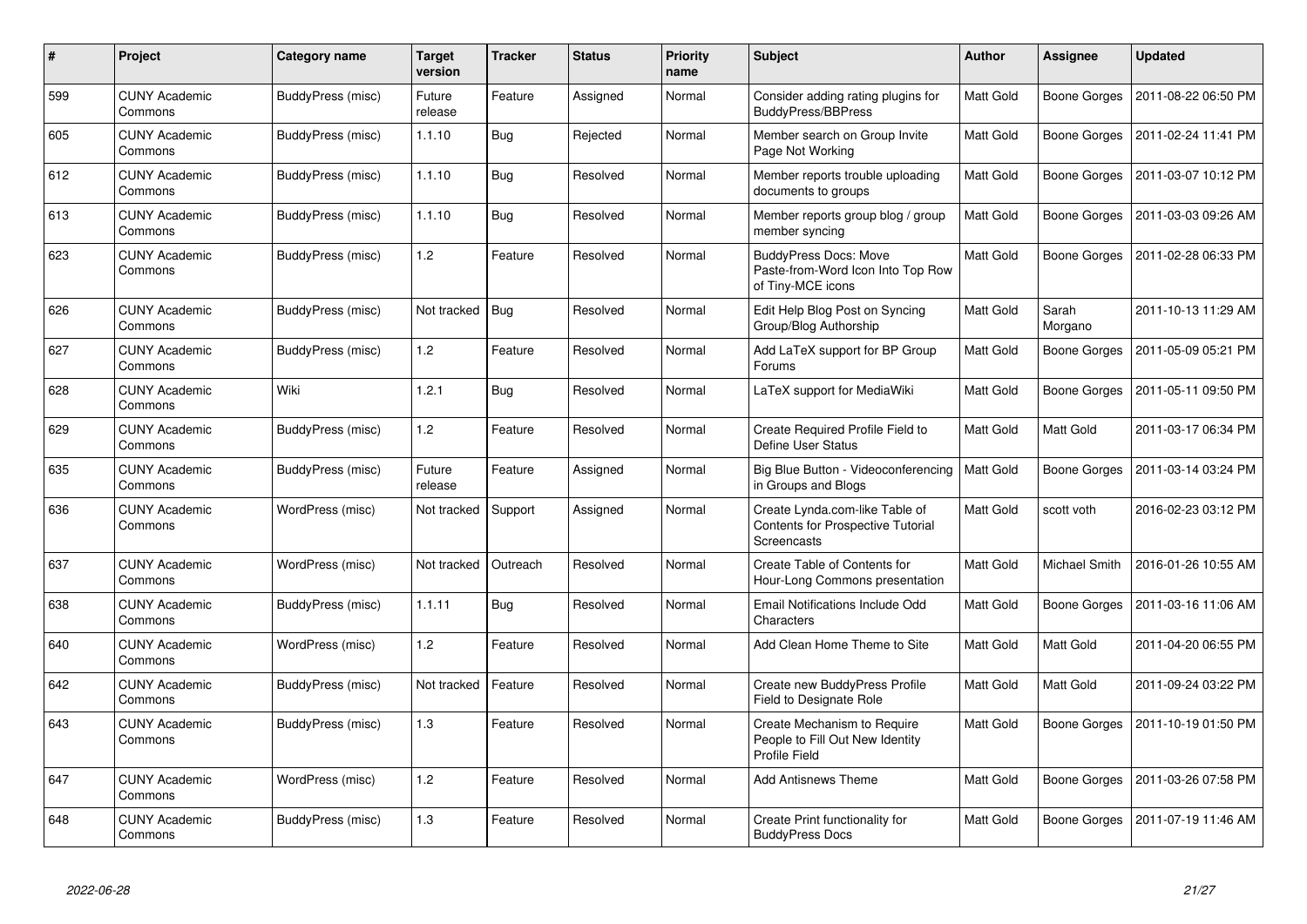| #   | Project                         | Category name            | <b>Target</b><br>version | <b>Tracker</b> | <b>Status</b> | <b>Priority</b><br>name | <b>Subject</b>                                                            | <b>Author</b>    | Assignee            | <b>Updated</b>      |
|-----|---------------------------------|--------------------------|--------------------------|----------------|---------------|-------------------------|---------------------------------------------------------------------------|------------------|---------------------|---------------------|
| 649 | <b>CUNY Academic</b><br>Commons | BuddyPress (misc)        | 1.3                      | Feature        | Resolved      | Normal                  | Create Copy All button for<br><b>BuddyPress Docs</b>                      | Matt Gold        | <b>Boone Gorges</b> | 2011-09-13 11:59 AM |
| 651 | <b>CUNY Academic</b><br>Commons | BuddyPress (misc)        | Not tracked              | Feature        | Resolved      | Normal                  | Update Roadmap                                                            | Matt Gold        | <b>Boone Gorges</b> | 2011-03-26 07:20 PM |
| 653 | CUNY Academic<br>Commons        | Group Blogs              | Future<br>release        | Feature        | Assigned      | Normal                  | Redesign Integration of Groups and<br><b>Blogs</b>                        | Matt Gold        | Samantha<br>Raddatz | 2015-11-09 05:40 PM |
| 654 | <b>CUNY Academic</b><br>Commons | BuddyPress (misc)        | Not tracked              | Feature        | Rejected      | Normal                  | User Interface Issues                                                     | Matt Gold        | Chris Stein         | 2016-01-26 10:53 AM |
| 657 | <b>CUNY Academic</b><br>Commons | WordPress (misc)         | 1.2.1                    | <b>Bug</b>     | Resolved      | Normal                  | Problems with WordPress Wiki<br>Plugin                                    | Matt Gold        | Boone Gorges        | 2011-05-11 11:29 AM |
| 658 | <b>CUNY Academic</b><br>Commons | <b>WordPress Plugins</b> | Future<br>release        | Feature        | Assigned      | Normal                  | Rebulid Sitewide Tag Suggestion                                           | Matt Gold        | <b>Boone Gorges</b> | 2015-01-05 08:47 PM |
| 674 | <b>CUNY Academic</b><br>Commons | BuddyPress (misc)        | Not tracked              | Bug            | Rejected      | Normal                  | <b>Errant Friend Request?</b>                                             | Matt Gold        | Boone Gorges        | 2011-04-06 11:28 PM |
| 697 | <b>CUNY Academic</b><br>Commons | BuddyPress (misc)        | 1.3                      | Feature        | Resolved      | Normal                  | Member request: Indented text in<br>Forum Posts                           | <b>Matt Gold</b> | Boone Gorges        | 2011-09-13 03:29 PM |
| 699 | <b>CUNY Academic</b><br>Commons | WordPress (misc)         | 1.2                      | Feature        | Resolved      | Normal                  | Add BTCNew Plugin to the<br>Commons                                       | Matt Gold        | Raymond Hoh         | 2011-04-24 04:15 PM |
| 701 | <b>CUNY Academic</b><br>Commons | Wiki                     | Not tracked              | Feature        | Resolved      | Normal                  | Create Wikipedia Page for the<br><b>CUNY Academic Commons</b>             | Matt Gold        | scott voth          | 2011-06-05 10:39 AM |
| 704 | <b>CUNY Academic</b><br>Commons | WordPress (misc)         | 1.2.1                    | Feature        | Resolved      | Normal                  | Plugin Request: Widget that<br>displays randomized images and<br>captions | Matt Gold        | <b>Boone Gorges</b> | 2011-05-04 11:22 AM |
| 705 | <b>CUNY Academic</b><br>Commons | WordPress (misc)         | 1.2.1                    | Feature        | Resolved      | Normal                  | A way to mass upload files?                                               | Matt Gold        | Boone Gorges        | 2011-04-27 12:04 AM |
| 706 | <b>CUNY Academic</b><br>Commons | WordPress (misc)         | 1.2.1                    | Feature        | Resolved      | Normal                  | Random Header Image                                                       | Matt Gold        | Boone Gorges        | 2011-05-04 01:26 PM |
| 707 | <b>CUNY Academic</b><br>Commons | WordPress (misc)         | 1.2.1                    | Feature        | Resolved      | Normal                  | Simple Site Visit Counter Plugin for<br><b>Blogs</b>                      | Matt Gold        | <b>Boone Gorges</b> | 2011-05-04 11:13 AM |
| 708 | <b>CUNY Academic</b><br>Commons | WordPress (misc)         | Not tracked              | Support        | Rejected      | Normal                  | Question about Backup                                                     | Matt Gold        | Boone Gorges        | 2016-01-26 12:17 AM |
| 710 | <b>CUNY Academic</b><br>Commons | WordPress (misc)         | 1.2.1                    | <b>Bug</b>     | Resolved      | Normal                  | Flickr Photo Album Plugin Doesn't<br>Activate                             | Matt Gold        | Boone Gorges        | 2011-05-08 04:56 PM |
| 711 | <b>CUNY Academic</b><br>Commons | WordPress (misc)         | 1.2.1                    | Feature        | Resolved      | Normal                  | Add Twitter Blackbird Pie Plugin                                          | Matt Gold        | Boone Gorges        | 2011-05-04 10:17 AM |
| 724 | <b>CUNY Academic</b><br>Commons | BuddyPress (misc)        | 1.2.1                    | <b>Bug</b>     | Rejected      | Normal                  | Word Limit on Email Notifications of<br>Forum Posts?                      | Matt Gold        | Boone Gorges        | 2011-05-11 12:04 PM |
| 726 | <b>CUNY Academic</b><br>Commons | Group Files              |                          | Bug            | Rejected      | Normal                  | Group Docs - New Doc Deletion<br>Notifications?                           | Matt Gold        | Matt Gold           | 2014-05-01 09:42 AM |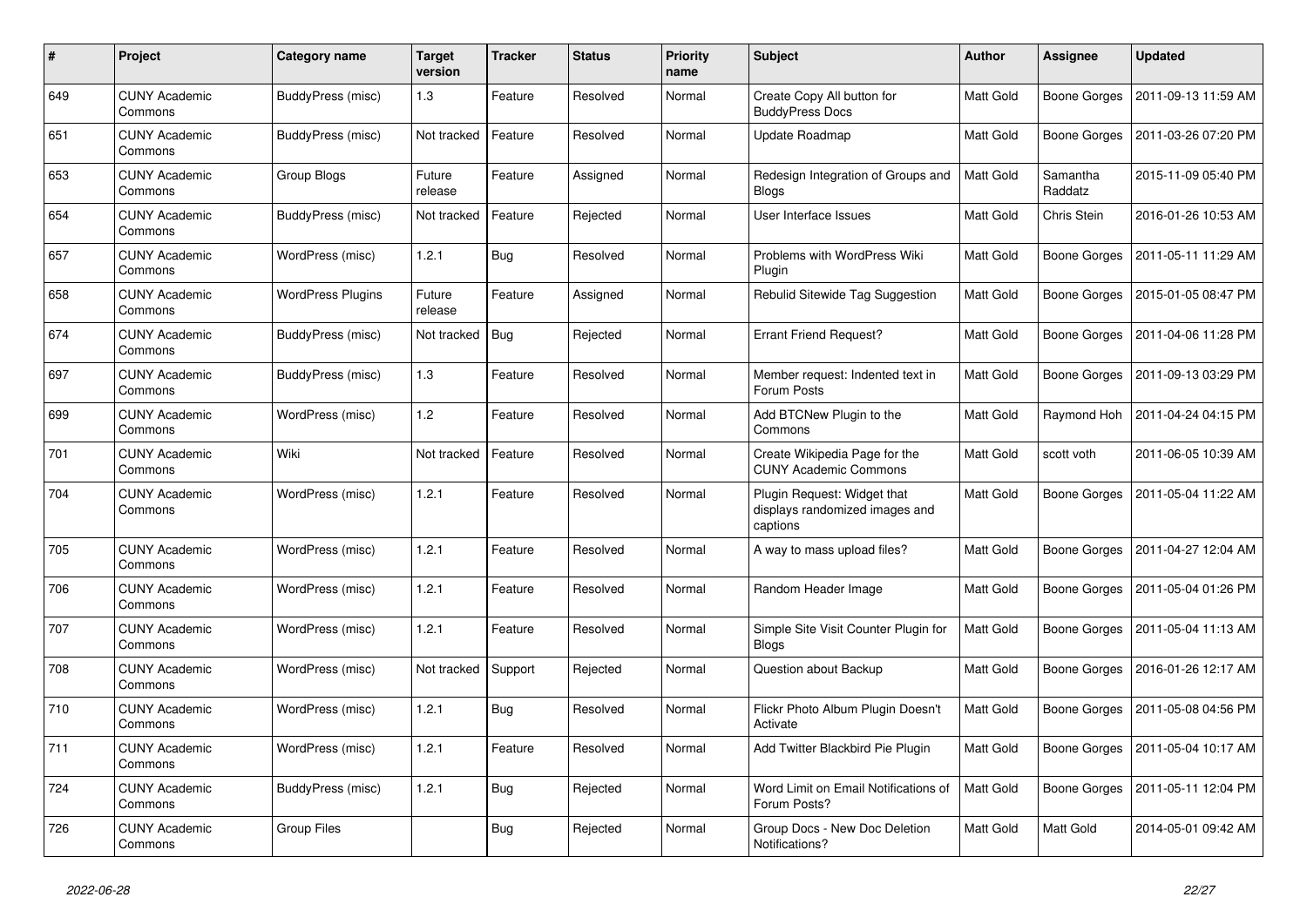| $\#$ | Project                         | Category name            | <b>Target</b><br>version | <b>Tracker</b> | <b>Status</b> | Priority<br>name | <b>Subject</b>                                                                       | <b>Author</b>    | <b>Assignee</b> | <b>Updated</b>      |
|------|---------------------------------|--------------------------|--------------------------|----------------|---------------|------------------|--------------------------------------------------------------------------------------|------------------|-----------------|---------------------|
| 727  | <b>CUNY Academic</b><br>Commons | WordPress (misc)         | 1.2.1                    | <b>Bug</b>     | Resolved      | Normal           | Add The Erudite Theme                                                                | <b>Matt Gold</b> | Raymond Hoh     | 2011-05-01 05:02 AM |
| 731  | <b>CUNY Academic</b><br>Commons | <b>BuddyPress (misc)</b> | 1.2.1                    | <b>Bug</b>     | Resolved      | Normal           | Member reports a problem posting<br>to a private group                               | Matt Gold        | Boone Gorges    | 2011-05-03 07:10 PM |
| 735  | <b>CUNY Academic</b><br>Commons | BuddyPress (misc)        | 1.2.5                    | Feature        | Resolved      | Normal           | BP Docs - Include Check-Box to<br><b>Avoid Email Notifications of Minor</b><br>Edits | Matt Gold        | Boone Gorges    | 2011-07-24 11:34 AM |
| 745  | <b>CUNY Academic</b><br>Commons | WordPress (misc)         | Not tracked              | Feature        | Resolved      | Normal           | Add Radical Teacher Article to<br><b>Commons Buzz</b>                                | <b>Matt Gold</b> | scott voth      | 2011-05-12 09:40 PM |
| 746  | <b>CUNY Academic</b><br>Commons | BuddyPress (misc)        | 1.3                      | Bug            | Resolved      | Normal           | Create Pop-Up Login Overlay                                                          | Matt Gold        | Raymond Hoh     | 2011-05-16 06:32 PM |
| 747  | <b>CUNY Academic</b><br>Commons | WordPress (misc)         | 1.2.3                    | Feature        | Resolved      | Normal           | Find rich-stats plugin for WordPress                                                 | Matt Gold        | Boone Gorges    | 2011-06-02 09:19 AM |
| 749  | <b>CUNY Academic</b><br>Commons | WordPress (misc)         |                          | Feature        | Resolved      | Normal           | Dev Blog Mention                                                                     | <b>Matt Gold</b> | scott voth      | 2011-05-12 09:41 PM |
| 761  | <b>CUNY Academic</b><br>Commons | WordPress (misc)         | 1.3                      | <b>Bug</b>     | Resolved      | Normal           | Implement "Send a Comment"<br>Function                                               | Matt Gold        | Boone Gorges    | 2011-06-02 04:51 PM |
| 762  | <b>CUNY Academic</b><br>Commons | BuddyPress (misc)        |                          | <b>Bug</b>     | Resolved      | Normal           | <b>Resolve Email Notification Problems</b><br>with Lehman addresses                  | Matt Gold        |                 | 2012-02-28 10:52 AM |
| 764  | <b>CUNY Academic</b><br>Commons | WordPress (misc)         | 1.3                      | Feature        | Resolved      | Normal           | Install "Email Users" Plugin                                                         | Matt Gold        | Boone Gorges    | 2011-09-13 11:35 AM |
| 769  | <b>CUNY Academic</b><br>Commons | Search                   |                          | Feature        | Duplicate     | Normal           | Test Out and Consider Installing<br>Sphinx Search Plugin                             | Matt Gold        | Dominic Giglio  | 2016-12-12 02:47 PM |
| 771  | <b>CUNY Academic</b><br>Commons | WordPress (misc)         | 1.3                      | Feature        | Rejected      | Normal           | Create Tool to Display Users in<br>Order of ID# in Dashboard                         | Matt Gold        | Boone Gorges    | 2011-05-24 08:57 AM |
| 774  | <b>CUNY Academic</b><br>Commons | <b>BuddyPress (misc)</b> | $1.3$                    | Feature        | Resolved      | Normal           | Consider Allowing Email to Be Sent<br><b>Between Unfriended Members</b>              | Matt Gold        | Boone Gorges    | 2011-06-16 04:06 PM |
| 775  | <b>CUNY Academic</b><br>Commons | WordPress (misc)         | 1.2.2                    | <b>Bug</b>     | Rejected      | Normal           | Hit Counter Plugin Problem                                                           | Matt Gold        | Boone Gorges    | 2011-05-28 08:42 AM |
| 777  | <b>CUNY Academic</b><br>Commons | WordPress (misc)         | Not tracked              | Bug            | Resolved      | Normal           | Add Library Technology Journal<br>Article to Commons Buzz                            | Matt Gold        | scott voth      | 2011-06-19 01:00 PM |
| 778  | <b>CUNY Academic</b><br>Commons | <b>BuddyPress (misc)</b> | 1.2.2                    | <b>Bug</b>     | Resolved      | Normal           | Private BP Docs Comment<br>Notification in RSS Feed                                  | Matt Gold        | Boone Gorges    | 2011-06-02 09:29 AM |
| 782  | <b>CUNY Academic</b><br>Commons | BuddyPress (misc)        | 1.2.3                    | Feature        | Resolved      | Normal           | Add Captcha Plugin                                                                   | Matt Gold        | Boone Gorges    | 2011-06-06 10:37 AM |
| 783  | <b>CUNY Academic</b><br>Commons | BuddyPress (misc)        | 1.2.4                    | <b>Bug</b>     | Resolved      | Normal           | Broken Avatar Images                                                                 | Matt Gold        | Boone Gorges    | 2011-06-06 02:49 PM |
| 786  | <b>CUNY Academic</b><br>Commons | WordPress (misc)         | 1.2.3                    | <b>Bug</b>     | Resolved      | Normal           | Hero Image Slider Overlay Display<br>on IE                                           | Matt Gold        | Boone Gorges    | 2011-06-06 09:51 AM |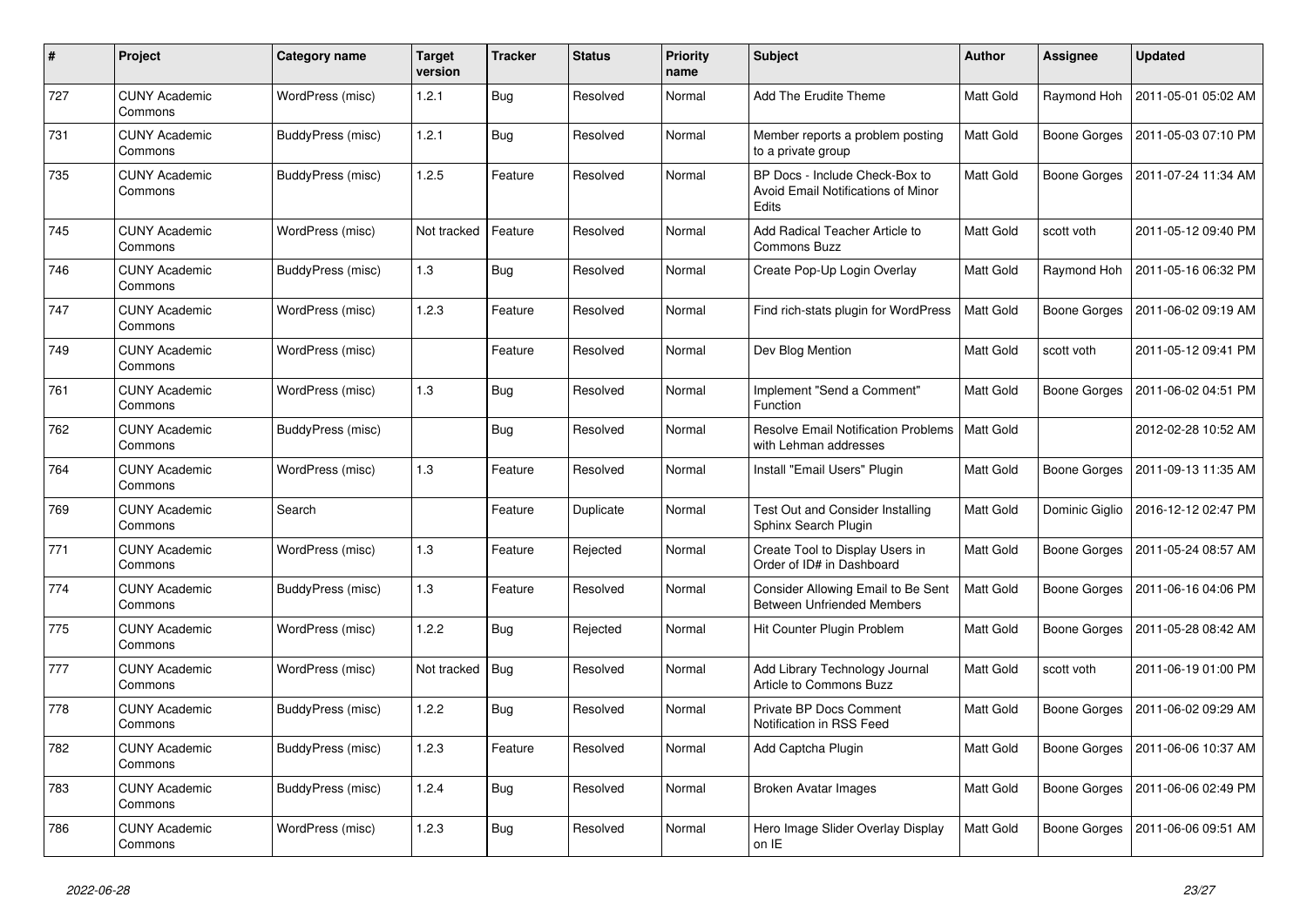| $\#$ | <b>Project</b>                  | Category name            | <b>Target</b><br>version | <b>Tracker</b> | <b>Status</b> | <b>Priority</b><br>name | <b>Subject</b>                                                 | <b>Author</b>    | Assignee            | <b>Updated</b>      |
|------|---------------------------------|--------------------------|--------------------------|----------------|---------------|-------------------------|----------------------------------------------------------------|------------------|---------------------|---------------------|
| 789  | <b>CUNY Academic</b><br>Commons | WordPress (misc)         | 1.2.3                    | <b>Bug</b>     | Resolved      | Normal                  | Remove Sitemeter from Footer                                   | Matt Gold        | <b>Boone Gorges</b> | 2011-06-06 09:41 AM |
| 795  | <b>CUNY Academic</b><br>Commons | Wiki                     | Not tracked              | Bug            | Resolved      | Normal                  | Add Links to Other Articles to<br>Wikipedia Page               | <b>Matt Gold</b> | scott voth          | 2011-06-19 01:00 PM |
| 796  | <b>CUNY Academic</b><br>Commons | Wiki                     | 1.2.4                    | <b>Bug</b>     | Resolved      | Normal                  | BP Admin Bar Header Margin                                     | Matt Gold        | Raymond Hoh         | 2011-06-07 02:37 PM |
| 806  | <b>CUNY Academic</b><br>Commons | BuddyPress (misc)        | 1.2.4                    | <b>Bug</b>     | Resolved      | Normal                  | <b>BP Docs Notification Throttling</b><br>Issues               | Matt Gold        | Boone Gorges        | 2011-06-08 12:17 PM |
| 810  | <b>CUNY Academic</b><br>Commons | BuddyPress (misc)        | 1.2.4                    | Bug            | Resolved      | Normal                  | Can't see all blogs in "My Blogs"                              | Matt Gold        | Boone Gorges        | 2011-07-12 10:51 PM |
| 812  | <b>CUNY Academic</b><br>Commons | <b>WordPress Plugins</b> | Not tracked              | Feature        | Resolved      | Normal                  | Wiki Inc on the Main Commons blog                              | <b>Matt Gold</b> | Boone Gorges        | 2016-01-26 12:19 AM |
| 823  | <b>CUNY Academic</b><br>Commons | WordPress (misc)         | Not tracked              | Feature        | Resolved      | Normal                  | Point cuny is domain to go site                                | Matt Gold        | Matt Gold           | 2011-10-24 10:02 AM |
| 827  | <b>CUNY Academic</b><br>Commons | Groups (misc)            |                          | Feature        | Deferred      | Normal                  | Allow Groups to have sub-groups                                | Matt Gold        | Chris Stein         | 2015-04-08 05:40 PM |
| 829  | <b>CUNY Academic</b><br>Commons | WordPress (misc)         | Not tracked              | Feature        | Resolved      | Normal                  | Create CUNY Job Postings Blog                                  | Matt Gold        | scott voth          | 2011-07-04 11:20 AM |
| 836  | <b>CUNY Academic</b><br>Commons | WordPress (misc)         | Not tracked              | Feature        | Resolved      | Normal                  | Set order of articles on CUNY Buzz<br>to reverse chronological | <b>Matt Gold</b> | scott voth          | 2011-06-22 09:36 PM |
| 841  | <b>CUNY Academic</b><br>Commons | WordPress (misc)         | Not tracked              | Feature        | Resolved      | Normal                  | Add wordpressthemeshock<br>accolade to Commons Buzz            | Matt Gold        | scott voth          | 2011-06-22 09:36 PM |
| 842  | <b>CUNY Academic</b><br>Commons | WordPress (misc)         | 1.2.4                    | <b>Bug</b>     | Resolved      | Normal                  | Problems adding a user to a blog                               | Matt Gold        | <b>Boone Gorges</b> | 2011-07-08 01:34 PM |
| 861  | <b>CUNY Academic</b><br>Commons | WordPress (misc)         | Not tracked              | Feature        | Rejected      | Normal                  | Embed Wikipedia Page in About<br>Page                          | Matt Gold        | Matt Gold           | 2016-02-23 06:00 PM |
| 908  | <b>CUNY Academic</b><br>Commons | BuddyPress (misc)        | 1.2.4                    | <b>Bug</b>     | Resolved      | Normal                  | Free a BP Doc from Locked Status                               | Matt Gold        | Boone Gorges        | 2011-07-02 11:15 PM |
| 909  | <b>CUNY Academic</b><br>Commons | BuddyPress (misc)        |                          | Feature        | Duplicate     | Normal                  | Create Calendar Feature for Groups                             | Matt Gold        | Boone Gorges        | 2012-07-16 12:38 PM |
| 929  | <b>CUNY Academic</b><br>Commons | <b>BuddyPress (misc)</b> | Not tracked              | Support        | Resolved      | Normal                  | Request: Change Member ID                                      | Matt Gold        | Boone Gorges        | 2011-07-08 02:25 PM |
| 950  | <b>CUNY Academic</b><br>Commons | BuddyPress (misc)        | 1.2.4                    | <b>Bug</b>     | Rejected      | Normal                  | Spam/Moderation Issue                                          | Matt Gold        | Boone Gorges        | 2011-07-11 09:15 AM |
| 991  | <b>CUNY Academic</b><br>Commons | WordPress (misc)         | 1.2.5                    | <b>Bug</b>     | Resolved      | Normal                  | <b>Update FeedWordPress</b>                                    | Matt Gold        | Boone Gorges        | 2011-07-19 11:37 AM |
| 992  | <b>CUNY Academic</b><br>Commons | BuddyPress (misc)        | 1.2.5                    | <b>Bug</b>     | Resolved      | Normal                  | BP Docs comments show up on WP<br>Dashboard                    | Matt Gold        | <b>Boone Gorges</b> | 2011-07-19 02:17 PM |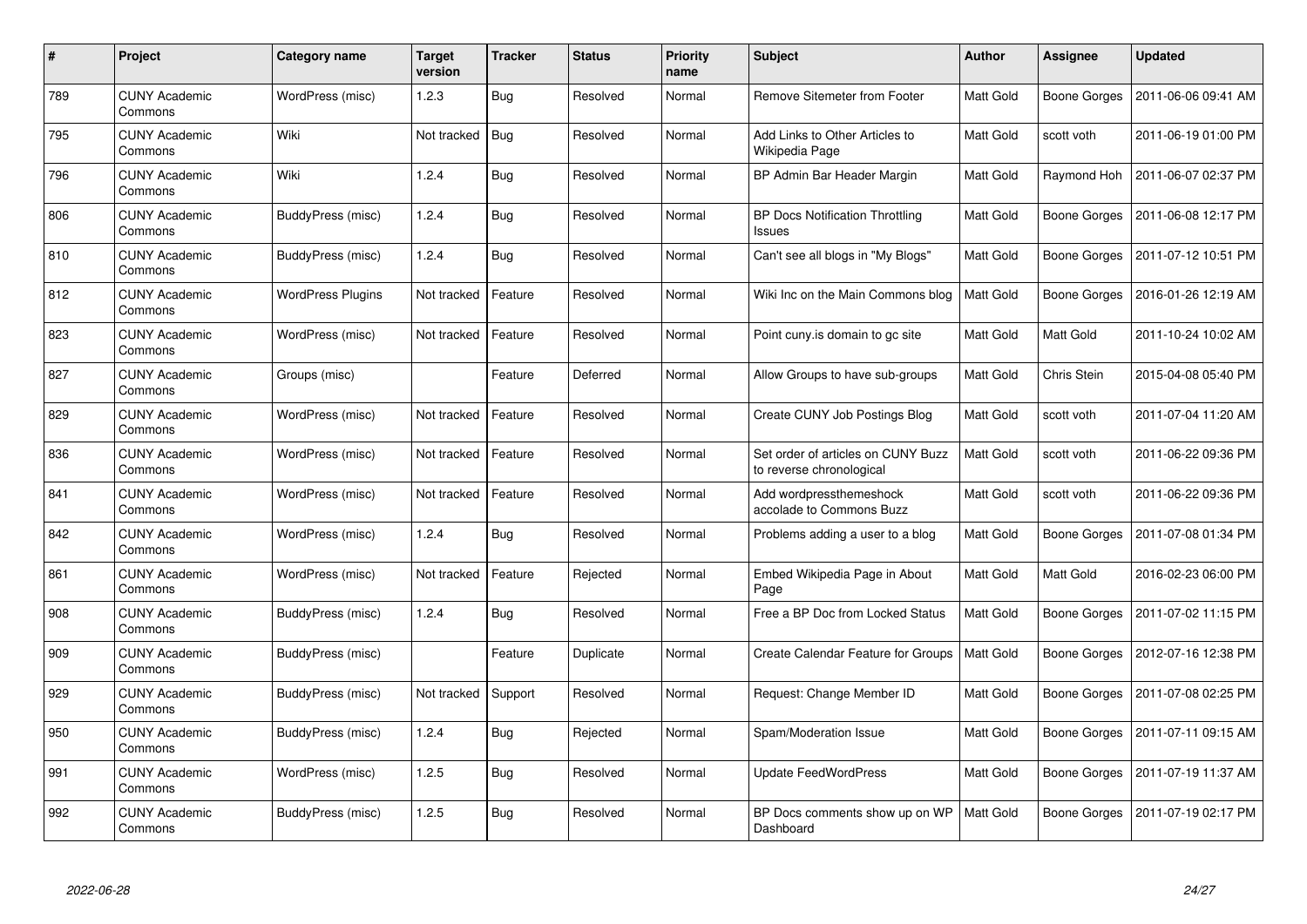| #    | Project                         | Category name            | <b>Target</b><br>version | <b>Tracker</b> | <b>Status</b> | <b>Priority</b><br>name | <b>Subject</b>                                                             | <b>Author</b>    | Assignee            | <b>Updated</b>      |
|------|---------------------------------|--------------------------|--------------------------|----------------|---------------|-------------------------|----------------------------------------------------------------------------|------------------|---------------------|---------------------|
| 1067 | <b>CUNY Academic</b><br>Commons | WordPress (misc)         | 1.2.5                    | <b>Bug</b>     | Rejected      | Normal                  | <b>Install Disable Trackbacks</b>                                          | Matt Gold        | Boone Gorges        | 2011-07-22 12:05 AM |
| 1069 | <b>CUNY Academic</b><br>Commons | WordPress (misc)         | 1.2.5                    | Feature        | Resolved      | Normal                  | Install ThreatToCreativity Theme                                           | Matt Gold        | Matt Gold           | 2011-11-14 08:14 PM |
| 1072 | <b>CUNY Academic</b><br>Commons | WordPress (misc)         | Not tracked              | Feature        | Rejected      | Normal                  | New Plugins                                                                | Matt Gold        | <b>Boone Gorges</b> | 2011-07-26 02:21 PM |
| 1073 | CUNY Academic<br>Commons        | WordPress (misc)         | 1.2.5                    | Feature        | Resolved      | Normal                  | Add Google Plus One Plugin                                                 | Matt Gold        | Boone Gorges        | 2011-09-12 06:06 PM |
| 1074 | <b>CUNY Academic</b><br>Commons | WordPress (misc)         | 1.2.5                    | Feature        | Resolved      | Normal                  | Add Facebook Page Photo Gallery<br>plugin                                  | Matt Gold        | <b>Boone Gorges</b> | 2011-09-12 06:11 PM |
| 1075 | <b>CUNY Academic</b><br>Commons | WordPress (misc)         | 1.2.5                    | Feature        | Resolved      | Normal                  | Add Spam Free WordPress plugin                                             | Matt Gold        | Boone Gorges        | 2011-09-12 06:08 PM |
| 1093 | <b>CUNY Academic</b><br>Commons | WordPress (misc)         | 1.2.5                    | Feature        | Resolved      | Normal                  | Add WP-SyntaxEvolved Plugin                                                | Matt Gold        | Boone Gorges        | 2011-09-12 06:13 PM |
| 1094 | <b>CUNY Academic</b><br>Commons | WordPress (misc)         | Not tracked              | Support        | Rejected      | Normal                  | Blog privacy question                                                      | Matt Gold        | Boone Gorges        | 2011-08-04 12:01 PM |
| 1095 | <b>CUNY Academic</b><br>Commons | <b>WordPress Plugins</b> | Not tracked              | Feature        | Rejected      | Normal                  | Install ComicPress Theme and<br>Plugin                                     | Matt Gold        | Boone Gorges        | 2016-01-26 12:19 AM |
| 1103 | <b>CUNY Academic</b><br>Commons | WordPress (misc)         | Not tracked              | Support        | Resolved      | Normal                  | Slideshare Embeds?                                                         | Matt Gold        | <b>Boone Gorges</b> | 2016-01-26 12:21 AM |
| 1104 | <b>CUNY Academic</b><br>Commons | WordPress (misc)         | 1.2.4.2                  | Bug            | Resolved      | Normal                  | Remove WordPress Counter Plugin                                            | <b>Matt Gold</b> | Boone Gorges        | 2011-10-31 11:00 AM |
| 1105 | <b>CUNY Academic</b><br>Commons | WordPress (misc)         | Future<br>release        | Feature        | Assigned      | Normal                  | Rephrase Blog Privacy Options                                              | Matt Gold        | Samantha<br>Raddatz | 2015-11-09 06:19 PM |
| 1106 | <b>CUNY Academic</b><br>Commons | WordPress (misc)         | 1.3                      | Feature        | Resolved      | Normal                  | <b>Extended Super Admins</b>                                               | Matt Gold        | Boone Gorges        | 2011-11-15 02:06 PM |
| 1117 | <b>CUNY Academic</b><br>Commons | BuddyPress (misc)        | 1.2.5                    | <b>Bug</b>     | Resolved      | Normal                  | Character Display Error in Feed                                            | Matt Gold        | Boone Gorges        | 2011-09-12 06:29 PM |
| 1127 | <b>CUNY Academic</b><br>Commons | <b>WordPress Themes</b>  | 1.6.4                    | Bug            | Resolved      | Normal                  | Update WooThemes                                                           | Matt Gold        | Boone Gorges        | 2014-05-21 11:04 PM |
| 1130 | <b>CUNY Academic</b><br>Commons | WordPress (misc)         | 1.2.5                    | Feature        | Resolved      | Normal                  | <b>Add PressWork Theme</b>                                                 | Matt Gold        | Boone Gorges        | 2011-11-14 08:11 PM |
| 1132 | <b>CUNY Academic</b><br>Commons | WordPress (misc)         | 1.3                      | Feature        | Rejected      | Normal                  | Consider adding a forum plugin for<br>blogs                                | Matt Gold        | Boone Gorges        | 2011-11-17 10:51 PM |
| 1134 | <b>CUNY Academic</b><br>Commons | WordPress (misc)         | 1.3                      | Feature        | Resolved      | Normal                  | <b>Build Flexibility for Image Choices</b><br>into Featured Content Widget | Matt Gold        | Boone Gorges        | 2011-11-30 02:27 AM |
| 1143 | CUNY Academic<br>Commons        | BuddyPress (misc)        | 1.2.5                    | Bug            | Resolved      | Normal                  | Notifications of Old Posts                                                 | <b>Matt Gold</b> |                     | 2011-08-30 09:56 PM |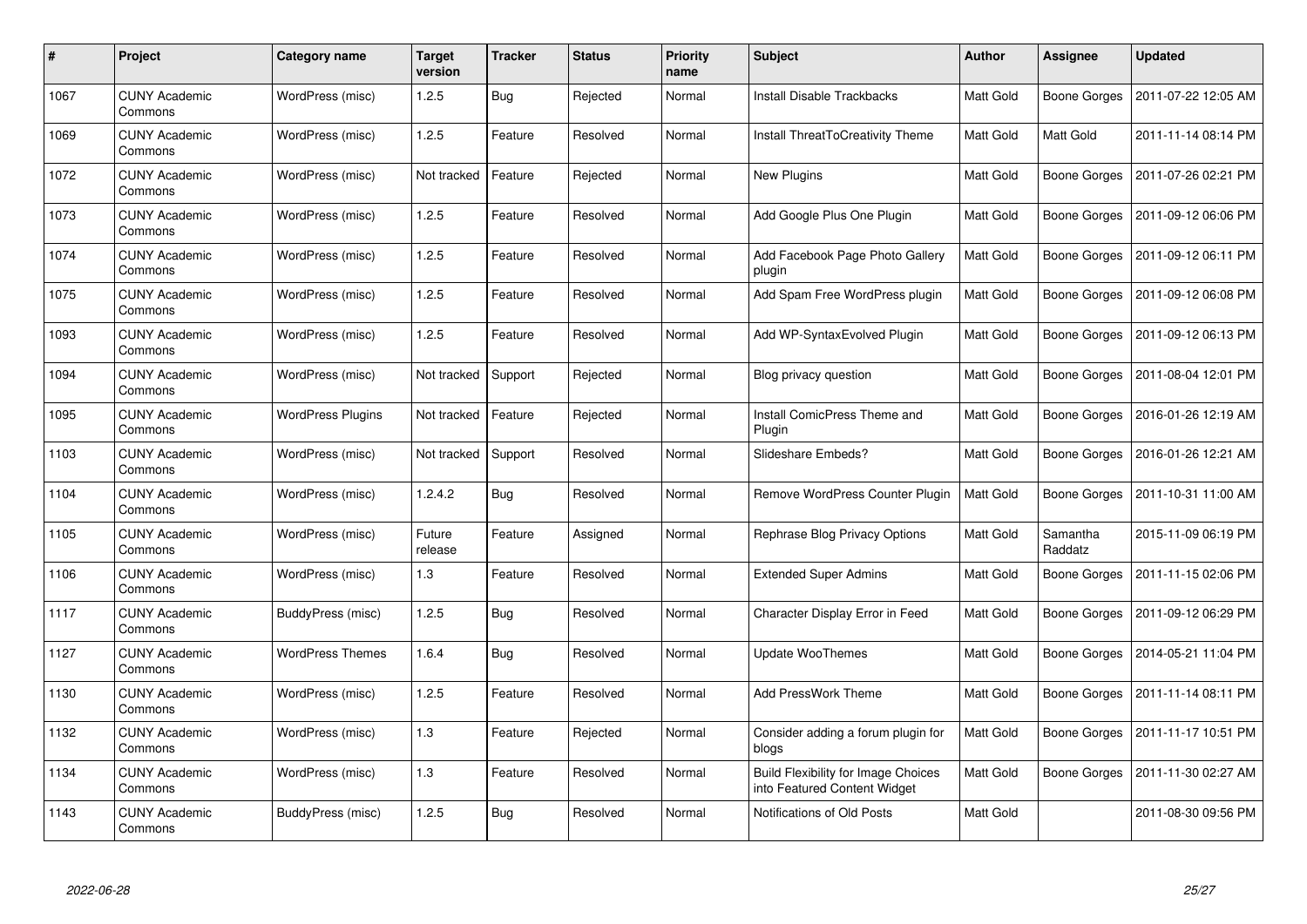| #    | Project                         | <b>Category name</b>    | <b>Target</b><br>version | <b>Tracker</b> | <b>Status</b> | Priority<br>name | <b>Subject</b>                                                                 | <b>Author</b>    | Assignee         | <b>Updated</b>      |
|------|---------------------------------|-------------------------|--------------------------|----------------|---------------|------------------|--------------------------------------------------------------------------------|------------------|------------------|---------------------|
| 1144 | <b>CUNY Academic</b><br>Commons | WordPress (misc)        | 1.2.5                    | Feature        | Resolved      | Normal           | Install Brunelleschi Theme                                                     | Matt Gold        | <b>Matt Gold</b> | 2011-11-14 08:16 PM |
| 1146 | <b>CUNY Academic</b><br>Commons | WordPress (misc)        | 1.3                      | Feature        | Resolved      | Normal           | Add Shaken Grid Theme to Site                                                  | <b>Matt Gold</b> | Matt Gold        | 2011-11-28 03:27 PM |
| 1149 | <b>CUNY Academic</b><br>Commons | Wiki                    | Not tracked              | Support        | Resolved      | Normal           | Question about our MediaWiki setup                                             | Matt Gold        | Boone Gorges     | 2011-09-01 09:21 AM |
| 1162 | <b>CUNY Academic</b><br>Commons | BuddyPress (misc)       | 1.2.5                    | Feature        | Resolved      | Normal           | Organization of "My Blogs"<br>Dropdown on Nav Bar                              | Matt Gold        | Boone Gorges     | 2011-09-14 01:24 AM |
| 1177 | <b>CUNY Academic</b><br>Commons | WordPress (misc)        | Not tracked              | Support        | Rejected      | Normal           | Member claims that a previously<br>created account has disappeared             | Matt Gold        | Boone Gorges     | 2016-01-26 12:23 AM |
| 1178 | <b>CUNY Academic</b><br>Commons | WordPress (misc)        | 1.2.5                    | Feature        | Resolved      | Normal           | Add "Chunk" Theme to the<br>Commons                                            | Matt Gold        | Boone Gorges     | 2011-11-14 08:25 PM |
| 1187 | <b>CUNY Academic</b><br>Commons | <b>BuddyPress Docs</b>  | Future<br>release        | Feature        | Rejected      | Normal           | <b>Personal Docs</b>                                                           | Matt Gold        | Boone Gorges     | 2015-11-12 12:58 AM |
| 1188 | <b>CUNY Academic</b><br>Commons | WordPress (misc)        | 1.2.5                    | Feature        | Resolved      | Normal           | Add Text Expander Plugin                                                       | Matt Gold        | Boone Gorges     | 2011-11-14 08:21 PM |
| 1191 | <b>CUNY Academic</b><br>Commons | BuddyPress (misc)       |                          | Feature        | Rejected      | Normal           | Integrate Zotero Libraries into<br>Individual and Group Profiles               | Matt Gold        | Boone Gorges     | 2015-11-09 05:46 PM |
| 1199 | <b>CUNY Academic</b><br>Commons | BuddyPress (misc)       | 1.4                      | Feature        | Resolved      | Normal           | Add Option for Open Text Field to<br><b>BP Profile Checkbox Fields</b>         | Matt Gold        | Boone Gorges     | 2012-08-01 05:23 PM |
| 1200 | <b>CUNY Academic</b><br>Commons | WordPress (misc)        | Not tracked              | Feature        | Rejected      | Normal           | Create Changelog for the Commons                                               | <b>Matt Gold</b> | Boone Gorges     | 2017-11-15 05:06 PM |
| 1215 | <b>CUNY Academic</b><br>Commons | <b>WordPress Themes</b> |                          | Feature        | Rejected      | Normal           | Consider Buying Viva Themes Pack                                               | Matt Gold        | <b>Matt Gold</b> | 2016-10-24 11:41 AM |
| 1220 | <b>CUNY Academic</b><br>Commons | BuddyPress (misc)       |                          | Feature        | Duplicate     | Normal           | Create native WordPress version of<br>UserVoice integrated into the<br>Commons | Matt Gold        | Boone Gorges     | 2012-08-15 01:15 PM |
| 1221 | <b>CUNY Academic</b><br>Commons | WordPress (misc)        | Not tracked              | Bug            | Resolved      | Normal           | <b>Update CAC Featured Content</b><br>Plugin on WP Repo                        | <b>Matt Gold</b> | Boone Gorges     | 2011-10-11 09:32 AM |
| 1228 | <b>CUNY Academic</b><br>Commons | Groups (misc)           |                          | Feature        | Rejected      | Normal           | Listserv-Like Group Email<br>Announcements for Non-Members                     | Matt Gold        | Boone Gorges     | 2015-11-09 05:53 PM |
| 1256 | <b>CUNY Academic</b><br>Commons | BuddyPress (misc)       | 1.3                      | Feature        | Resolved      | Normal           | Enable BP Docs by default on<br>Commons groups                                 | Matt Gold        | Boone Gorges     | 2011-11-15 02:27 PM |
| 1258 | <b>CUNY Academic</b><br>Commons | WordPress (misc)        | Not tracked              | Feature        | Resolved      | Normal           | Add links to CAC Social Media<br><b>Accounts in Footer</b>                     | Matt Gold        | Boone Gorges     | 2011-11-16 12:28 PM |
| 1260 | <b>CUNY Academic</b><br>Commons | WordPress (misc)        | Not tracked              | Outreach       | Resolved      | Normal           | Send email blast                                                               | Matt Gold        | Michael Smith    | 2016-01-26 11:01 AM |
| 1294 | <b>CUNY Academic</b><br>Commons | BuddyPress (misc)       | Not tracked              | Bug            | Resolved      | Normal           | Profile Field Search by College Not<br><b>Working Correctly</b>                | Matt Gold        | Boone Gorges     | 2011-12-09 07:11 AM |